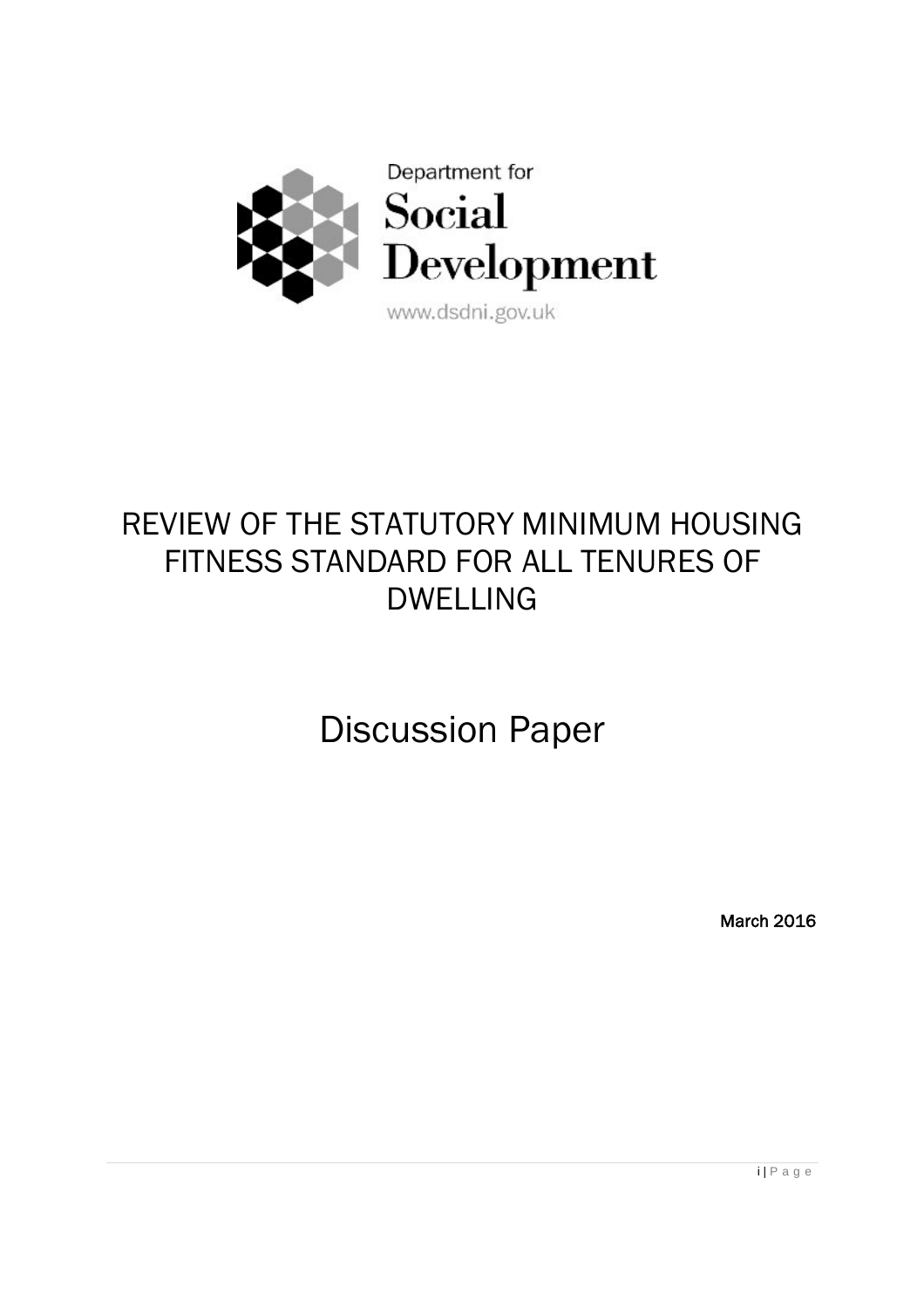## **Contents**

| <b>Chapter 1</b>                                                                                                                                           | <b>Introduction</b>                                                                               | Page 2  |  |  |
|------------------------------------------------------------------------------------------------------------------------------------------------------------|---------------------------------------------------------------------------------------------------|---------|--|--|
| <b>Chapter 2</b>                                                                                                                                           | <b>The Housing Fitness Standard</b>                                                               | Page 3  |  |  |
| <b>Chapter 3</b>                                                                                                                                           | <b>Housing Fitness Levels In Northern Ireland Housing Stock</b><br><b>(Key Facts and Figures)</b> |         |  |  |
|                                                                                                                                                            |                                                                                                   |         |  |  |
| <b>Chapter 4</b>                                                                                                                                           | <b>Minimum Statutory Fitness Requirements across</b><br>the UK and Ireland                        | Page 9  |  |  |
| <b>Chapter 5</b>                                                                                                                                           | The Case For Change: Revising the Fitness Standard                                                | Page 12 |  |  |
| <b>Chapter 6</b>                                                                                                                                           | <b>Options for Implementing an Updated Housing</b><br><b>Fitness Standard</b>                     | Page 21 |  |  |
| <b>Chapter 7</b>                                                                                                                                           | <b>Cost Implications of raising the Housing</b><br><b>Fitness Standard</b>                        | Page 25 |  |  |
| <b>Chapter 8</b>                                                                                                                                           | <b>How to Respond</b>                                                                             | Page 31 |  |  |
|                                                                                                                                                            | <b>Annex A Equality and Regulatory Impact</b>                                                     | Page 33 |  |  |
| <b>Annex B Comparison of Statutory Fitness and Disrepair Requirements</b><br>Page 34                                                                       |                                                                                                   |         |  |  |
| <b>Annex C Table Comparing Current Standards with a Proposed Enhanced</b><br><b>Fitness Standard or Housing Health and Safety Rating System</b><br>Page 36 |                                                                                                   |         |  |  |
| <b>Annex D Reply Template</b><br>Page 40                                                                                                                   |                                                                                                   |         |  |  |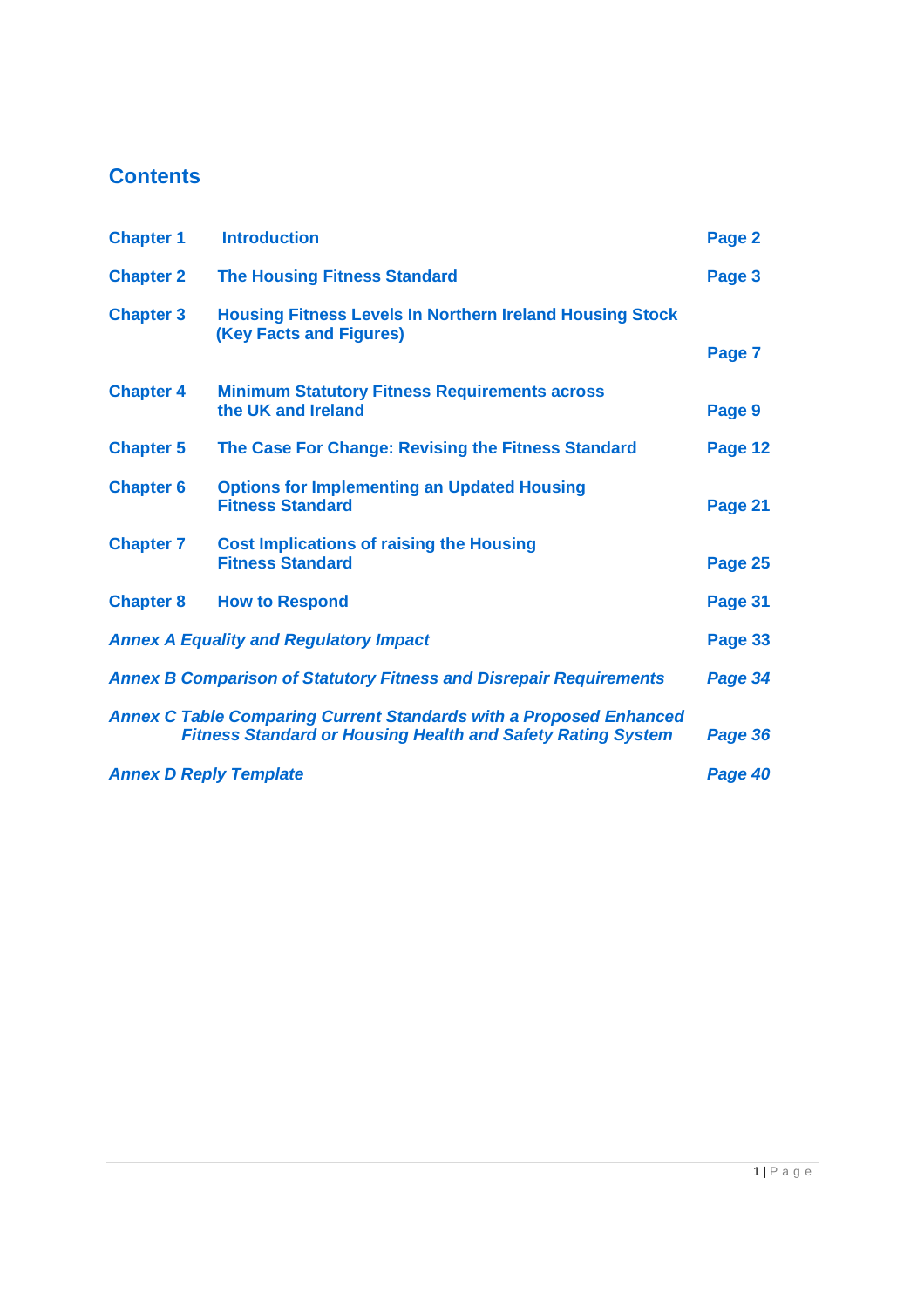## 1. Introduction

- 1.1. This document sets out, in broad terms, the options identified by the Department for Social Development (the "Department") to enhance the Housing Fitness Standard. These arise from a review of the Housing Fitness Standard committed to in *Facing the Future: Housing Strategy for Northern Ireland 2012–17*. The options and proposals detailed take account of research undertaken to inform the review, and discussions with a range of practitioner bodies and housing professionals. The Department believes the statutory fitness standard for housing is no longer fit for purpose and seeks your views and comments on possible ways forward.
- 1.2. The document outlines the current statutory standard, explores the shortcomings within the existing arrangements and sets out potential options for change. Views are welcome on the future of the cross-tenure housing fitness standard and, in particular, the Department welcomes any evidence that respondents can provide on the potential practical, social and financial impacts the proposed changes would have on them as individuals or organisations.
- 1.3. The Department is now seeking your views on those matters which should be included within a revised standard, how a revised standard may be enforced and how the enforcement arrangements will be conducted going forward. A defined legislative minimum standard can achieve much to improve the living conditions of many. Any such standard will be most effective where the behaviours and actions of occupants are complementary to the provisions to ensure the safe, healthy and secure enjoyment of their homes.

#### How to Respond

1.4. Views are sought on this paper by 10 June 2016 and can be made, using the format provided at Annex D, to:

Ross Cameron Housing Group Level 2 Lighthouse Building 1 Cromac Place Gasworks Business Park Ormeau Road BELFAST BT2 7JB Email: housingrenewal@dsdni.gov.uk Further information on how to respond is contained in Chapter 8.

1.5 Following analysis of views received, the Department will publish a summary of responses and a plan for the next steps.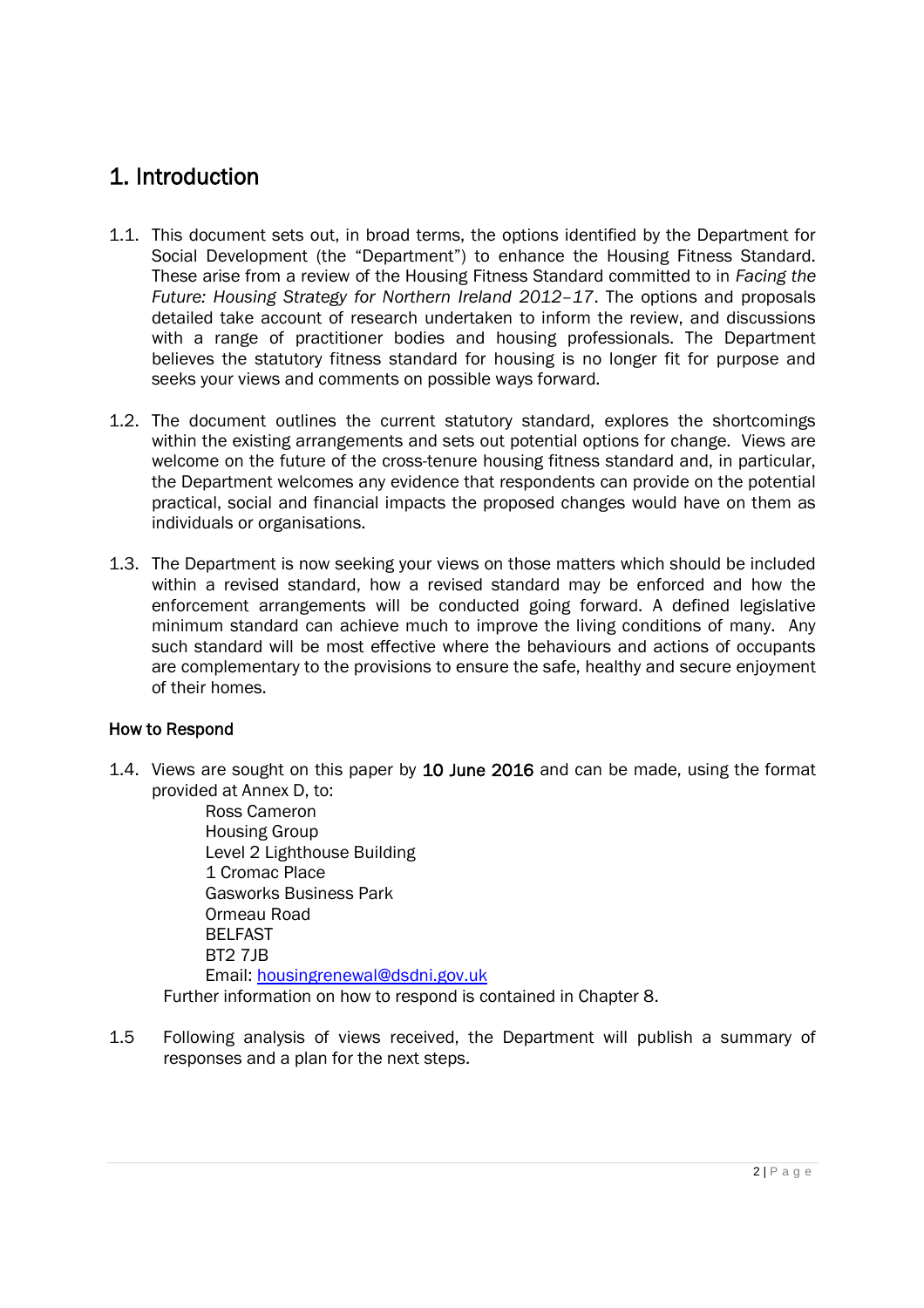## 2. The Housing Fitness Standard

- 2.1. Housing is a cornerstone upon which we endeavour to build a safe, healthy and prosperous society. The quality of our housing has a significant bearing on our well being. In particular, inadequate housing increases the risk of ill health and disability. It has also been linked with poor mental health, lower educational attainment, unemployment and poverty. Improvements to the quality of housing, if properly focussed, have the potential to foster wide ranging benefits across all these policy areas, especially amongst the most vulnerable.
- 2.2. In Northern Ireland, like all other areas in the United Kingdom, we hold a common belief that no person should have to live in inadequate housing. We define inadequate or 'unfit' housing through the Northern Ireland Housing Fitness Standard. It applies across all tenures of housing and sets the legal threshold below which no one should be expected to live. It is complemented by a range of powers that provide authorities with the facility to ensure appropriate action is taken where unfit housing is identified. The Housing Fitness Standard was last updated within the Housing Order (Northern Ireland) 1992. Its primary functions are to:
	- define minimum health and safety requirements for housing to be fit for human habitation;
	- permit enforcement intervention;
	- provide a basis for determining certain works to be grant aided.
- 2.3. The Housing Fitness Standard also provides a wider indication of the condition of the Northern Ireland housing stock.
- 2.4. The current Housing Fitness Standard is specifically concerned with the presence and condition of those physical elements of a dwelling that are necessary to protect the well being of a dwellings occupants. It does not extend to cover matters of human behaviour that may also affect the condition of a dwelling.

## What measures are currently included in the Housing Fitness Standard?

2.5. The current Housing Fitness Standard is a physical standard. It is primarily concerned with the internal and external fabric of the building, and the provisions of heating, lighting, ventilation and sanitation. It provides a clear and simple format which is understandable by the general public and practitioners, adopting a pass/fail approach where in order to be considered fit for human habitation, a dwelling is required to comply with all of the following requirements: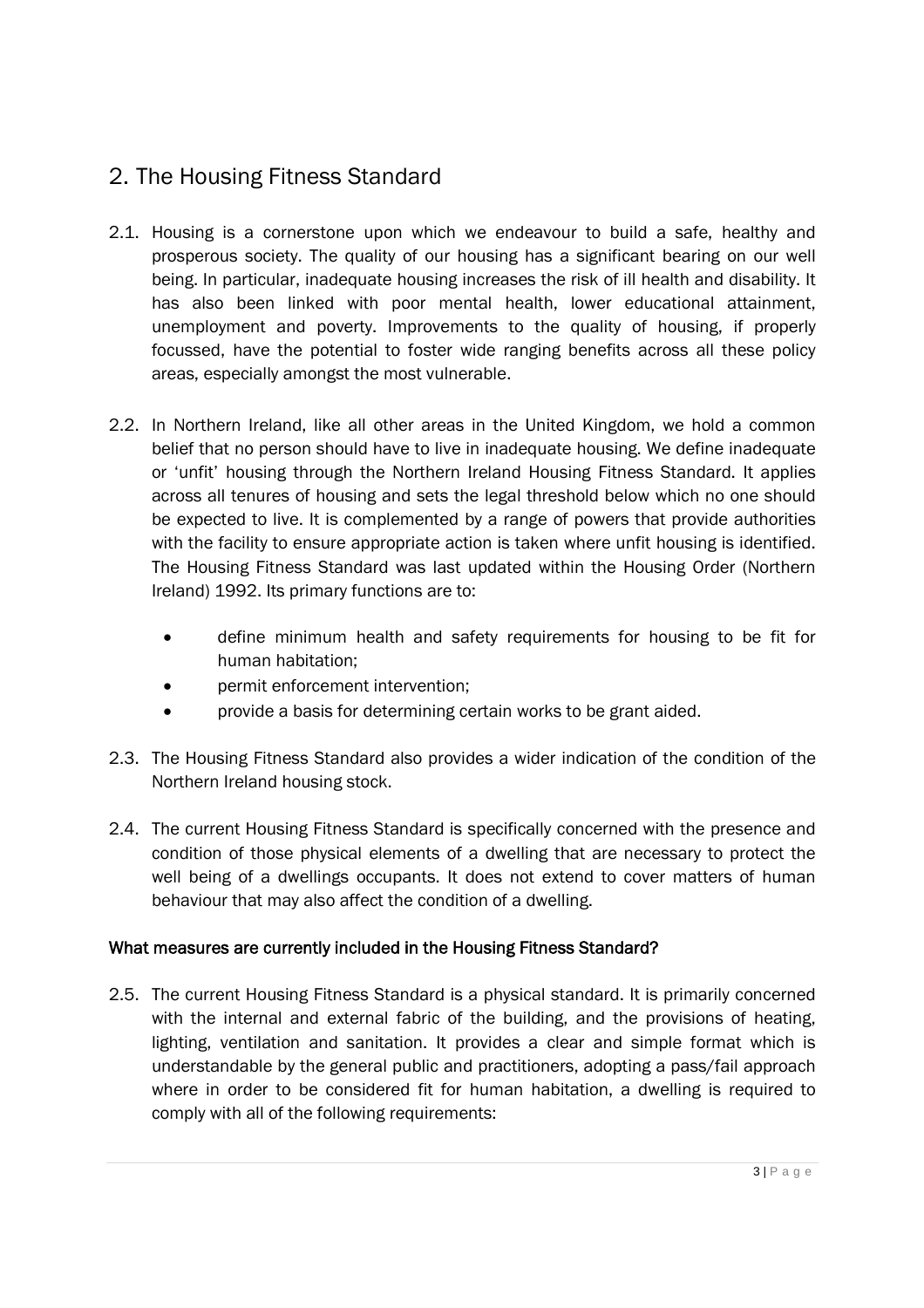#### *Be structurally stable*

2.6. Structural stability is concerned with the basic integrity of a dwelling. In assessing the structural stability, consideration is given for example to the capability of withstanding wind loads and ground movement.

#### *Be free from serious disrepair*

2.7. Serious disrepair is concerned with the fabric, integrated fixtures and internal surfaces of a dwelling. If items in disrepair present a serious risk to health and safety, a dwelling may be considered unfit. Health and safety risks assessed under this criterion include, but are not limited to, the risk of falls on or between levels, hygiene, electrocution and fire safety.

#### *Be free from dampness prejudicial to the health of the occupants (if any)*

2.8. A dwelling is expected to endure a degree of moisture generation appropriate to its size, without resulting in a level of dampness prejudicial to the health of any occupants.

#### *Have adequate provision for lighting, heating and ventilation*

- 2.9. *Ventilation* concerns the means available within a dwelling to expel moisture and pollutants originating in its interior that would otherwise become a health and safety hazard. The standard allows for both natural (eg windows) and artificial (eg extractor fan) ventilation.
- 2.10.A dwelling is expected to include a reasonably efficient and safe fixed *heating* source or gas flue capable of providing, in a main room a temperature of 18 degrees C or more when the outside temperature is  $-1$  degree C. In other rooms, and under the same circumstances, the provision to reach and maintain a temperature minimum of 16 degrees C is required. The assessment of heating also considers the thermal efficiency of the dwelling to the extent that heat loss is not excessive.
- 2.11.A dwelling must have suitable availability for natural and artificial *lighting* in all habitable rooms to enable the normal activities of a household to be carried out, safely and conveniently and to permit the normal passage around the dwelling of the occupant without increasing the risk of accident.

#### *An adequate piped supply of wholesome water*

2.12.This primarily concerns the presence inside the dwelling of a mains supply of wholesome water. Matters of concern include the siting of the supply relative to the kitchen sink; the continuity and rate of flow of the supply; and potential contamination of the supply.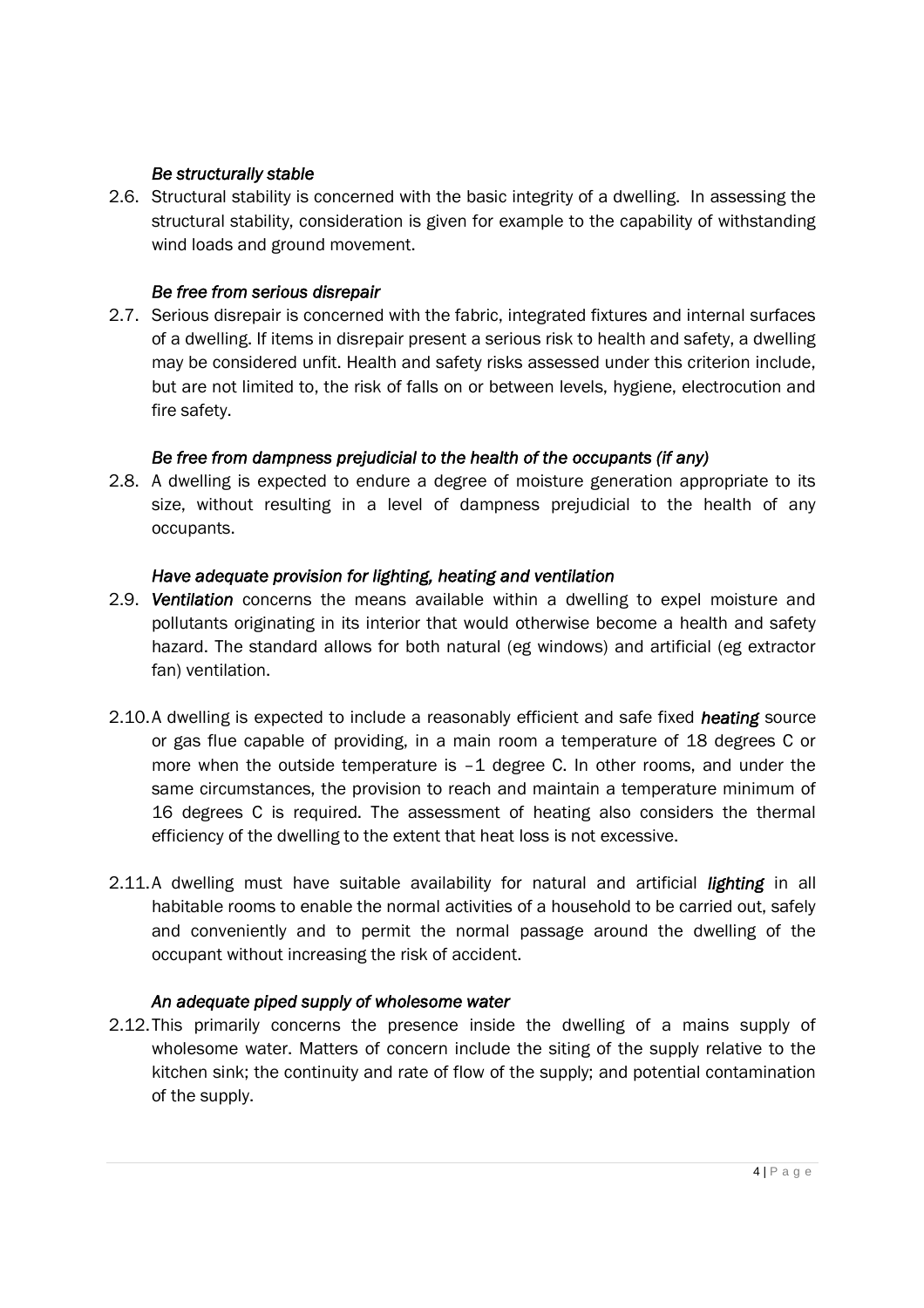### *Facilities for the preparation and cooking of food*

2.13.Satisfactory and hygienic facilities are required in a dwelling for the preparation of food including an appropriate kitchen sink, provision for the cooking of food and suitable food preparation surface. Of particular concern is the provision of a layout that minimises sufficiently the risk of actions such as falls, burns and scalds.

### *Water-closet; fixed bath or shower and wash-hand basin*

2.14.The standard requires provision of a suitably located W.C, bath or shower and wash hand basin with a satisfactory supply of hot and cold water for the exclusive use of a dwelling's occupants.

### *Drainage of foul, waste and surface water*

2.15.The consideration of drainage concerns the provision of an effective system, both above and below ground, for the draining of foul, waste and surface water, which is designed, installed and in a condition so as not to be prejudicial to the health and safety of any occupants or to the structural fabric.

### *Additional requirements in respect of a dwelling which is a flat*

- 2.16.In addition, where a dwelling is a flat, the Fitness Standard requires that the part of the building in which the flat is contained must:
	- Be structurally stable;
	- Be free from serious disrepair:
	- Be free from dampness;
	- Have adequate provision for ventilation; and
	- Have an effective system for the draining of foul, waste and surface water.

## How is the Housing Fitness Standard Enforced?

- 2.17.The Northern Ireland Housing Executive (the "Housing Executive") has overarching statutory responsibility for the assessment and enforcement of the Housing Fitness Standard. To do this, it has a number of methods available to address unfitness including repair, closing, deferred action and demolition notices for individual properties, provision of grants and the declaration of clearance and redevelopment areas. In practice where the Housing Executive requires a fitness inspection undertaken it contracts this to the local Council to undertake.
- 2.18.Councils have more limited powers, requiring them to inspect and take initial enforcement action specifically in relation to individual private rented dwellings. Councils powers do not extend to the wider, area based issues, including larger scale closure and demolition powers which remain vested with the Housing Executive.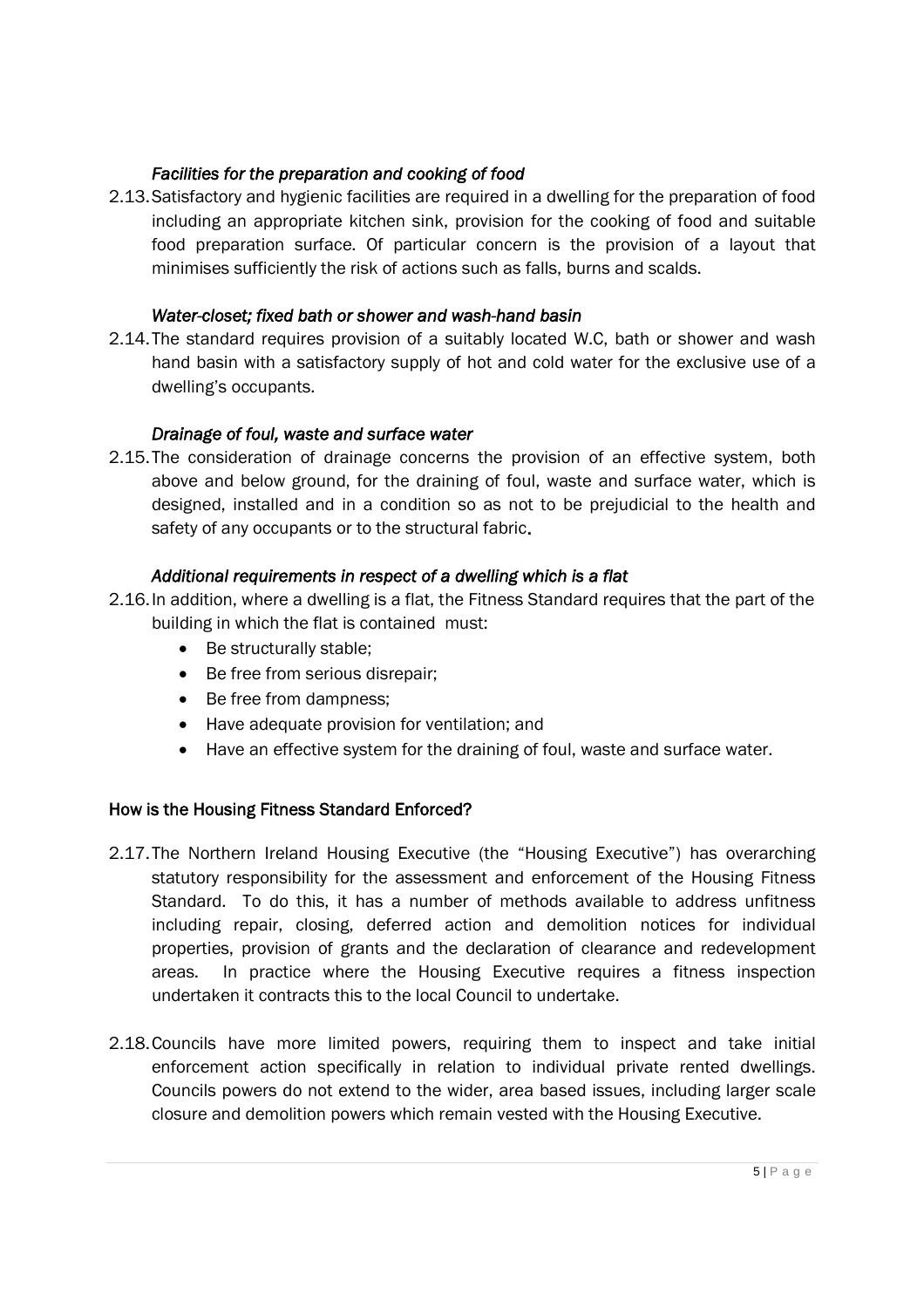- 2.19.Having identified unfit premises, the relevant authority must consider the most satisfactory course of action to deal with them. This will include the serving of a notice determining the required works to achieve compliance, and enforcement may conclude with court proceedings where inaction by the owner of an unfit dwelling to undertake any necessary works identified within a notice occurs.
- 2.20.Within the private rented sector Councils also have recourse to issuing a notice of disrepair where a dwelling is deemed fit for human habitation but substantial repairs are necessary to return the dwelling to a reasonable standard.
- 2.21.The Department has made available advisory notes to the Housing Executive and to Councils which elaborate on the criteria set in legislation. The Housing Executive and Councils are asked to have regard to these notes when applying the standard, but opinions must be formed in the light of all the relevant circumstances.
- 2.22.For each of the requirements contained in the Housing Fitness Standard, the advisory notes provide general advice and lists the main items to which regard should be given in forming its opinion on fitness. In assessing whether the dwelling is unfit by virtue of any of the criteria, the assessor is encouraged to have regard to a range of published documentation including Building Regulations, British Standards, Codes of Practice, and relevant academic publications.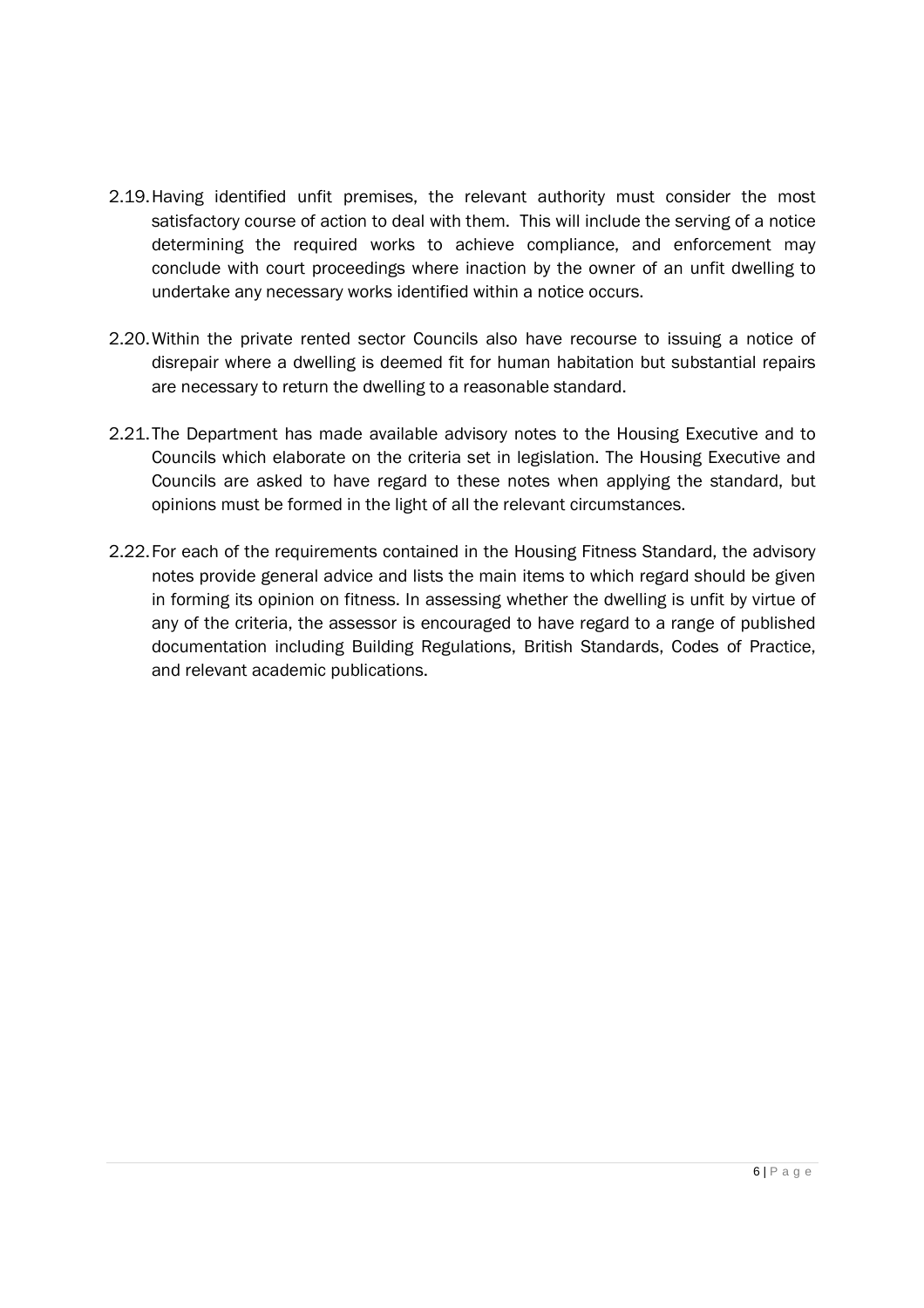## 3. Housing Fitness Levels in Northern Ireland Housing Stock – Key Facts and Figures

3.1. The most recent Northern Ireland House Condition Survey (the "Survey"), published in 2011, provides useful data on the standard of housing across all tenures of housing throughout Northern Ireland.

#### Housing Stock in Northern Ireland

3.2. According to the Survey, at 2011 there were around 760,000 dwellings in Northern Ireland. Of these almost 469,100 are owner occupied, 110,800 are social rented Housing Executive or Housing Association homes, 125,400 are privately rented dwellings and a further 54,700 were vacant.



#### Breakdown of the NI Housing Stock by Tenure

#### Headline Profiles of Unfitness and Disrepair

3.3. Between 2001 and 2009, the overall levels of housing unfitness across Northern Ireland fell from 4.9% to 2.4%, before rising again in 2011 to 4.6%. However, the latest increase is almost completely accounted for by unfitness in vacant properties. The Department has separately published an Empty Homes Strategy and is working to develop initiatives and incentives to restore empty dwellings back to use.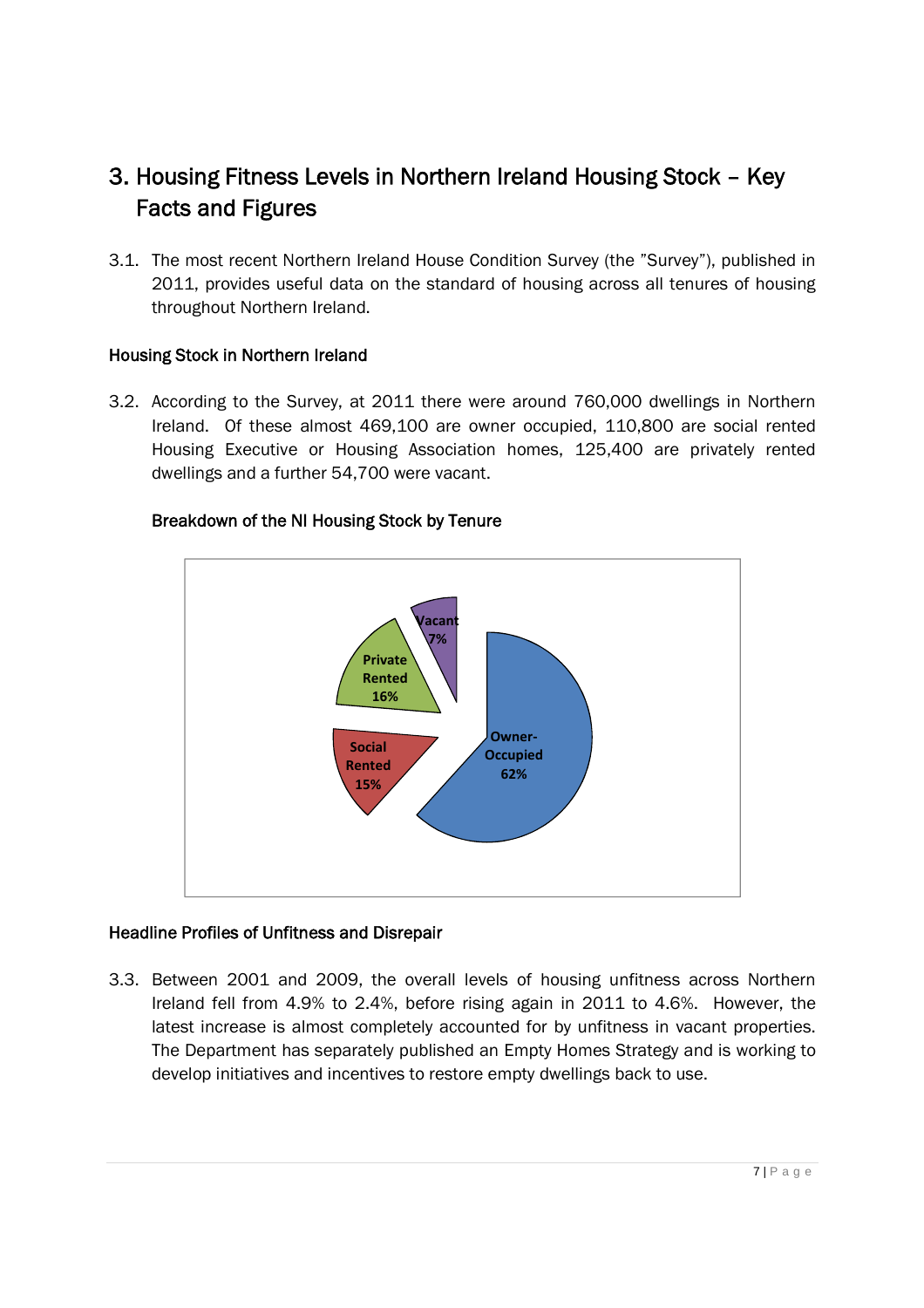#### Unfitness – Dwelling Tenure

3.4. Vacant dwellings accounted for nearly 80% of all unfitness at 2011, continuing a pattern of growth identified in previous Northern Ireland House Condition Surveys. Unfitness levels amongst occupied dwelling are now so small, they account for less than 1% of the total housing stock.

#### **Table 1: Unfitness levels by Tenure: 2006 – 2011 (Northern Ireland House Condition Survey 2011)**

|                            | 2006  | 2009  | 2011  |
|----------------------------|-------|-------|-------|
| Tenure                     |       |       |       |
| <b>Owner Occupied</b>      | 31%   | 25%   | 13.0% |
| Private Rented and Others  | 8.9%  | 15.5% | 7.1%  |
| <b>Social Housing</b>      | 2.5%  | 0.6%  | 0.4%  |
| Vacant                     | 57.6% | 58.9% | 79.5% |
| <b>All Unfit Dwellings</b> | 3.4%  | 2.4%  | 4.6%  |

#### Unfitness – Dwelling Age

3.5. Unfitness and dwelling age are clearly linked. Dwellings built before 1919 have a much higher rate of unfitness (21.1% compared with 4.6% overall). The level of unfitness amongst properties of this age is increasingly marked and now accounts for over half of all unfit dwellings.

#### **Table 2: Unfitness levels by Dwelling Age: 2006 – 2011 (Northern Ireland House Condition Survey 2011)**

|                            | 2006  | 2009  | 2011  |  |  |  |
|----------------------------|-------|-------|-------|--|--|--|
| <b>Dwelling Age</b>        |       |       |       |  |  |  |
| Pre 1919                   | 62.3% | 48.4% | 53.5% |  |  |  |
| 1919-1944                  | 15.5% | 18.1% | 16.7% |  |  |  |
| $1945 - 1964$              | 10.1% | 7.8%  | 5.0%  |  |  |  |
| $1965 - 1980$              | 3.9%  | 9.5%  | 11.2% |  |  |  |
| Post 1980                  | 8.2%  | 16.1% | 14.6% |  |  |  |
| <b>All Unfit Dwellings</b> | 3.4%  | 2.4%  | 4.6%  |  |  |  |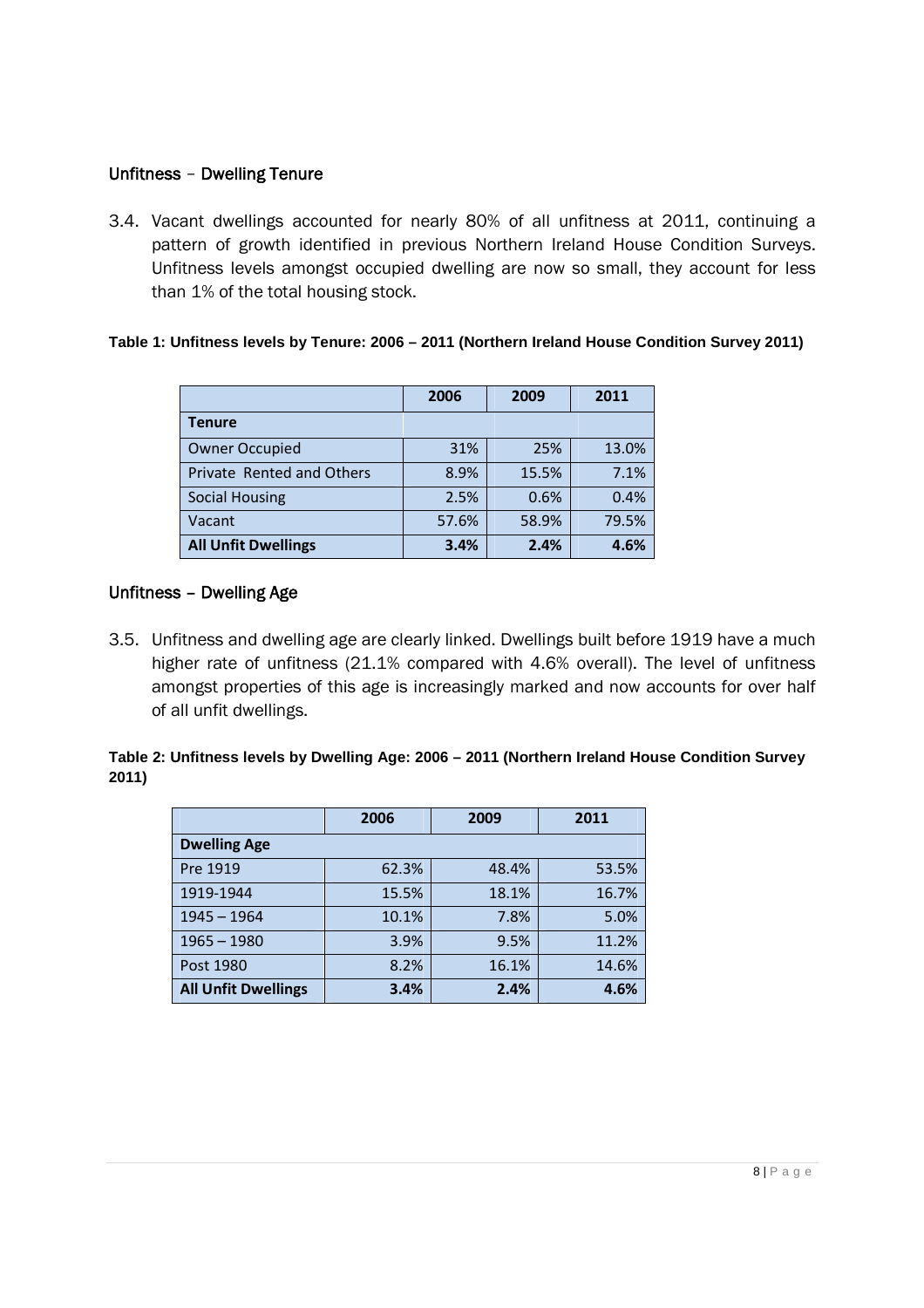## 4. Minimum Statutory Fitness Requirements across the United Kingdom and Ireland

4.1. Across the United Kingdom, and in the Republic of Ireland, minimum housing standards are established, delivered and enforced through a variety of statutory and administrative provisions. This chapter sets out the recent history of the various statutory standards in operation across these islands. Specific criteria for each standard are reproduced at *Annex B.*

### England and Wales – Housing Health and Safety Rating System

- 4.2. The statutory Housing Health and Safety Rating System (HHSRS) is a risk based standard. It was introduced in April 2006 in England and Wales, to replace a standard similar to the Housing Fitness Standard. Under HHSRS, Environmental Health Officers (EHOs) within local authorities identify the potential risk of harm to the occupier of a dwelling. These potential risks are categorised as hazards. The HHSRS seeks to measure the impact on the occupant of a comprehensive series of hazards and provides an assessment upon which to judge the likelihood of an incident occurring and the potential spread of harm outcomes. The hazards are divided into Category 1 and Category 2 hazards, denoting the seriousness of each hazard. HHSRS examines a significant range of external hazards not specifically included in the Housing Fitness Standard. These include elements such as excess heat and cold, falls on or between levels, security, fire, biocides, refuse and pests and asbestos.
- 4.3. EHOs have various powers to ensure corrective measures are taken. If during an inspection the EHO finds a Category 1 hazard within a dwelling, the local authority is obliged to take appropriate action as outlined in the HHSRS enforcement guidance. This can include the issuing of notices to remedy the hazard up to the serving of a demolition notice. Category 2 hazards are those that are judged to be less serious although authorities can still take action to tackle these hazards where necessary. EHOs have a range of enforcement options to address hazards including improvement notices, prohibition orders, hazard awareness, emergency remedial action/prohibition orders, demolition orders and clearance areas. This affords the enforcing authority with a range of enforcement options, and the action authorities take must be the most appropriate course of action in relation to the hazard in all circumstances.
- 4.4. Detailed guidance supports householders in complying and EHOs in delivering enforcement obligations in relation to HHSRS. The latest English Housing Survey (2013) indicates that almost 12% of all dwellings in England failed to meet the HHSRS minimum standard (equating to some 2.7m dwellings). This represents a reduction on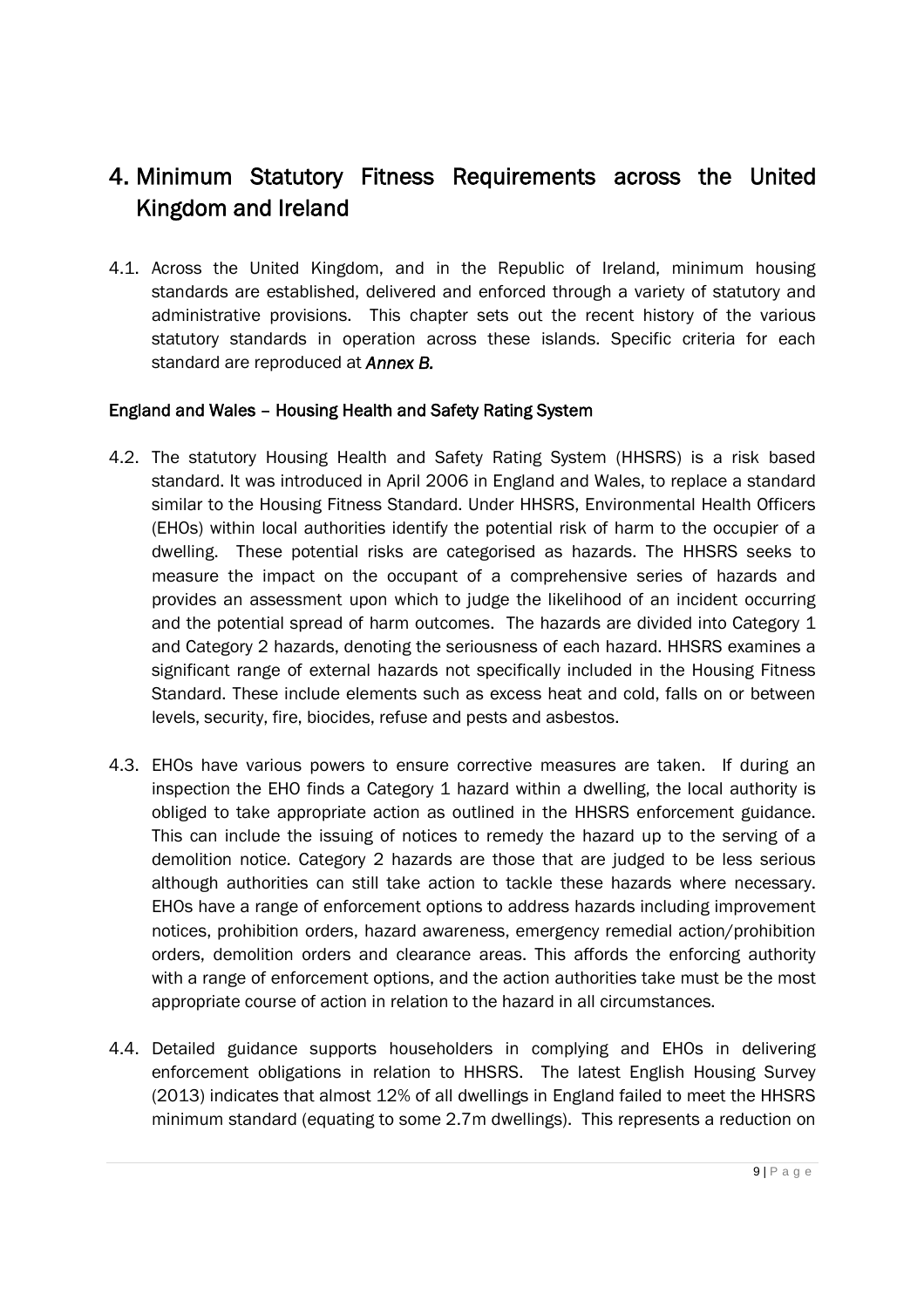the levels at 2009 when over 20% of dwellings in England failed to meet the minimum standard (over 4.5m homes). At 2008 20.7% of dwellings in Wales presented a Category 1 HHSRS hazard and therefore was deemed 'unfit'. The Welsh Government has not completed such a comprehensive analysis on total housing stock since 2008, however it annually publishes data on those dwellings which have been inspected under the HHSRS. In 2013/14 of those dwellings which were inspected, 42% presented a Category 1 hazard.

#### Scotland - Tolerable Standard

- 4.5. In Scotland the Tolerable Standard is the minimum set of requirements a home is expected to meet under Scottish law in order to be considered fit for human habitation.
- 4.6. The Tolerable Standard consists of a set of physical criteria covering the elements of a house which are fundamental to its functioning as a home. The criteria address issues of public health, comfort and safety. The Tolerable Standard is similar in structure to Northern Ireland's fitness standard, but goes beyond our requirements in a number of key areas, most notably through the addition of thermal insulation and enhanced electrical installation requirements since 2006.
- 4.7. Like the fitness standard in Northern Ireland, the Tolerable Standard is a pass/fail model. To meet the Tolerable Standard a dwelling must comply with all the criteria. Should a dwelling fail to comply with the Tolerable Standard local authorities are obliged to take enforcement action to ensure that dwelling is brought up to standard, closed or demolished. In 2011, 72,000 homes were found to be below tolerable standard, amounting to 3% of all housing.
- 4.8. In Scotland, England and Wales, inspections by the enforcing authority are most frequently instigated on complaint.

## Republic of Ireland

4.9. Section 66 of the Housing Act 1966 gives general powers to a housing authority in relation to houses the authority believes are unfit for human habitation, including the power to direct an owner to make a house fit for habitation. These provisions apply to all houses and include provision in relation to stability, the prevention of spread of fire, resistance to transmission of heat, provision for ventilation and lighting, and facilities for personal hygiene and food preparation.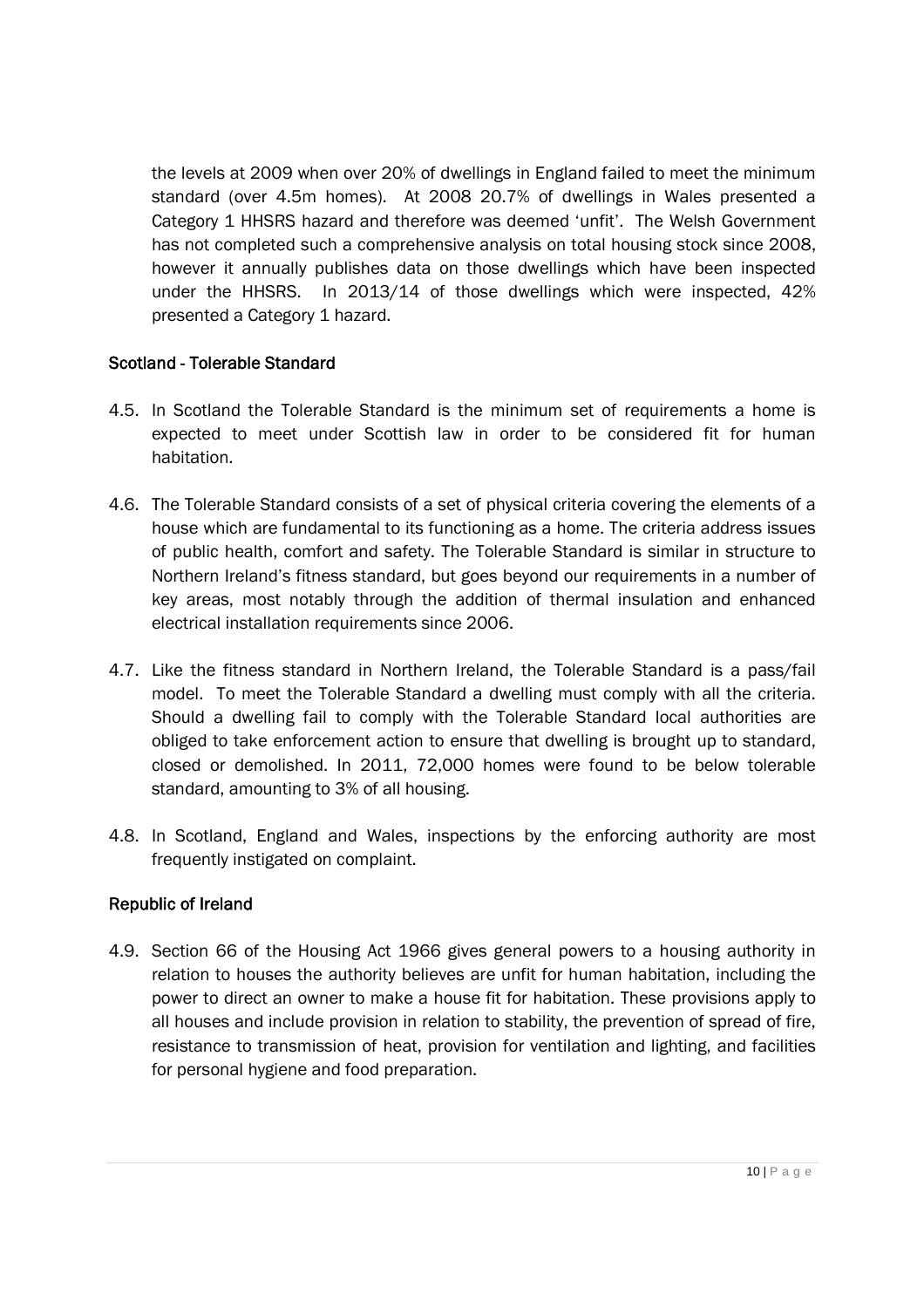4.10.Separately, minimum standards for rented accommodation are set out in the Housing (Standards for Rented Houses) Regulations 2008 and the Housing (Standards for Rented Houses) (Amendment) Regulations 2009. These regulations specify requirements in relation to a range of matters such as structural repair, absence of damp and rot, sanitary facilities, heating, ventilation, light and safety of gas and electrical supply.

#### *Other Housing Standards*

- 4.11. This document seeks to address the necessary change in the mandatory minimum standard across all tenures. However, while statutory minimum housing fitness requirements covering the entire housing stock are in force across the UK, each jurisdiction also has in place administrative standards applicable to all new and existing social housing. While the administrative standards differ across jurisdictions, in addition to fitness, they cover aspects such as thermal comfort, the provision of modern kitchen and bathroom facilities and the general state of repair. Each administration has a separate non-statutory standard for the social rented sector.
- 4.12. In Northern Ireland the Decent Homes standard is the administrative standard applicable to social housing. This is a minimum standard below which a house should not fall and as such it is a trigger for social landlord intervention, although it is not a mandatory standard and the social landlord will monitor compliance. This standard includes the provisions of the statutory fitness standard along with other criteria relating to repairs, modern facilities and services and thermal comfort. The issue of social housing standards is being considered as part of the Social Housing Reform Programme and any new requirements arising from this review of the fitness standard will be full incorporated in any new social standard.
- 4.13. Across the UK the private rented sector, particularly in the case of Houses of Multiple Occupation, is also subject to additional regulation, particularly in relation to fire safety and the maintenance of gas installations. Specific provisions in relation to mandatory installation of fire and carbon monoxide detection equipment from October 2015 became mandatory in the private rented sector in England. Furthermore the same mandatory installation of CO detectors became law within the private rented sector in Scotland from 1st December 2015. Building Standards across the UK apply to any construction, maintenance and significant renovation works undertaken on either existing or new dwellings. Building Standards are usually statutory and nature and generally exceed the housing fitness standard criteria within each jurisdiction.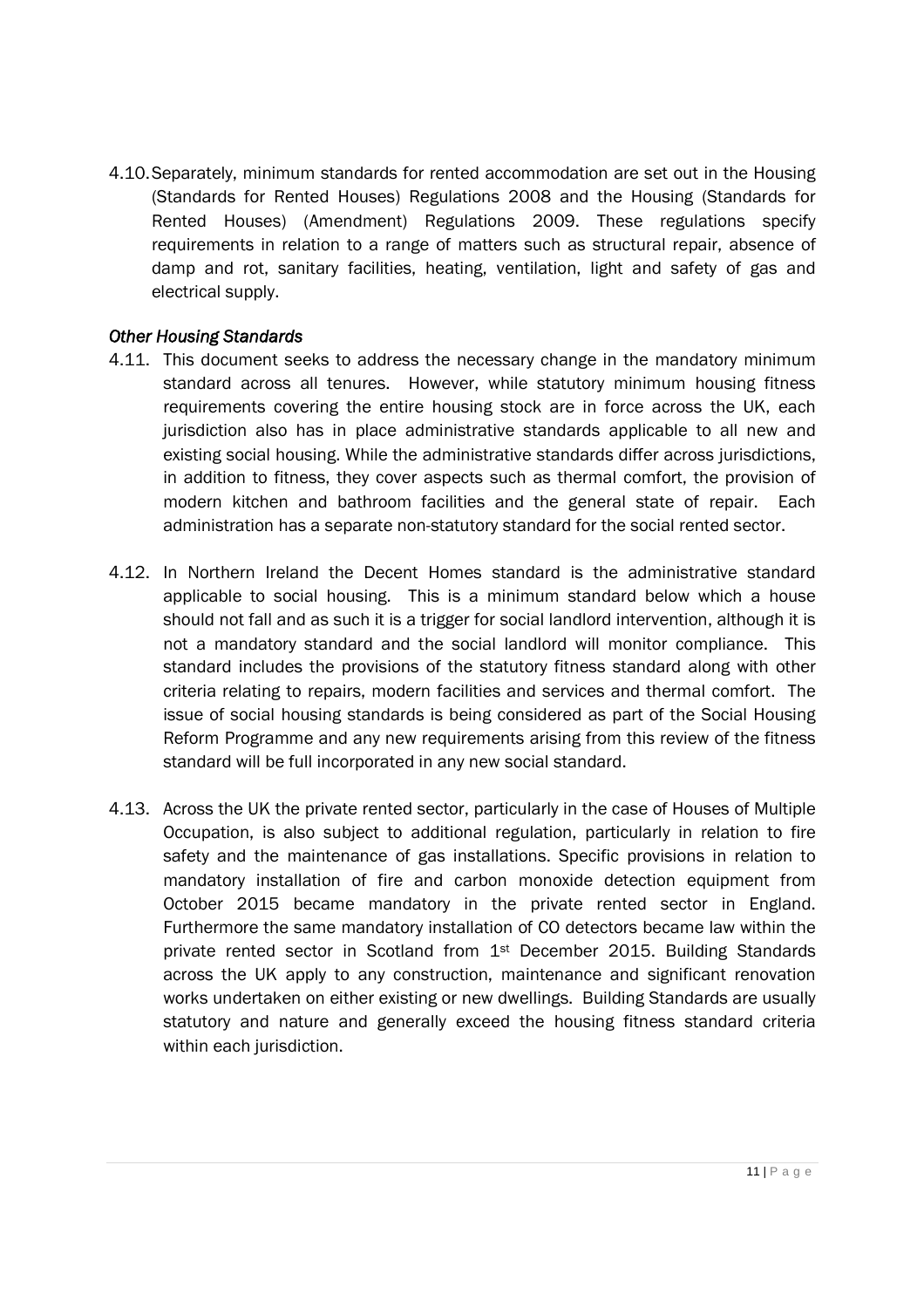## 5. The Case for Change: Revising the Fitness Standard

- 5.1. The Housing Fitness Standard, as a strategic driver, has undoubtedly had a positive impact on the quality of housing in Northern Ireland, reducing overall unfitness against the current criteria from 8.8% in 1991 to a low of 2.4% in 2009 and currently less than 1% where vacant dwellings are excluded. However for many, its value falls short as a means of dealing with modern housing challenges and complimenting the Northern Ireland Executive's wider policy agenda.
- 5.2. The Housing Fitness Standard has not kept pace with building standards, environmental, and health and safety issues while other parts of the United Kingdom have, at least to some extent, enhanced their standards to take account of some of these key developments.
- 5.3. Against the current criteria, the number of unfit dwellings is now very small, meaning that statistics on housing fitness are no longer a compelling evidence basis to underpin new initiatives to improve the housing stock. Its relevance, therefore, as a policy driver is significantly reduced.

## The Opportunity

- 5.4. Patterns of association between poor housing conditions and increased incidences of ill health have been well documented in academic research. Indeed evidence highlights that poor housing conditions may generate additional costs across a range of other key services. For example:
	- education (poor, overcrowded and noisy home conditions impede learning)
	- police and judicial services (poor housing and environmental design and construction is associated with a higher incidence of some crimes)
	- the emergency services (poor housing conditions and 'secondary heating' increase accident and fire risks)
	- the energy supply services (poorly designed housing uses excess energy and produces ecological damage)
- 5.5. Properly focussed initiatives to improve the quality of housing stock can potentially lead to cost savings and additional scope for investment across the landscape of public policy. The diagam below indicates the cycle of effective housing investment and demonstrates how higher investment in housing can lead to better quality housing and, in turn, lead to cost savings and further investment: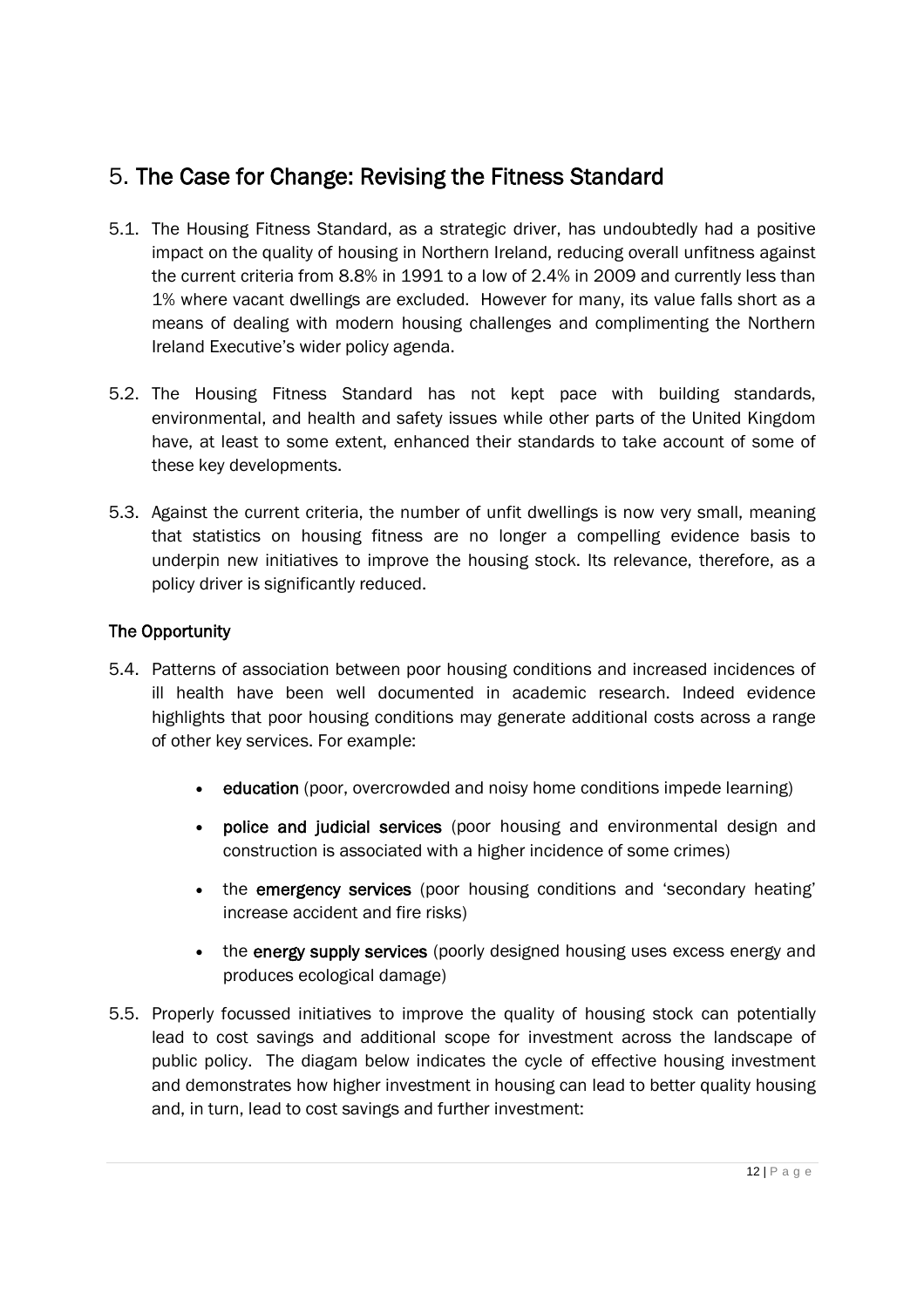

### 1 **Diagram 1: Cycle of effective housing investment**

- 5.6. Research into the impacts of poor housing, discussions with housing professionals and a review of government policy, particularly in relation to health and safety have exposed a number of key areas where the Department believes fitness requirements could contribute better to wider health and safety policy issues. These include:
	- Thermal comfort
	- Fire safety and the detection of carbon monoxide
	- Electrical safety
	- **Security**
	- The prevention of accidental falls

#### Thermal comfort

5.7. The linkages between cold homes and poor health are well documented. Living in a cold home can compromise the dexterity of its occupants leading to increased risks of accidents and injuries, and exacerbates other conditions such as arthritis. In addition, cold housing and associated living conditions can frequently have an adverse affect on the mental health of its occupants. $2$  Cold homes are estimated to contribute to a significant proportion of illnesses during winter months, while experts have estimated that 40% of Excess Winter Deaths could be related to poor thermal conditions in the home<sup>3</sup>.

<sup>1</sup> P.Ambrose, *Housing Standards and NHS Costs*, March 2003

<sup>&</sup>lt;sup>2</sup> Estimating the health impacts of Northern Ireland's Warm Homes Scheme 2000-2008, University of Ulster, Liddel C, (2011), p 7-9

 $3$  Housing, Energy and Thermal Comfort: A review of 10 countries within the WHO European Region. World Health Organization for Europe, Copenhagen Zaloshnja E, Miller TR, Lawrence BA, and Romano E (2005), p3.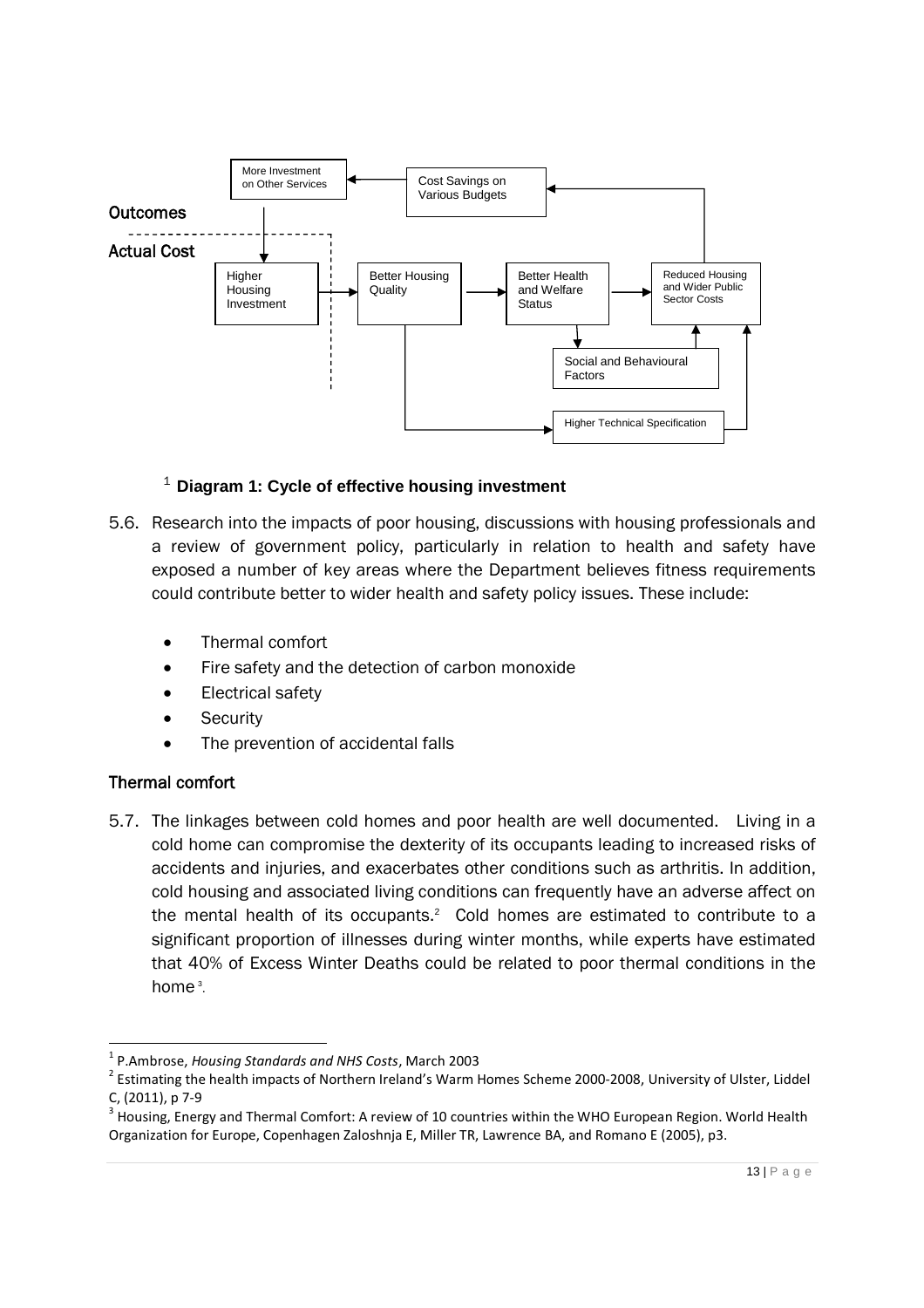- 5.8. Occupiers of thermally inefficient homes need to spend greater amounts of money on fuel in order to maintain comfortable living temperatures. For some, this may mean making the choice between warmth and other essential. Reports also suggest that cold housing negatively affects the educational attainment, emotional well-being and resilience of children 4
- 5.9. Although there are currently no statutory regulations requiring minimum standards of thermal comfort within existing homes in Northern Ireland, the statutory housing fitness standard does require that any dwelling should have adequate provision for heating. The advisory guidance provides an indication of requirements..
- 5.10.The World Health Organisation (WHO) recommends that indoor temperatures are maintained at 21 degrees in the living rooms and 18 degrees in bedrooms for at least 9 hours a day5. The current NI standard requires there to be adequate provision for heating, with guidance indicating that the maintenance of indoor temperature in the main living room should be 18C (where the external temperature is -1C) and 16C in all other habitable rooms. The Northern Ireland standard is therefore out of step with the leading professional recommendation and should be adjusted.
- 5.11.It is therefore considered that the Housing Fitness Standard could be augmented by including a specific criterion in relation to thermal comfort and guidance that aligns with WHO recommendations on indoor temperatures, and aligns more closely to the wider policy importance placed on this issue by the Department and the Northern Ireland Executive.

## Question 1: What is your view on the inclusion of separate and specific provision in relation to thermal comfort as part of a revised standard?

## Fire safety and the detection of carbon monoxide

5.12. In Northern Ireland the highest risk of suffering loss, injury or fatality as a result of a fire is within the home.<sup>6</sup> Table 3 illustrates that dwelling casualties consistently account for nearly 80% of all fire related casualties.

 $^4$  The Health Impacts of Cold Housing and Fuel Poverty, p32, idem

<sup>&</sup>lt;sup>5</sup> http://www.foe.co.uk/sites/default/files/downloads/cold\_homes\_health.pdf

 $^6$  NIFRS Annual Report 2012/13 – Of the 15 major fire fatalities in 2012/13, 11 occurred in the home.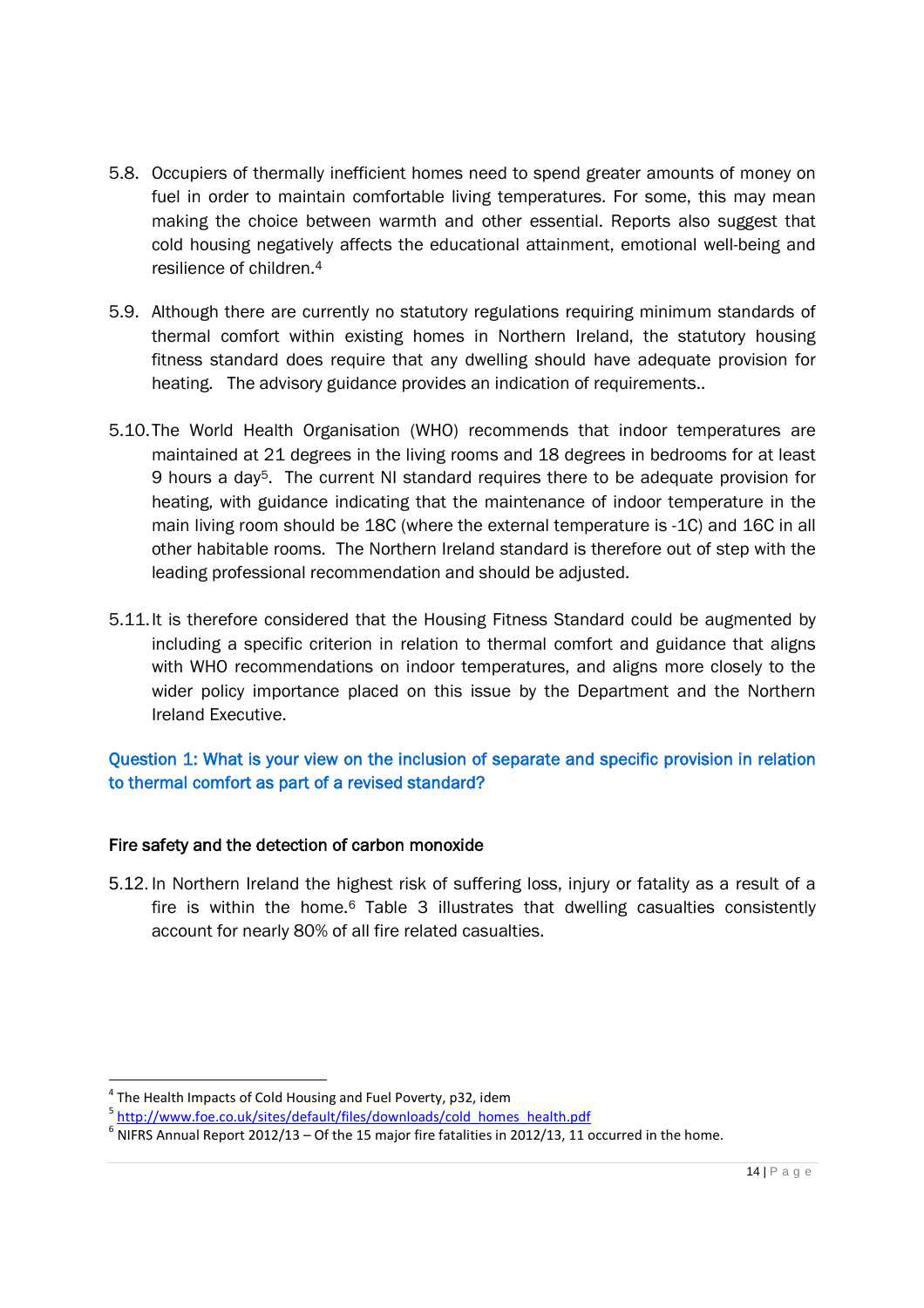

*Source: NIFRS Prevention & Protection Strategy 2014–2019*

- 5.13.Between 2007 and 2012, 49 fatalities due to fires in the home occurred as a result of a range of causes including open fires, electrical or gas appliances or fittings and smoking paraphernalia. It is clear that physical factors and behavioural factors within the home contribute to fatalities and casualties due to fire. Similarly, physical installations and human behaviour can contribute to illness, injury and fatalities caused by the build up of gases, particularly carbon monoxide.
- 5.14.As the legislation that defines minimum standards acceptable for human habitation across all dwellings, the Housing Fitness Standard can clearly play a role in improving fire safety in the home. Currently, risks to fire safety are addressed through guidance in relation to the criterion of serious disrepair. However, discussions with housing professionals and the Northern Ireland Fire and Rescue Service (NIFRS) have highlighted an enhanced standard presents a significant opportunity to put in place more rigorous regulation that could have a material impact upon those who are currently most vulnerable to the dangers of domestic fire.
- 5.15.While NIFRS welcomed a reduction in the number of accidental dwelling fires in 2014, as compared to the previous year, with in total 882 accidental dwelling fires and 8 lives lost to domestic fires within that year, 2015 saw an increase in fatalities and instances of accidental domestic fires, rising to 11 lives lost and 889 accidental domestic fires.. A free Home Safety Check is offered by NIFRS, which provides advice on the prevention of fires and can include the installation of smoke alarms. While this service is helpful in driving down the numbers of domestic fires, and associated casualties and fatalities, homeowners can be expected to take practical action to contribute to the prevention of fires and make provision for early detection to give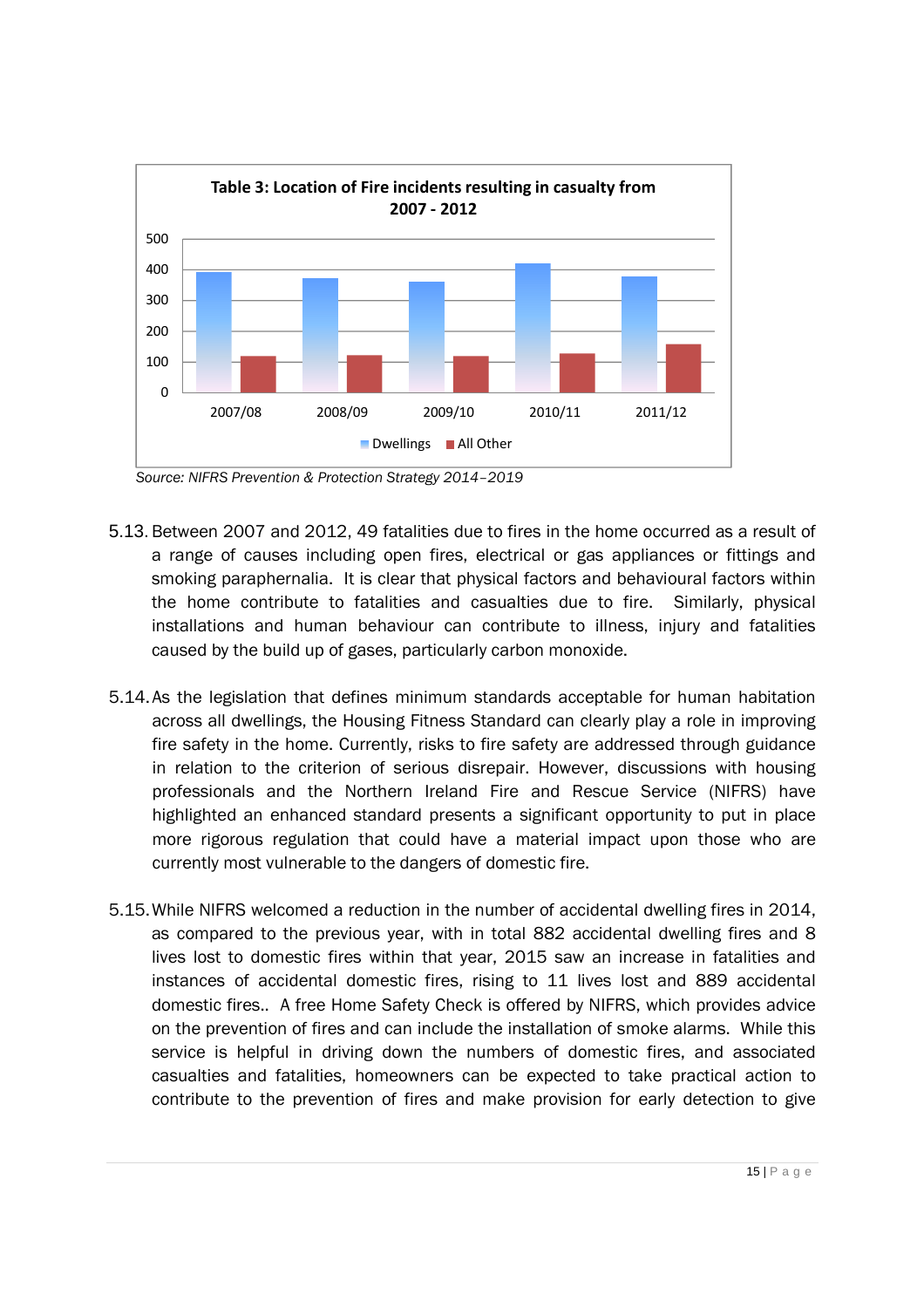occupants and NIFRS the best opportunity to ensure safe escape and swift action where fires do occur.

- 5.16.The dangers of illness and death from the build up of carbon monoxide gas in the home are becoming increasingly well known to the public. Badly fitted and poorly maintained combustion appliances can cause gas leaks, fires, explosions and carbon monoxide poisoning. Safeguards exist to protect domestic consumers from many of the risks associated with gas safety. Domestic gas installations must be provided by a Gas Safe Registered contractor and regular maintenance is strongly encouraged.
- 5.17.Carbon monoxide (CO) is a colourless, odourless, toxic gas. It is produced by the incomplete combustion of solid, liquid, and gaseous fuels. Appliances fuelled with gas, oil, kerosene, or wood may produce CO. If such appliances are not installed, maintained, and used properly, CO may accumulate to dangerous and even deadly levels in homes, cars or poorly ventilated areas.
- 5.18.Any person in premises shared with a device capable of generating CO should be considered at risk of CO poisoning. There is a common misconception that only those who have gas appliances or fittings within their homes are exposed to the danger from the impact of a build up of CO. Common sources of CO around the home include the following wood, oil or gas fuelled appliances:
	- Boilers
	- Room heaters
	- Charcoal grills
	- Cooking ranges
	- Water heaters
	- Vehicles run in closed garages
	- Fireplaces
	- Wood burning stoves
- 5.19.Carbon monoxide detectors which, like smoke detectors, are widely available and inexpensive to purchase can be effectively installed by householders by siting them within the same room as any wood, oil or gas fuelled appliance. This makes the provision of carbon monoxide detectors as a fairly straightforward and inexpensive safety measure to institute.
- 5.20.While particular measures can be put in place to reduce the risk of fires and the toxic build up of carbon dioxide, by ensuring that particular standards in relation to electrical wiring and appliance safety, there is an opportunity to define minimum standards in relation to preventative measures to reduce the risks. That, in turn, can assist the NIFRS in responding to incidents and can reduce the risk of harm to dwelling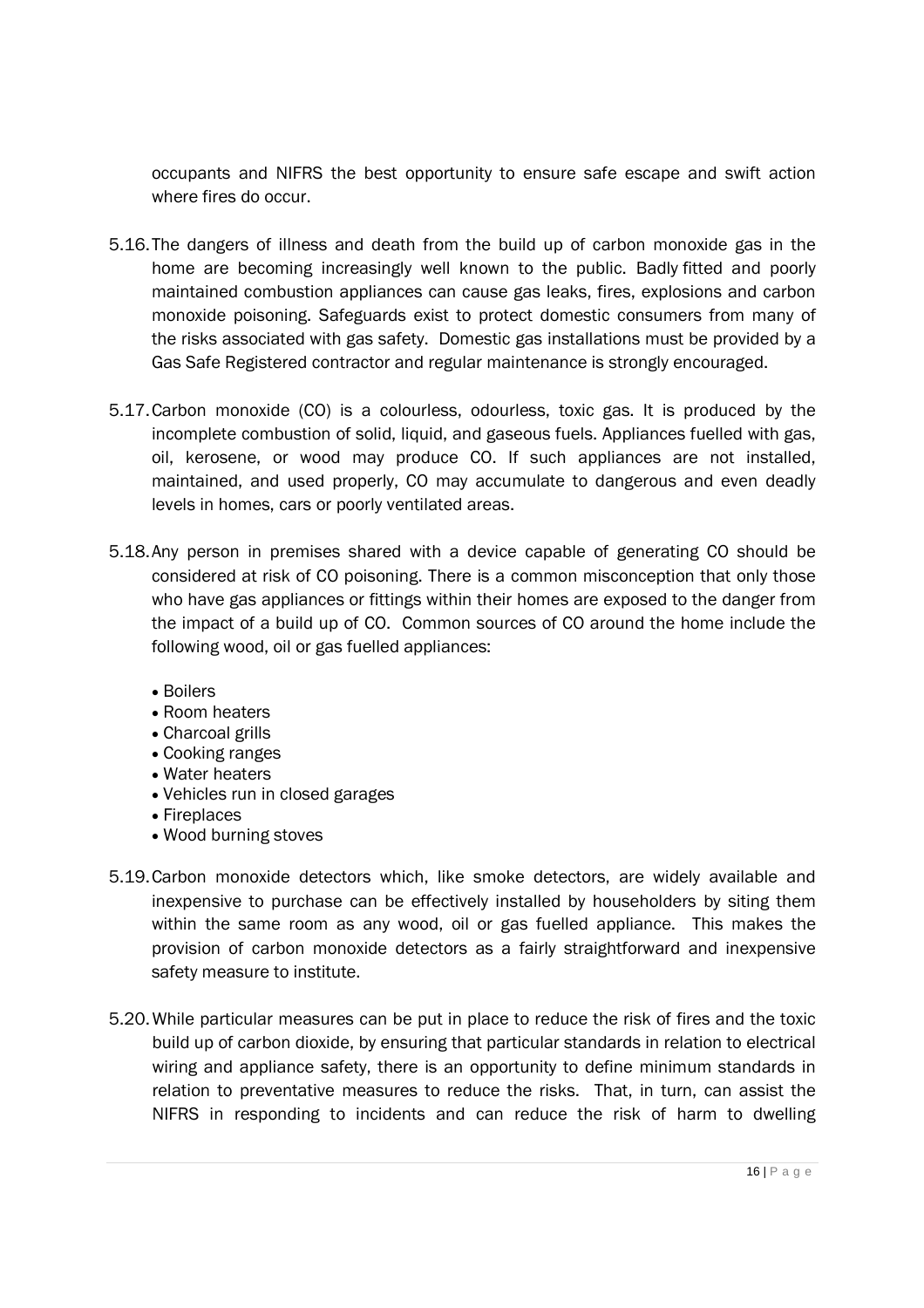occupants in all instances. At the same time regulation must be practical to implement, especially for those who are most susceptible to the risk of fire or the build up of CO, and who are likely to be most constrained by financial resource. It must also be practically enforceable.

Question 2: Do you consider that provision for the detection of fire and carbon monoxide should be a priority for focus within an updated Housing Fitness Standard?

#### Electrical Safety

- 5.21.The electrical wiring circuits, switches and sockets in domestic dwellings are addressed under the category of disrepair in the current Housing Fitness Standard. They must be in a safe condition, good working order and adequate for the needs of those who occupy the home. Electrical installations relate to the integral fabric of the building, specifically electrical wiring required to heat, light and ventilate the dwelling. Electrical appliances, their installation and maintenance are not considered as part of the current standard.
- 5.22.Electrical safety and the risk of fire are inextricably linked. Poorly installed or maintained electrical wiring presents a significant risk of electric shock or fire which could seriously affect the occupants of a dwelling. The guidance associated with the existing housing fitness standard requires that, where a dwelling is connected to the electricity network or has a separate electricity generator, that such connections, internal wiring and integral fixtures (eg heating, artificial lighting and artificial ventilation measures) should comply with industry standards so as to avert the risk of shock or fire arising. The following is an excerpt from current guidelines on the assessment of Housing Fitness:

*'The disrepair of fixtures can be seriously prejudicial to safety, either directly or by constituting a fire hazard. As well as causing deaths directly through electrocution, bad wiring results in numerous house fires each year. Old and neglected wiring, particularly the rubber-covered cable used up to the 1950s, is more likely to be faulty and cause fires… Electrical wiring should not be so old and in such disrepair as to cause a major risk of electrocution or fire. However, failure to meet the current IEE regulations, for example, by old electrical wiring would not by itself normally constitute grounds for unfitness, unless the Executive properly considers the installation to be dangerous and in need of immediate replacement.'*<sup>7</sup>

5.23.While these guidelines provide a degree of advice on matters related to electrical safety, given the potentially fatal consequences that can arise as a result of defective electrical wiring within the home, we believe more could be done to emphasise these

 $7$  Excerpts From the Risrepair section of the Housing Fitness Standard Assessment Guidance.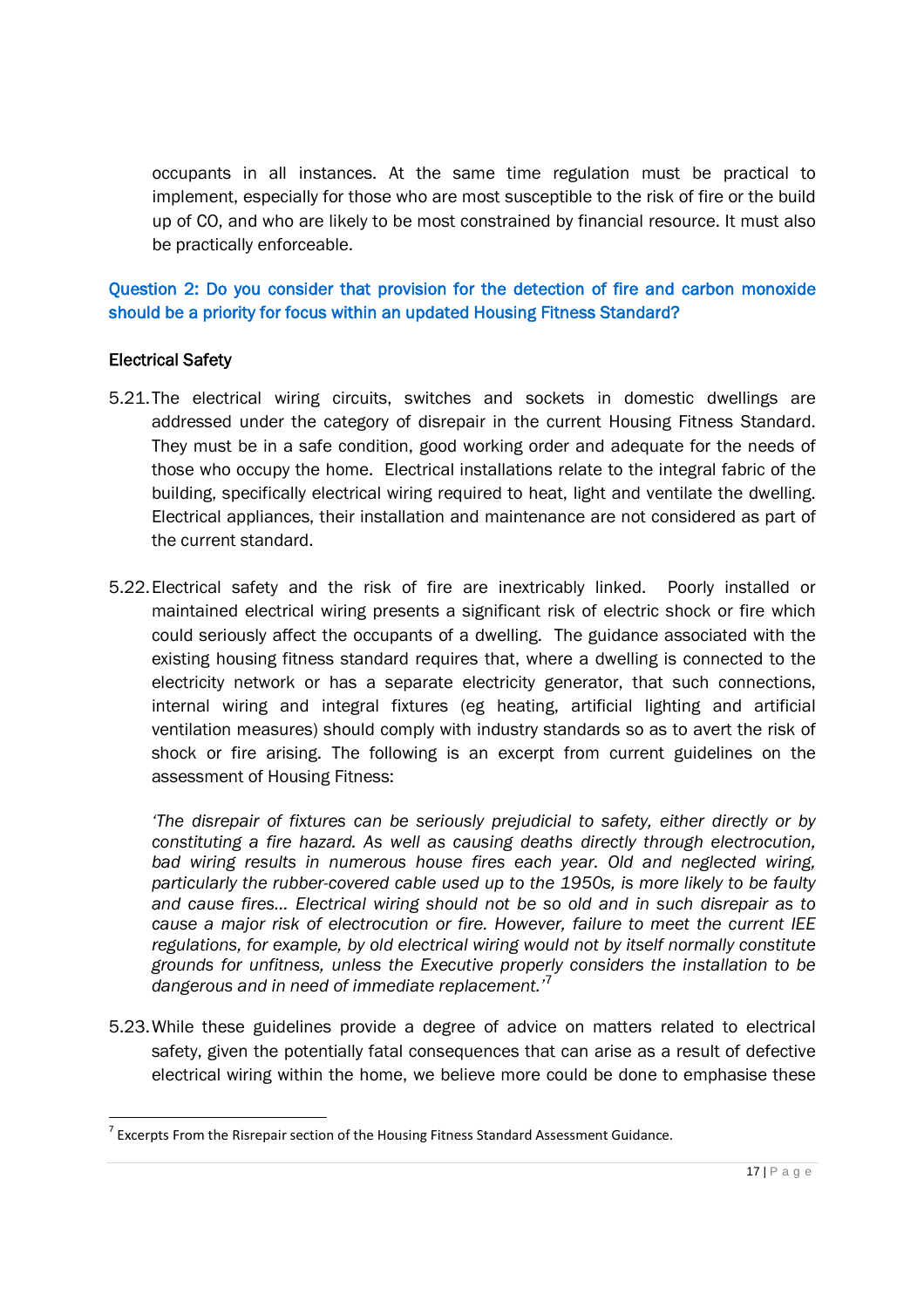issues within the criterion of the Housing Fitness Standard and its supporting guidelines. The Scottish Government extended its guidance in relation to the repairing standard in the private rented sector in respect of electrical safety. Private landlords must, from December 2015, ensure that regular (as a minimum once every five years) electrical safety inspections are carried out by a competent person. At present the obligation extends only to the private rented sector in Scotland, however it is understood that lobby groups advocate its extension to the social rented and owner occupied sectors.

## Question 3: Do you consider that electrical safety should be a priority for focus within an updated Housing Fitness Standard?

#### **Security**

- 5.24.Home security and the prevention of entry by intruders is an issue of concern for all dwelling occupants, but particularly for vulnerable groups including the elderly and disabled. The fear of entry by intruders has the potential to cause stress and anguish to the occupant, on a scale which could be comparable to the physical harm or injury caused by intruders.
- 5.25.Discussions with housing professionals have revealed that many have witnessed domestic properties with missing or defective external doors and windows; however the explicit powers are missing from the Housing Fitness Standard to enable them to take enforcement action to enable them to have these safety and security measures corrected. Furthermore, the prevention of falls from upper floor windows could be easily and cheaply remedied by the requirement to have window locks fitted, particularly where young children are living in a dwelling.
- 5.26.The mental health impact of feeling safe and secure in one's own home cannot be overstated. It is therefore important that any revised standard includes explicit provision in relation to reasonable security measures.

### Question 4: What is your view on the provision of reasonable security measures is an appropriate element within an updated Housing Fitness Standard?

#### The Prevention of Accidental falls

5.27.According to the DHSSPS Home Accident Prevention Strategy 2015-25, accidents in the home in are estimated to result in over 100 fatalities and some 17,000 hospital admissions per annum. The Royal Society for the Prevention of Accidents estimates home accidents in Northern Ireland in 2012/13 cost the Health Service some £78m. Accidents occur, most commonly in the home, on the roads and in other public spaces,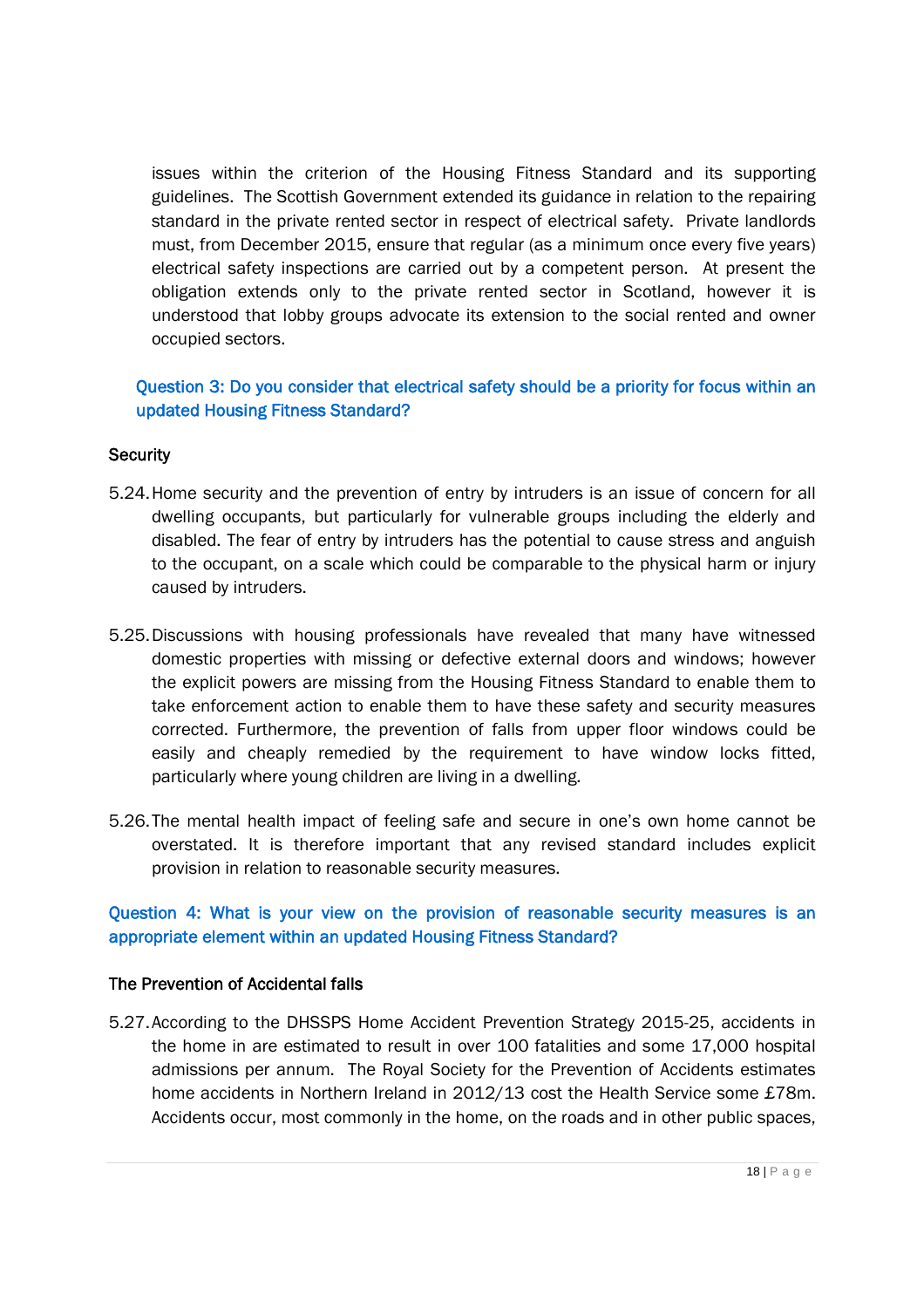in the workplace and while participating in sports and leisure activities. Between 2001 and 2011 a wide range of interventions, such as legislation and public awareness campaigns, have reduced significantly, delivering Northern Ireland's lowest ever number of road death fatalities. However, in the same period, there was an increase in fatal home and leisure accidents.



**Diagram 2: Extrapolation of accidental deaths, looking ahead 10 years<sup>8</sup>**

- 5.28.Falls are a significant contributor to unintentional injury and fatality occurring in the home, accounting for 480 deaths between 2001 and 2011 (just under half of all unintentional injury and deaths at home). The risk of falling in the home increases with age and usually involves both environmental hazards and an underlying medical condition. Falls account for 71% of all fatal accidents to those aged 65 and over9. They also represent the most common cause of admissions to hospital in the age group.
- 5.29.Studies show that one third of people aged over 65 in the general population have one fall per year, with 40–60% of these falls causing injury<sup>10</sup>. 50% of those who suffered a hip fracture can no longer live independently and fear of falling again reduces quality of life and wellbeing, even if a fall does not result in serious injury. Based on costs from

<sup>&</sup>lt;sup>8</sup> RoSPA Big Book of Accident Prevention Northern Ireland 2013

<sup>9&</sup>lt;br>RoSPA. 30 March 2012:: www.rospa.com/homesafety/adviceandinformation/olderpeople/accidents.aspx

<sup>10</sup> http://www.publichealth.hscni.net/sites/default/files/DPH\_Report\_05\_13\_0.pdf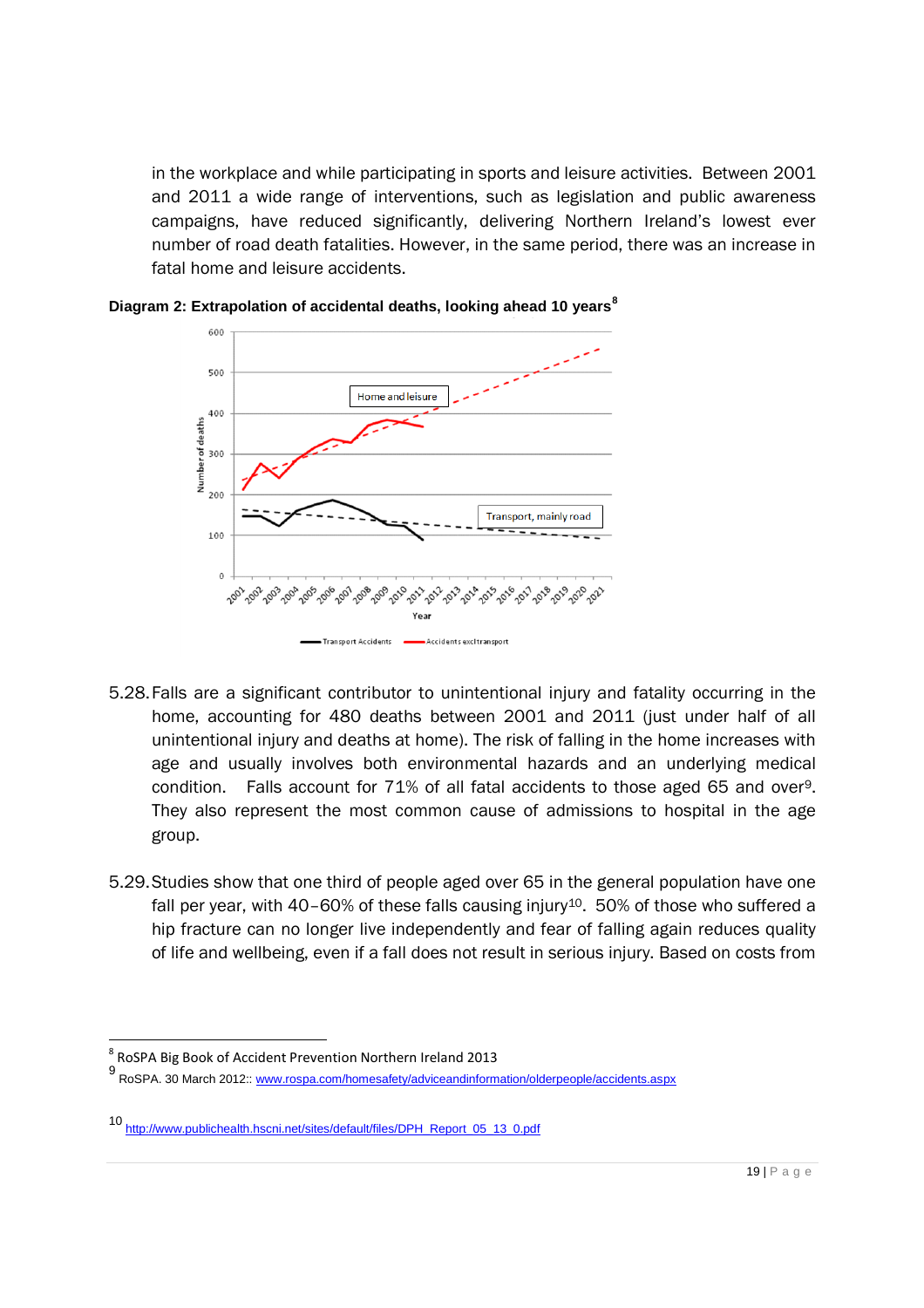2009/10, the South Eastern HSC Trust *Falls and osteoporosis strategy* estimated that for every hip fracture avoided, approximately  $£10,170$  could be saved<sup>11</sup>.

5.30.The statutory fitness requirement has the potential to reflect on the causes and impact of falls in the home and take steps to address these. The current fitness standard requires, among other things, that a dwelling must have adequate provision for lighting, be structurally stable and be free from serious disrepair. Therefore, to some extent, some of the most important measures to address accidental falls are already in place to mitigate against some of the inherent risks. The Department believes, however, that more may be done to assist in preventing accidents in the home and, specifically, that the standard could be more explicit in its requirements to address those conditions within a dwelling that unacceptable increase the risk of an accidental fall.

### Question 5: What is your view on the prevention of accidental falls as an area for focus within an updated Housing Fitness Standard?

#### Other Issues

- 5.28 The Department has identified the five areas highlighted above as priorities to be reflected in any revision to the housing fitness standard. The Department believes that augmenting the standard to, as a minimum, tackle these key deficiencies may assist most effectively in wider policy initiatives to improve the quality of the Northern Ireland Housing Stock and health outcomes for dwelling occupants.
- 5.29 The Department also recognises that there may be other areas of concern that you feel should be explicitly highlighted within a revised Housing Fitness Standard.

Question 6: Are there any other issues currently not addressed within the Housing Fitness Standard that you believe should be included within a revised Housing Fitness Standard?

<sup>11</sup> http://www.publichealth.hscni.net/sites/default/files/DPH\_Report\_05\_13\_0.pdf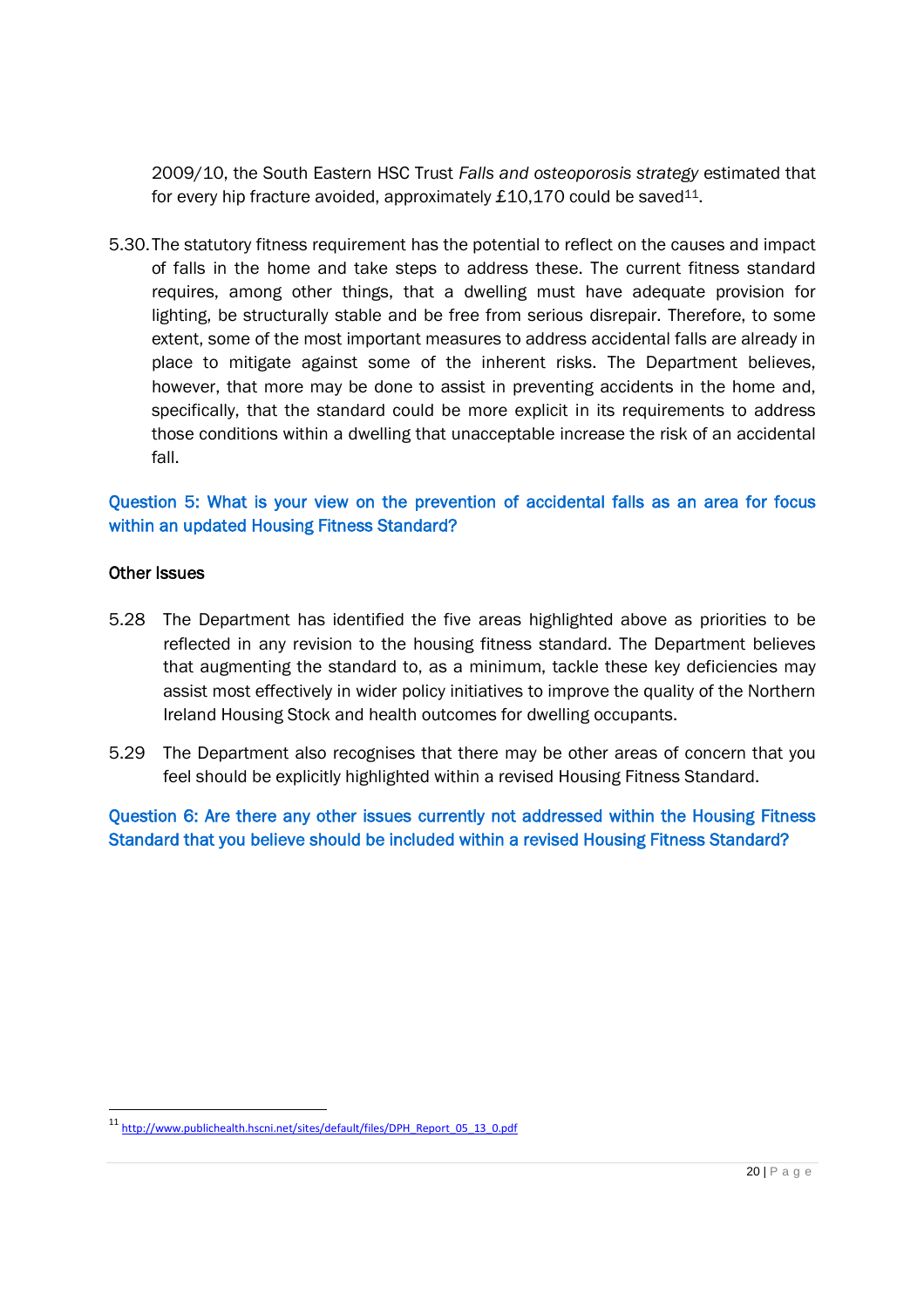## 6. Options for implementing an updated Housing Fitness Standard

- 6.1. The Department has identified potential 2 approaches that it believes could reasonably address the identified deficiencies in the Northern Ireland housing stock:
	- Option A An Enhanced Housing Fitness Standard
	- Option B Introduce the Housing Health and Safety Rating System in Northern Ireland.

## Option A: An Enhanced Housing Fitness Standard

- 6.2. Under this approach the Housing Fitness Standard would be augmented to address those deficiencies set out in the previous chapter, namely:
	- Thermal comfort
	- Fire safety and the detection of carbon monoxide
	- Electrical safety
	- Security
	- Prevention of accidental Falls
- 6.3. In addition to the existing criteria, which would be strengthened where possible to address these deficiencies, additional criteria would be included to specifically address these issues, to improve homes with these key deficiencies present and to allow the enforcing authority to deal with a broader range of problems within existing housing stock.
- 6.4. Implementing this option could provide continuity for those who have operated on a physical based assessment for over 30 years. The standard's enhancement within its current structure would provide a practical opportunity to target measures to address known deficiencies and, additionally, tie in with policy agendas on health and fuel poverty. Revised guidelines to accompany the new standard would also provide a chance to clarify any areas of the standard that practitioners feel are presently unclear.
- 6.5. When Scotland undertook a change to its fitness standard, the Tolerable Standard enacted through the Housing (Scotland) Act in 2006, it chose to augment its physically based model with additional provisions in relation to thermal comfort and electrical safety. It is understood that there are no plans at present in Scotland to move towards a more risk-based housing fitness standard. Furthermore the Scottish Government, in respect of electrical safety, has recently introduced a mandatory five year electrical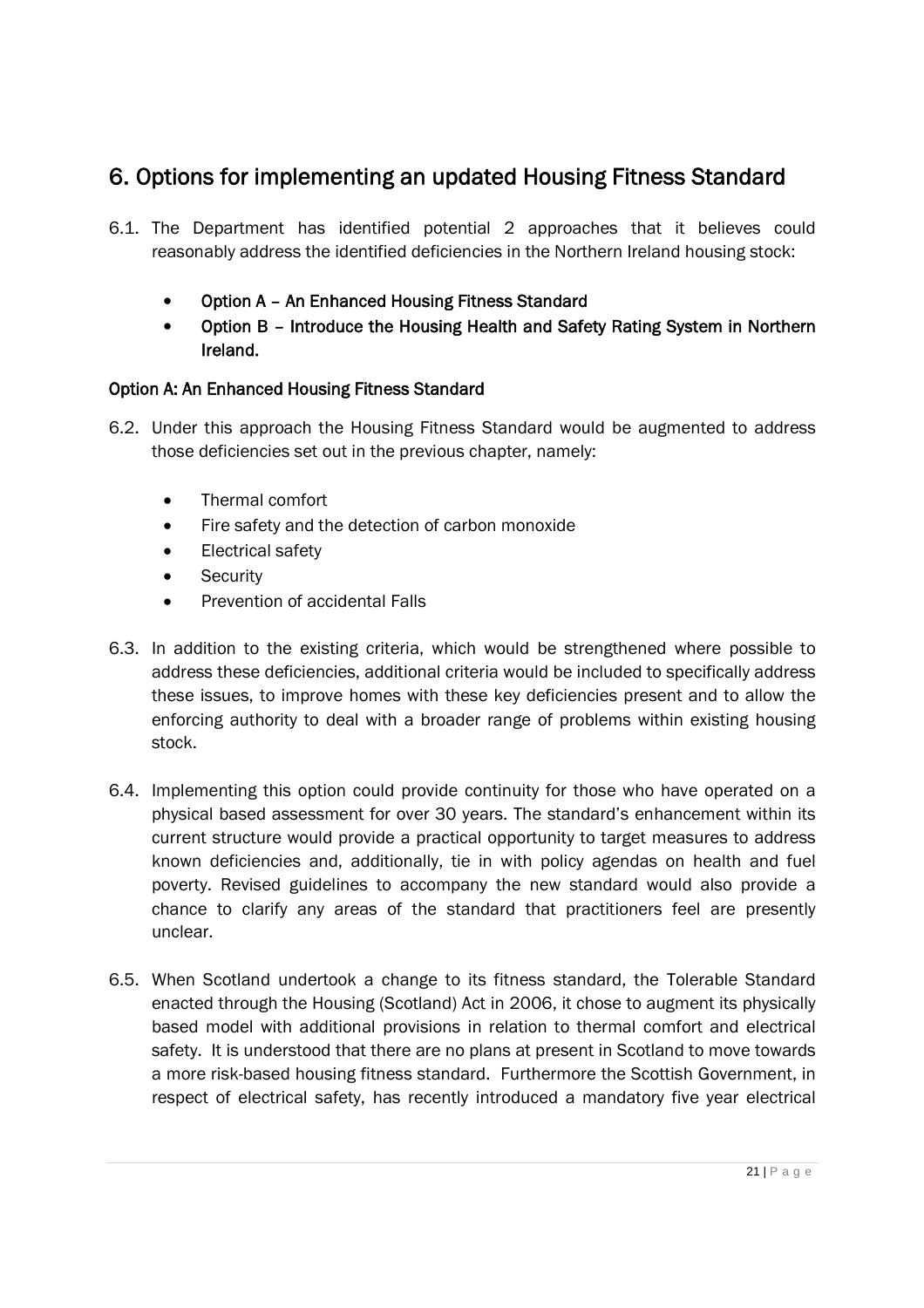safety check within the private rented sector, and lobby groups are proposing that this be extended to the social rented sector and to owner occupied dwellings.

6.6. Introducing an augmented version of the existing standard in Northern Ireland could ensure that current enforcement officers are easily made aware of the additional provisions, both in legislation and associated guidelines. The standard would remain clear and understood by the public and would not require significant additional training for practitioners to implement. It is not envisaged that an augmentation of this nature would require significant IT infrastructure change to implement.

### Option B: Introduce the Housing Health and Safety Rating System in Northern Ireland.

- 6.7. Alternatively, the Housing Fitness Standard could be replaced with a risk-based model, for example the Housing Health and Safety Rating System (HHSRS). The move from a physical standard to HHSRS in England and Wales since 2006 has won wide spread acceptance and is agreed by many to have produced positive results.
- 6.8. HHSRS has been in operation in England and Wales for a number of years. The system could be adopted for Northern Ireland, albeit in its current form it is untailored to the Northern Ireland context. It has the potential to produce benefits and a joined up approach across a wide range of policy areas including fuel poverty, accidents in the home and community safety.
- 6.9. The introduction of HSSRS could also enable direct comparison of performance and statistics with England and Wales and would enable full use and application of the growing body of research that is developing around HHSRS in relation to specific costs and benefits to society identified through its analysis. Enforcing Officers in Northern Ireland would also be able to draw upon a large volume of legal precedent in dealing with specific cases that may otherwise have been affected by a degree of uncertainty.
- 6.10.It is important to recognise that the baseline unfitness of dwellings across all tenures between Northern Ireland and other jurisdictions in the United Kingdom are quite different. Levels of unfitness in dwellings in England and Wales have historically been at a higher rate than dwellings in Northern Ireland, with England continuing to exhibit a 15% failure rate against the HHSRS standard. Therefore it is important to bear in mind that a suitable solution for England and Wales may not be suitable for Northern Ireland and any change should be reflective of an exhibited or projected need.
- 6.11.Selection of this option would necessitate the introduction of a completely new assessment and enforcement regime that could disturb continuity. However access to the experiences and lessons learned through the implementation of the system in England and Wales could, to an extent, limit this impact. Implementing HHSRS in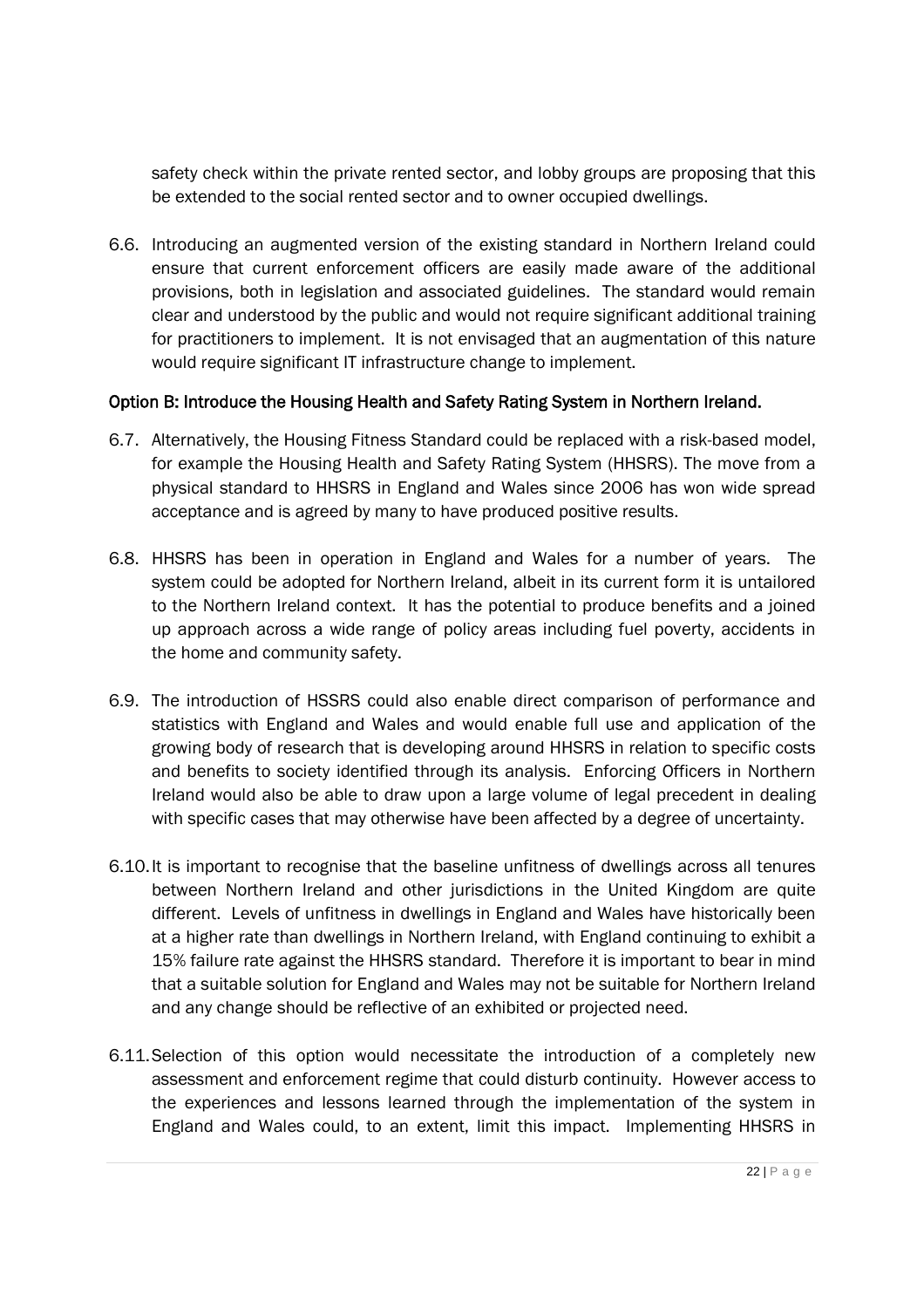Northern Ireland would require a comprehensive programme of training for enforcement officers, an extensive marketing and awareness campaign for the public and may require the establishment of (for example) a body with similar functions to the Residential Properties Tribunal which makes decisions in England and Wales where a HHSRS notice is appealed.

- 6.12.The HHSRS has been criticised by some as too complex, not easily understood by landlords/tenants and open to broad interpretation by practitioners. Following a report by the Westminster Committee, the Department for Communities and Local Government, in response to the Committee's concerns, has now publicised a layman's guide to the HHSRS in an effort to increase user understanding.
- 6.13.It is important to note that whatever system is implemented as the new housing fitness standard for Northern Ireland, the system itself will not be the panacea to address all the shortcomings of poor housing and injury and fatality experienced in the home. The personal behaviours of householders and occupants, and the practical enforcement of the system are absolutely critical to making any model work effectively and drive down the level of poor housing and, by association, the negative impacts.

#### The Way Forward

- 6.14.Initial discussions with a range of housing professionals and interested parties, as well as an analysis of available research and evidence have highlighted a range of views. In coming to a decision on which changes to pursue the Department is mindful of considering the practical, social and financial impacts that may arise, in the particular context of issues affecting housing in Northern Ireland.
- 6.15.The Department would welcome your views on the relative merits of the options outlined, supported by evidence as to how they may address the problems resulting in poor housing particular to Northern Ireland. Annex C to this paper provides a comparative overview of the current standards in Northern Ireland, Scotland, England and Wales. It also indicates how an enhanced standard might look, and outlines additional elements which would be introduced here if the HHSRS were adopted for Northern Ireland.

Your views on the options outlined are welcome, particularly which would most effectively addresses the deficiencies of the Northern Ireland Housing Stock and the resultant impact on tenants affected by unfitness.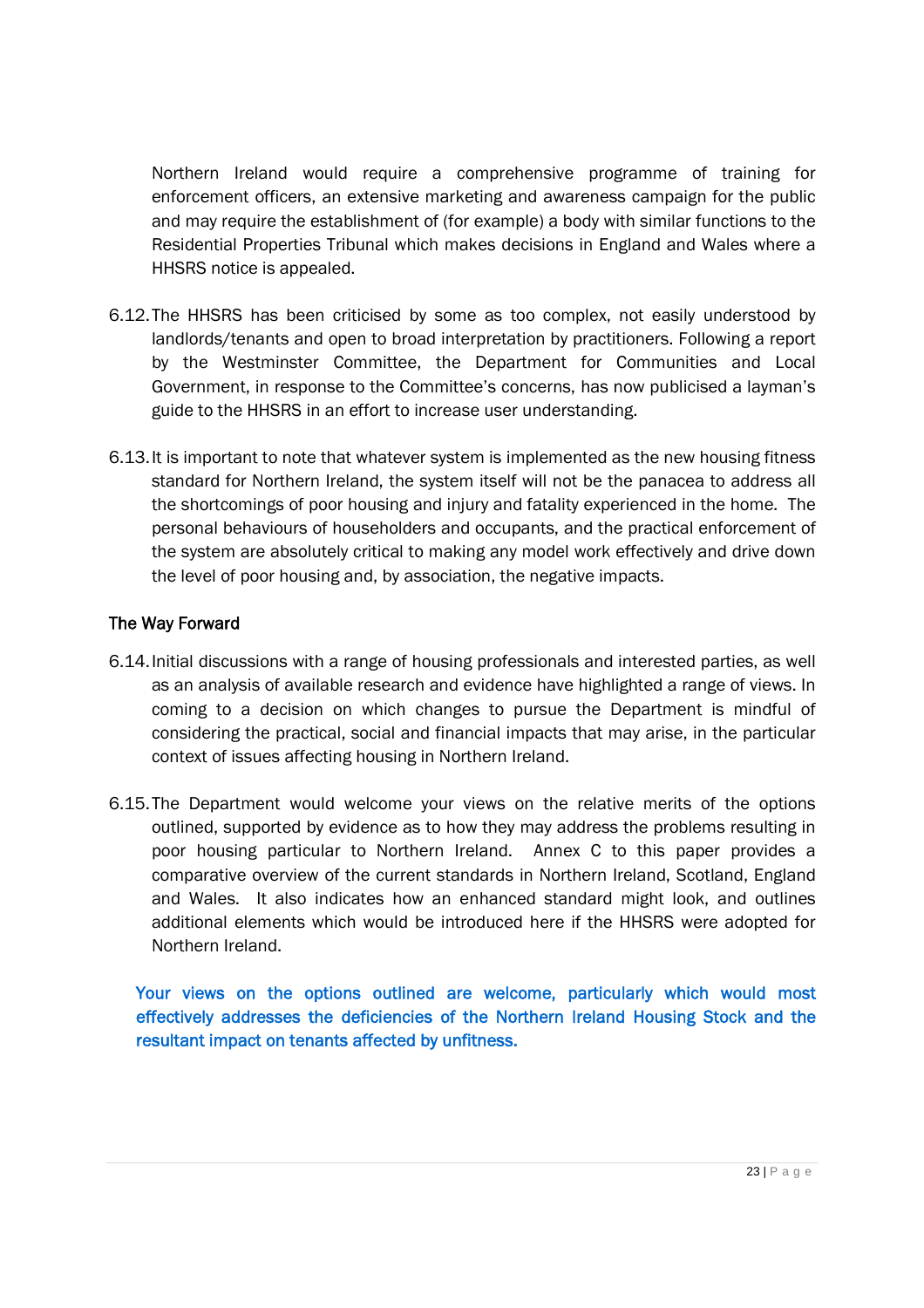### Enforcing Authority

- 6.16.Under the proposals associated with the reform of local government it had been suggested that elements of the enforcement of the housing fitness standard in relation to social rented and owner occupied dwellings would transfer from the Housing Executive to Councils. Subsequently, it was agreed by the Northern Ireland Executive that the housing related functions which were to transfer to Councils would be scoped separately as part of the outworking of the Housing Strategy.
- 6.17.As discussed in Chapter 2, at present enforcement powers are split between the Housing Executive and Councils. Both authorities perform important functions in relation to identifying and tackling unfitness. The Department consulted previously on proposals to transfer the majority of powers in relation to identifying and tackling unfitness from the Housing Executive to Councils. It was proposed that powers relating to clearance areas, which had been used previously in the main for slum clearance, would be revoked.
- 6.18. The Department is again seeking views on the most efficient and effective enforcement arrangements contained in Chapter II of the Housing (Northern Ireland) Order 1981 (as amended). The enforcement of the standard may, to some extent, be guided by the nature of the revised standard, and the views of interested parties are welcome.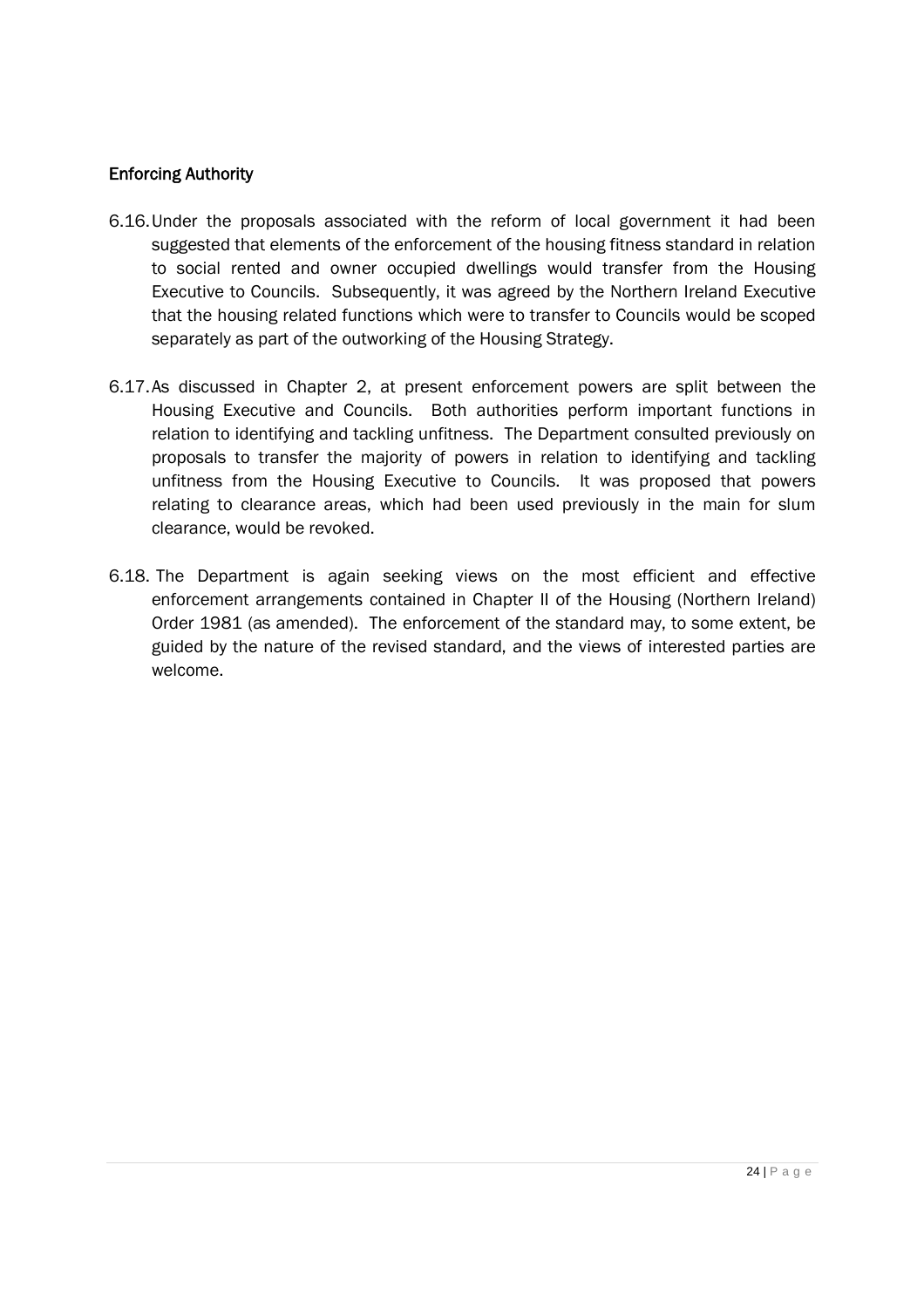## 7. Cost implications of raising the Housing Fitness Standard

- 7.1. Whichever changes are implemented it will inevitably raise the levels of statistical unfitness in Northern Ireland and, consequently, will result in additional costs to rectify issues in dwellings that will fail to meet any new minimum statutory requirement. In making any change it is important that Government takes account of the costs and related benefits of the investment which will be required to meet any new criteria.
- 7.2. Focussing any enhancement of the standard on amendments to what is currently accepted as a simple to understand standard may prove most advantageous in ensuring improved living conditions and maximising value for money. On the other hand, directly linking the statutory requirement to the range of health and safety risks identified through the HHSRS may provide some additional savings in terms of reduced accidents, better outcomes in relation to fuel poverty, and increased community safety.
- 7.3. In March 2010 Building Research Establishment (BRE) published the report 'The Real Cost of Poor Housing,' presenting a cost-benefit analysis on investment in the housing stock in England. By identifying patterns of association between housing quality and health, BRE was able to estimate that by investing to reduce all category 1 hazards as defined under HHSRS to an acceptable level, £600m could be saved by the health service in England annually with a payback period of 29 years on the investment.
- 7.4. In March 2015 BRE, in co-operation with the Chartered Institute of Environmental Health published an update to this report entitled: "The Cost of Poor Housing to the NHS". This report made use of updated models and, among other things, widened the definition of 'poor housing' to include all 'sub-standard' housing. Using updated datasets and revised methodology the BRE Trust now estimates that the savings to the NHS in England if all housing hazards were repaired is £1.4bn, and would require expenditure of over £10bn to realise.
- 7.5. BRE produced a Northern Ireland specific report commissioned by the Northern Ireland Housing Executive, entitled 'The cost of Poor Housing in Northern Ireland' in 2012 applying the same model to Northern Ireland using data from the NIHCS 2011. Although the model uses HHSRS rather than the fitness standard as a basis for its calculations, the results show the potential benefits of addressing some of the areas that the Housing Fitness standard currently does not cover including the potential consequences of falls and poor thermal efficiency.
- 7.6. BRE indicated that at 2012 investment to reduce Category 1 hazards to an acceptable level in Northern Ireland would benefit the Health Service here on an annual basis by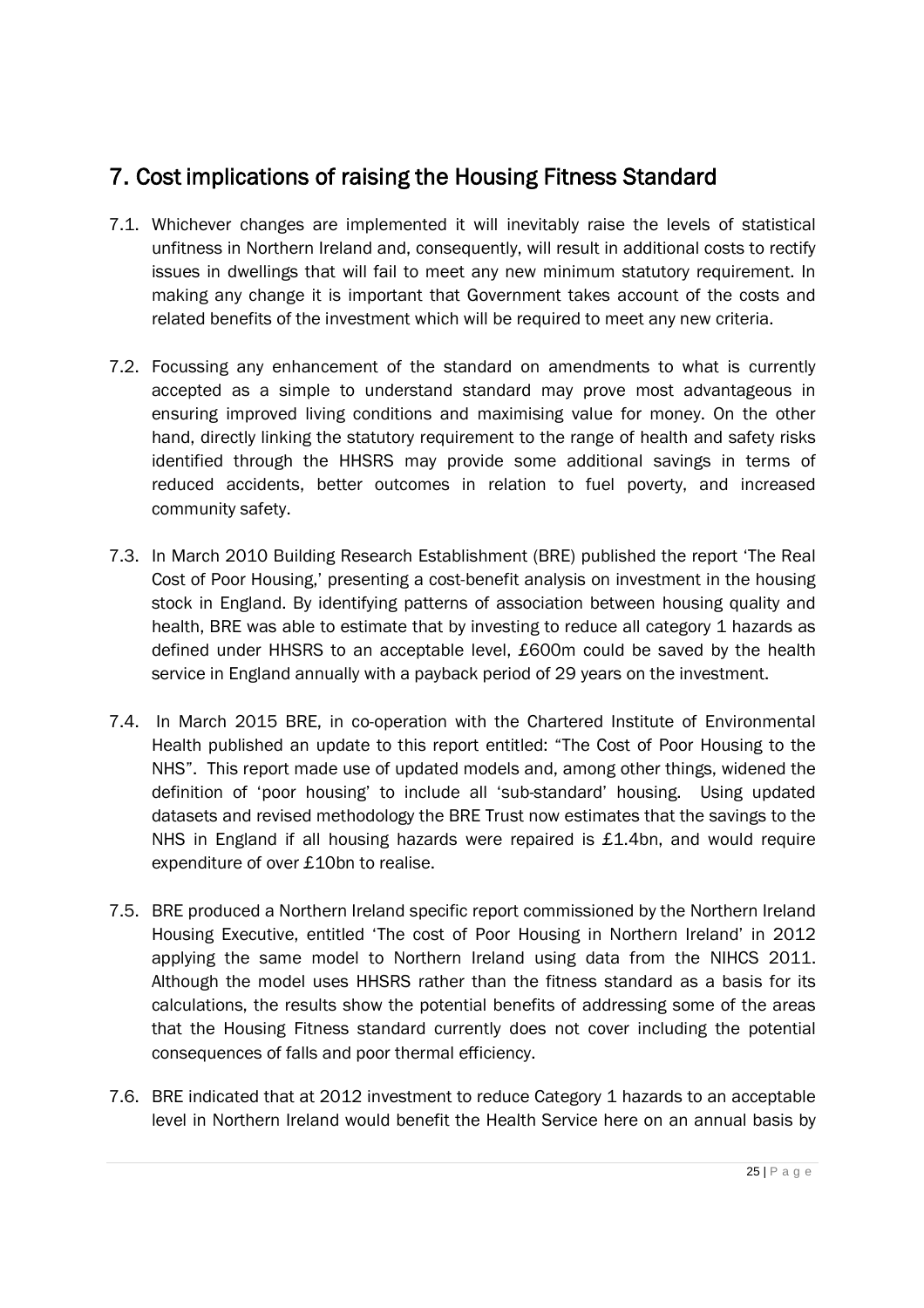around £33m with a payback period on the investment in meeting the HHSRS standard of 12.8 years. BRE further estimated that the full cost of living with poor housing here is £82m The much shorter payback period in Northern Ireland was attributed to the much smaller volume of homes affected by excess cold, which by far has the highest payback period of all hazards within the HHSRS. The BRE 2012 report was based on data emerging from the 2009 House Condition Survey. In the interim the level of unfitness in occupied dwellings has continued to fall, and the estimated existence of HHSRS Category 1 Hazards in occupied homes has also fallen. The Department has obtained data from the Housing Executive in relation to the estimated costs to make occupied dwellings requiring works safer.

7.7. Table 4 (below) examines the impact of the enhanced fitness standard envisaged under Option A. It should be noted that, at present, the data does not include the additional costs of meeting the current fitness standard. The Department intends to undertake further analysis to determine these costs and will share this information with stakeholders once this is available.

| <b>Tenure</b>                        | No of occupied<br>dwellings unfit<br>under the existing<br>standard | <b>Estimated No of</b><br>occupied dwellings<br>which would require<br>works under an<br>enhanced standard<br>(Option $A)$ <sup>12</sup> | <b>Total estimated costs of works</b><br>required to meet enhanced<br>standard to occupied<br>dwellings $(E)^{13}$ |
|--------------------------------------|---------------------------------------------------------------------|------------------------------------------------------------------------------------------------------------------------------------------|--------------------------------------------------------------------------------------------------------------------|
| <b>NIHE</b>                          | 151                                                                 |                                                                                                                                          | 2,376                                                                                                              |
| <b>Housing</b><br>Association        | O                                                                   | 0                                                                                                                                        | O                                                                                                                  |
| Private<br>Rented &<br><b>Others</b> | 2,496                                                               |                                                                                                                                          | 9.349                                                                                                              |
| Owner<br>Occupied                    | 4,564                                                               |                                                                                                                                          | 34,249                                                                                                             |
| <b>TOTAL</b>                         | 7,211                                                               | 28,766                                                                                                                                   | 58,293,065                                                                                                         |

#### Table 4: Impact of Model A

Table 5 provides an estimate the impact of the HHSRS model (Option B) and the estimated costs to make occupied dwellings requiring works safer. The costings here provide an indication of the cost of compliance with the full suite of HHSRS hazards. Again, the Department will seek further evidence as to the extent of the costs of compliance with HHSRS, and eliminating the 29 hazards, and will share this information with stakeholders once this is available. The data below, based on the instances of hazards identified in the House Condition Survey sample, do not include

<sup>&</sup>lt;sup>12</sup> Note: This data is based on sample of dwellings as part of the 2011 House Condition survey and does not, for example, take account of those homes benefitting from measures under the Warm Homes, Boiler Replacement and Affordable Warmth schemes

As above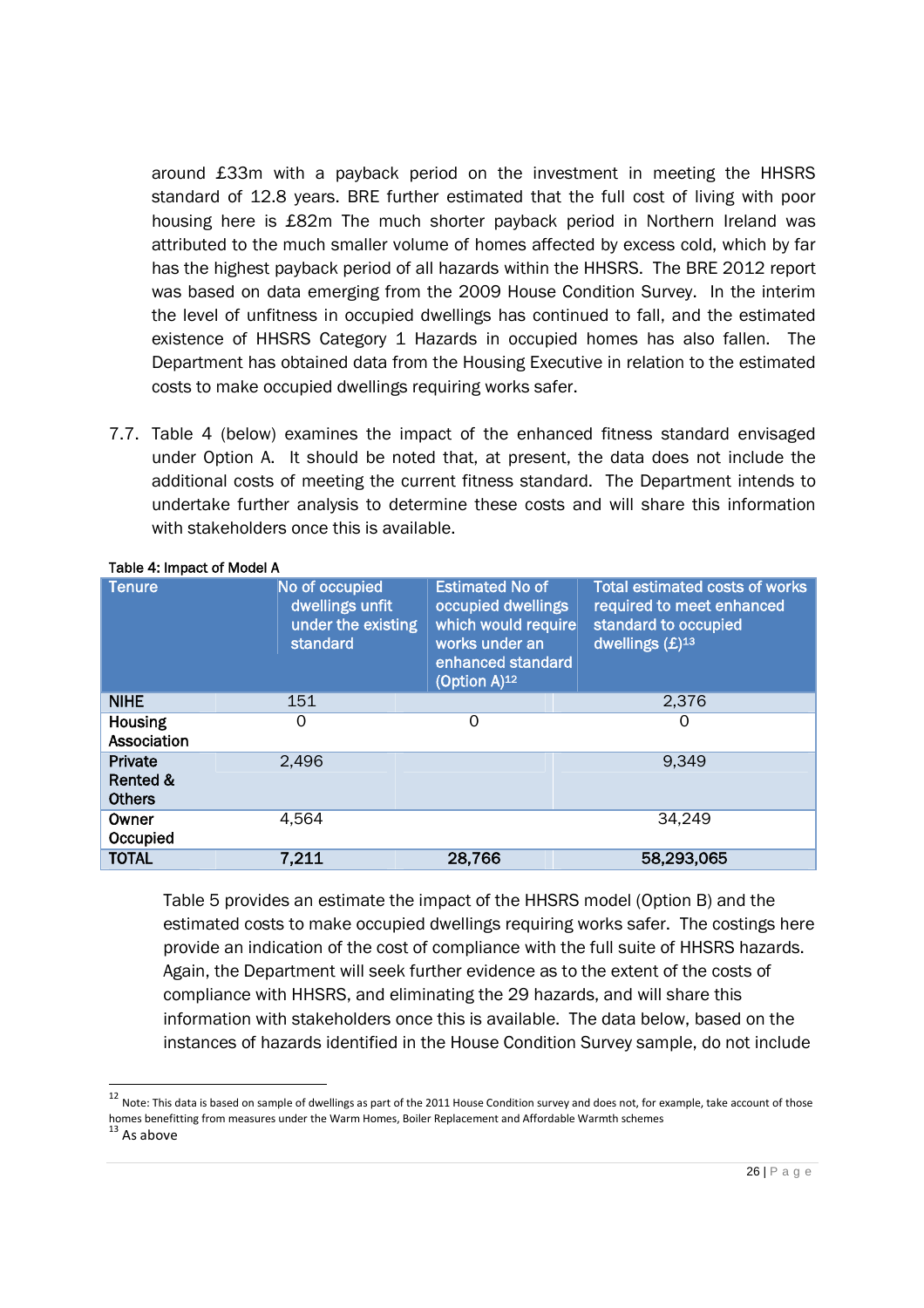the costs of 11 of the 29 hazards, and may not be fully representative of overall costs.

| <b>Tenure</b>                                | No of occupied<br>dwellings unfit<br>under the existing<br>standard | No of occupied<br>dwellings which<br>would require<br>works under<br><b>HHSRS</b> | <b>Total Estimated costs of works</b><br>to meet HHSRS to occupied<br>dwellings<br>(E) |
|----------------------------------------------|---------------------------------------------------------------------|-----------------------------------------------------------------------------------|----------------------------------------------------------------------------------------|
| <b>NIHE</b>                                  | 151                                                                 | 2,376                                                                             | 2,993,799                                                                              |
| <b>Housing Association</b>                   | 0                                                                   | 0                                                                                 | 0                                                                                      |
| <b>Private Rented &amp;</b><br><b>Others</b> | 2,496                                                               | 9.349                                                                             | 49,611,845                                                                             |
| <b>Owner Occupied</b>                        | 4,564                                                               | 34,249                                                                            | 68,713,636                                                                             |
| <b>TOTAL</b>                                 | 7,211                                                               | 45,974                                                                            | 119,405,949                                                                            |

#### Table 5: Impact of Model B

#### Assistance to remedy unfit dwellings

- 7.8. In order to meet any new standard, home owners may be required to undertake some improvements to their home. Any financial impact would be primarily the responsibility of the owners themselves, although some financial assistance may be available particularly for those on lower incomes.
- 7.9. Under the current regulatory structures, some assistance can be made available to private homeowners, landlords and tenants to remedy unfitness through a range of statutory grants. Availability of grants is subject to the provision of budget which has, since the economic downturn, been reducing year on year. Access to the Renovation Grant, HMO Grant, Common Parts Grant, the Home Repairs Assist Grant and the Replacement Grant are also available to owner occupiers, landlords and tenants varyingly. These grants are also aimed at tackling unfitness however, under the current arrangements the Housing Executive has the discretion to award an applicant a grant, and regulations prescribe how much an applicant must contribute towards works. The Repairs Grant is available to landlords and tenants where a statutory or protected tenancy is in place and where they are required to undertake repairs where a notice of unfitness has been issued or were a statutory nuisance is identified. Separately the Department has made available grant assistance for a range of energy efficiency measures, which could assist with meeting certain standard criteria.
- 7.10.The grant assistance arrangements were established in legislation over the past twenty years and introduced to help those most vulnerable to address the impacts of fitness within the homes in which they live. The statutory grant arrangements have been variously described as complex and rigid and can be difficult for applicants to understand and are costly to administer. Therefore in parallel with the review of the Housing Fitness Standard, the Department is also examining the future framework for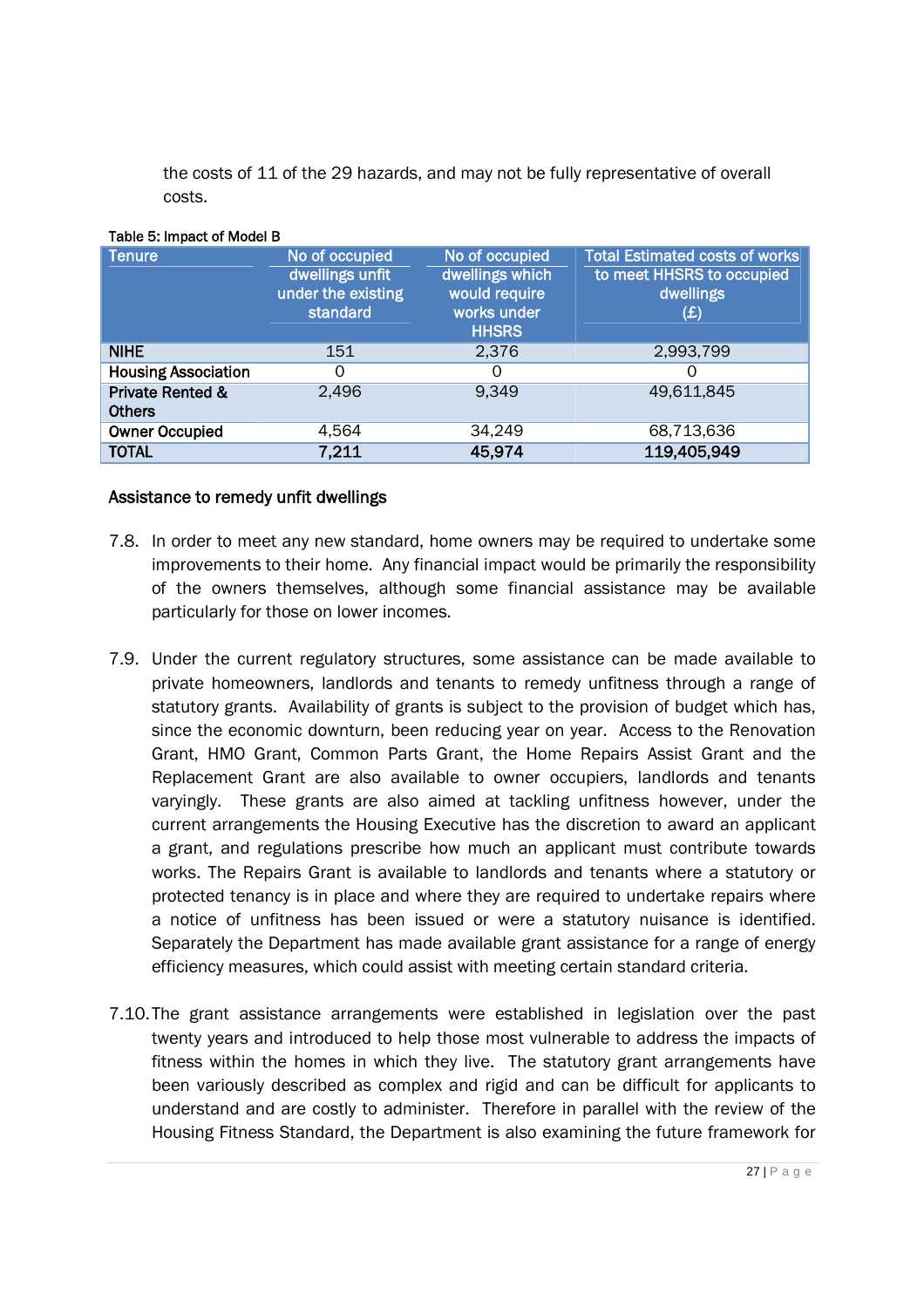grant assistance to ensure that available resources are channelled to maximise their effectiveness in addressing unfitness within the structures of housing fitness requirements. The energy efficiency grant schemes (for example Affordable Warmth and Boiler Replacement) are separate to these grants and are not encompassed within that review

- 7.11.For some considerable time grant assistance has been provided to repair and improve private sector dwellings, to prevent them from falling into serious disrepair and unfitness. Intervention has proven successful in keeping levels of unfitness and serious disrepair in check. However, as a result of the economic downturn, the financial resources to fund grant assistance have become increasingly constrained.
- 7.12.In the wider context of absence of the levels of previous available funding, the Department believes the current regulatory framework is no longer fit for purpose. Added to this, the schemes have variously been described as overly complex and difficult for applicants to participate in.
- 7.13.The Department has examined methods in other jurisdictions within the UK and the Republic of Ireland to find innovative solutions which may prove suitable in a Northern Ireland context. Solutions which have worked in other jurisdictions include repayable loans to assist owners to maximise their existing assets while protecting the most vulnerable from poor living conditions and unnecessary debt. The Department is also reviewing legislation surrounding the assistance arrangements to determine which should remain in their current form and which should be adjusted in response to changing policy requirements and public views.
- 7.14.The introduction of any new legislative framework should ensure flexibility to provide a range of assistance including grants and loans, and to address the purposes of meeting the fitness standard and providing adaptations where necessary. This could, for example, allow the targeting of assistance to geographical locations, types of dwelling, or types of works in order to meet the standard.
- 7.15.A report published by the Department's Repossessions Taskforce indicates that as a result of the heavier impact of the economic downturn and the impact on the property market here there is a bigger proportion of households with problem debt and at risk of repossession in Northern Ireland than in the rest of the UK. The implementation of the Taskforce's recommendations may help ameliorate the situation. The provision of a recyclable scheme of assistance for private sector housing repairs and improvement may help sustain the availability of assistance for the hardest pressed householders.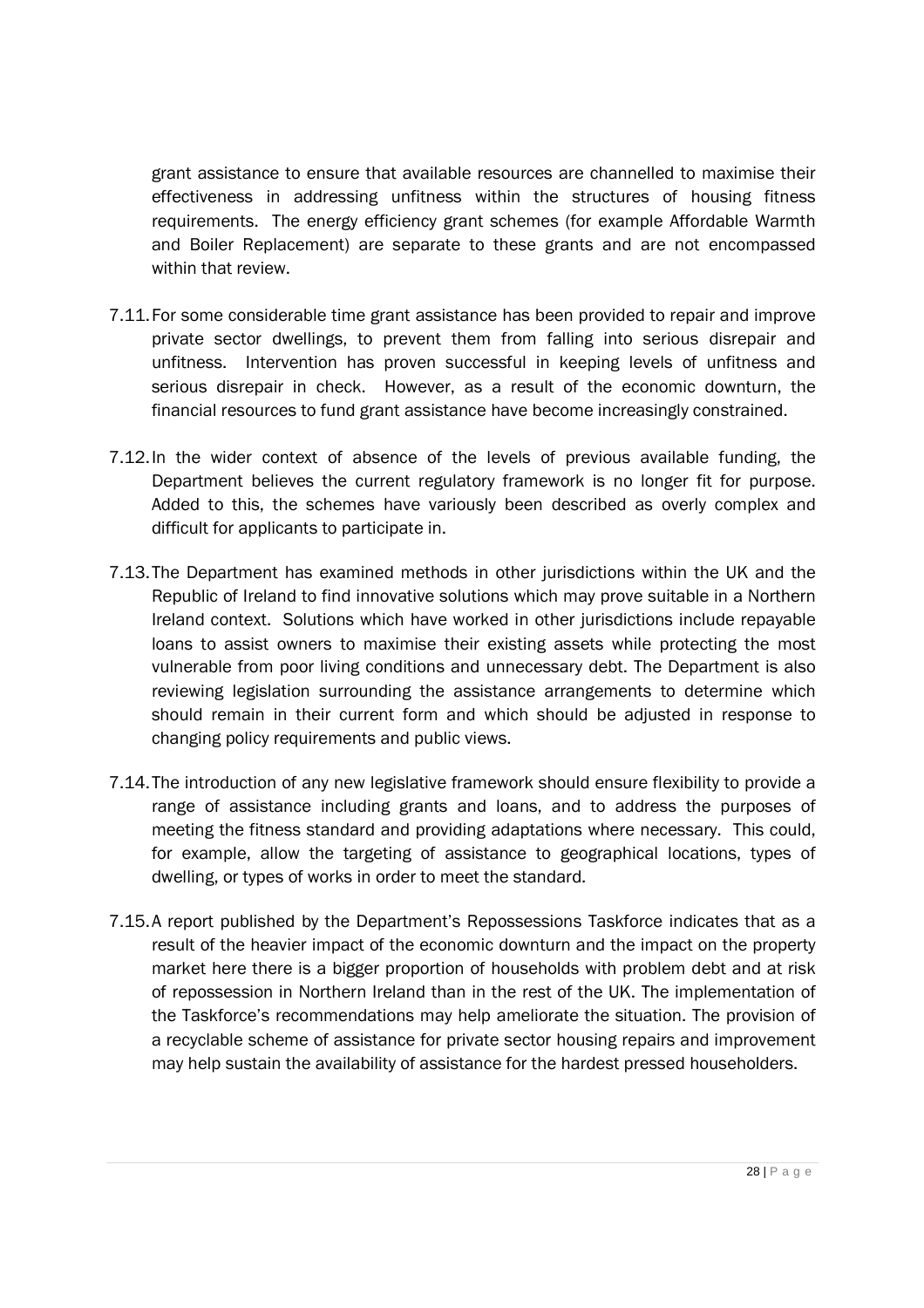- 7.16.It is clear that government intervention is helping to address some of the key issues which it is important that the fitness standard tackles. The Boiler Replacement Scheme, for example, has completed to date over 25,000 grant-assisted installations of new, more efficient boilers, helping householders to more effectively heat their homes and helping to tackle the impact on occupants of cold homes.
- 7.17.At present owner occupiers, private landlords and their tenants can apply to the Housing Executive for grant assistance to comply with the fitness standard. For many years there was a considerable volume of such grant paid, however since the economic downturn the majority of grant is paid in exceptional circumstance, where there is an immediate risk of harm to the occupant where works are not carried out. A wider review of the grant arrangements is also underway, however grant assistance at previous levels is unsustainable and the level of assistance available to contribute towards compliance with any new standard will be, at best, modest

Question 7: How, in your view, has grant assistance made a contribution to tackling unfitness and is government intervention still required?

Question 8: What are your views on the provision of loans as an alternative to grant to assist in tackling unfitness?

Views are welcome on the options available to the Department for making available assistance to address fitness in an effective and sustainable way.

#### Application of a Revised Fitness Standard

7.18.As discussed above, there are likely to be some significant costs both in terms of complying with the provisions of a new standard and with enforcing a new standard. The levels of assistance made available in the past trough the Housing Executive to help dwelling owners meet the fitness standard are no longer sustainable and it will not be possible to provide finance to assist every household to comply. There may therefore be merit in either focussing all available assistance schemes on the most expensive provisions, or of taking a phased approach to introducing the more expensive provisions of the proposed amendments. In the past the Department has made available grant assistance for specific housing purposes, for example through the boiler replacement scheme. However until now all elements of the housing fitness standard have always applied uniformly and concurrently to all tenures. We are therefore seeking your views on whether there would be merit in introducing new elements of a revised standard in an incremental way, or introducing the new standard in its entirely, but phasing its application tenure by tenure.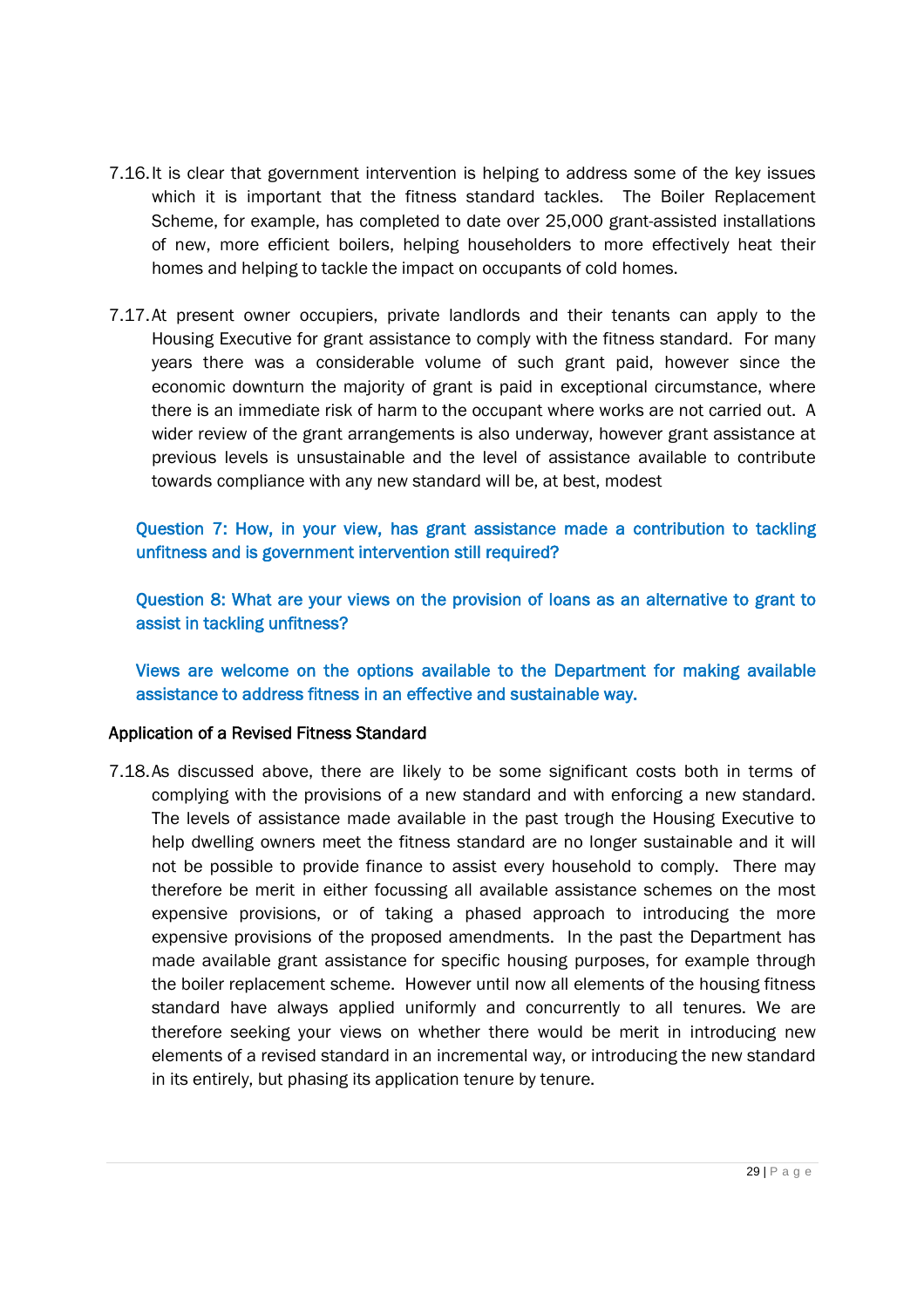- 7.19.It is commonly agreed that one of the most expensive matters to comply with would be the provision of thermal comfort/prevention of excess cold. The Department's previous Warm Homes Scheme which ran until 31 March 2015 made available assistance to provide a range of heating and insulation measures, including full heating systems, cavity and loft insulation. The new Affordable Warmth Scheme was introduced in September 2014 and replaced the Warm Homes Scheme. The Affordable Warmth Scheme targets low income households considered to be in severe/extreme fuel poverty and offers a range of heating and insulation measures including full heating systems, boiler replacement, loft and cavity insulation and solid wall insulation. Focusing the majority of available assistance on thermal provisions across the private housing sector could address one of the most costly additional provisions, however taking this approach could fail to address other costly fitness criteria.. The Boiler Replacement Scheme is available to owner occupiers with an annual income of less than £40,000 and whose boiler is at least 15 years old.
- 7.20.Another potential means of maximising the available assistance, and minimising the initial impact on the housing market of an uplifted standard could be to implement the most costly new elements in a phased approach using certain established criteria. For example, this could be achieved through making the majority of fitness criteria, existing and new, applicable to all tenures. The thermal criteria (either thermal comfort provision or prevention of excess cold) could be introduced through the rented sectors (both private and social) first, and then extend to the remaining tenures. This again could permit the focus of limited resources to undertake the necessary works. While this proposal has the potential to address some of the key issues within housing stock in Northern Ireland, it will extend the timescale for full implementation and has the potential to lead to some confusion in terms of enforcement. However, the latter issue may be overcome with proper planning and a suitably targeted publicity campaign.
- 7.21.An alternative approach could be to implement the new standard through a phased approach based on, for example, tenure, geographical location, dwelling type, dwelling age or in relation to the construction of the dwelling. This would be a departure from the existing situation where the standard applies equally at all times across all tenures. However there may be merit in minimising the cost impact of introducing a new standard in a phased way. It should be noted however that the phasing of a new standard may cause confusion both in terms of compliance and enforcement while the public and the enforcing authority adjust to the new models.

#### Views are welcome on the proposals to:

- i. Target any available assistance towards the costs of certain fitness criteria;
- ii. Introduce a revised standard in phases.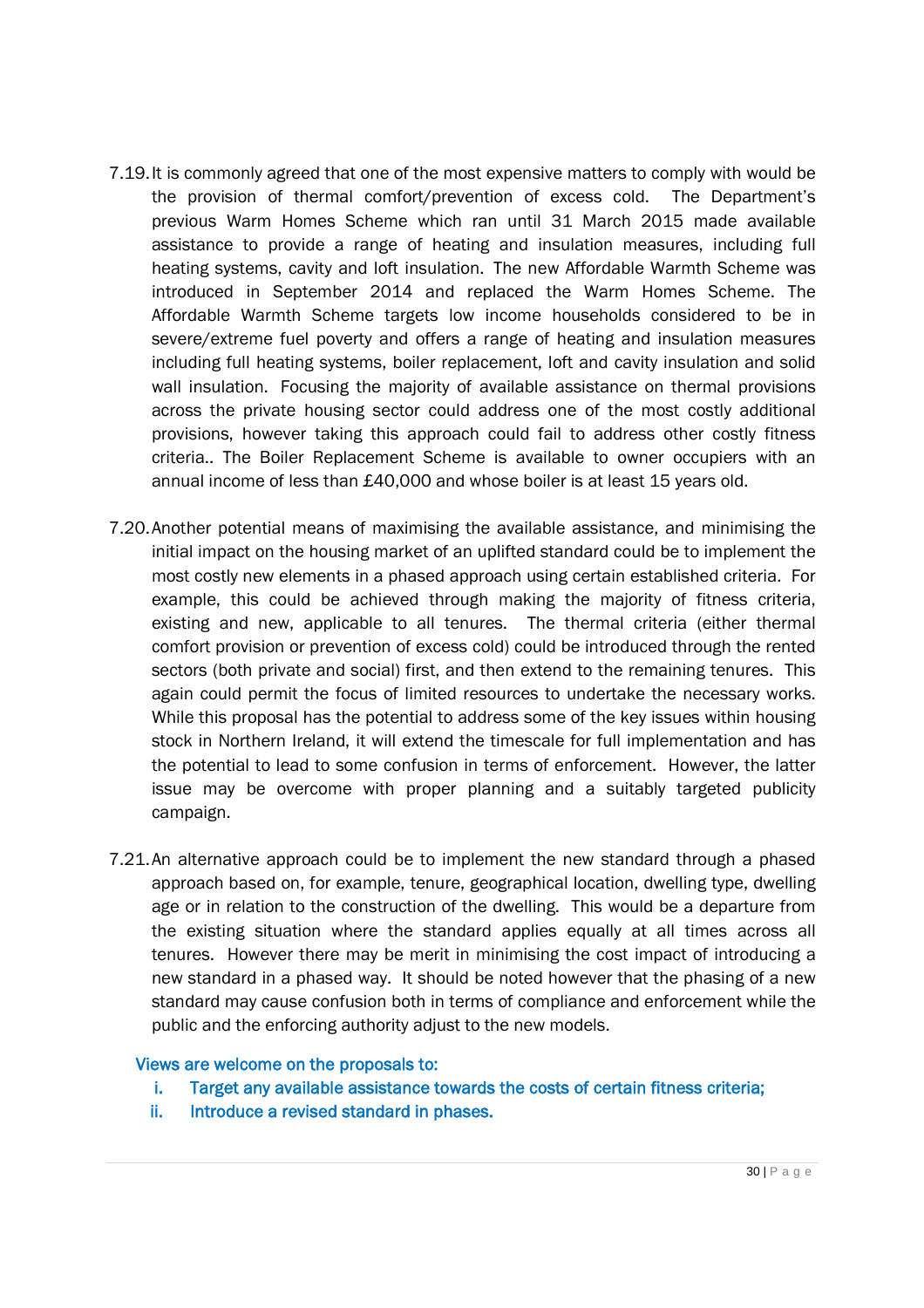## 8. HOW TO RESPOND

### Responses

8.1 The Department will consider all responses provided in writing, preferable in electronic format. Comments on this paper are welcome. A summary of questions is included at Annex D. Responses should reach the Department by 10 June 2016. You may provide comments by letter or email, where possible using the template included at Annex D. Please reply to:

> Ross Cameron Housing Group Department for Social Development 2nd Floor, Lighthouse Building Gasworks Business Park Ormeau Road **Belfast** BT7 2JB

Email: housingrenewal @dsdni.gov.uk

8.2 If you wish to seek clarification on this document please contact Ross Cameron on tel: (028) 90829066 or by email housingrenewal@dsdni.gov.uk

## Copies of this Paper

8.3 This document is being produced primarily in electronic form and may be accessed on the Department's website at www.dsdni.gov.uk/. If you require access to this document in a different format – eg Braille, disk, audio cassette, larger font – or in a minority ethnic language please contact the Department on 028 90829066 and appropriate arrangements will be made as soon as possible.

## Confidentiality, Data Protection and Freedom of Information

8.4 Your response may be made public by the Department and placed on the Department's website as part of the discussion process. If you do not want all or part of your response or name made public, please state this clearly in the response by marking your response as 'CONFIDENTIAL'. Any confidentiality disclaimer that may be generated by your organisation's IT system or included as a general statement in your fax cover sheet will be taken to apply only to information in your response for which confidentiality has been specifically requested.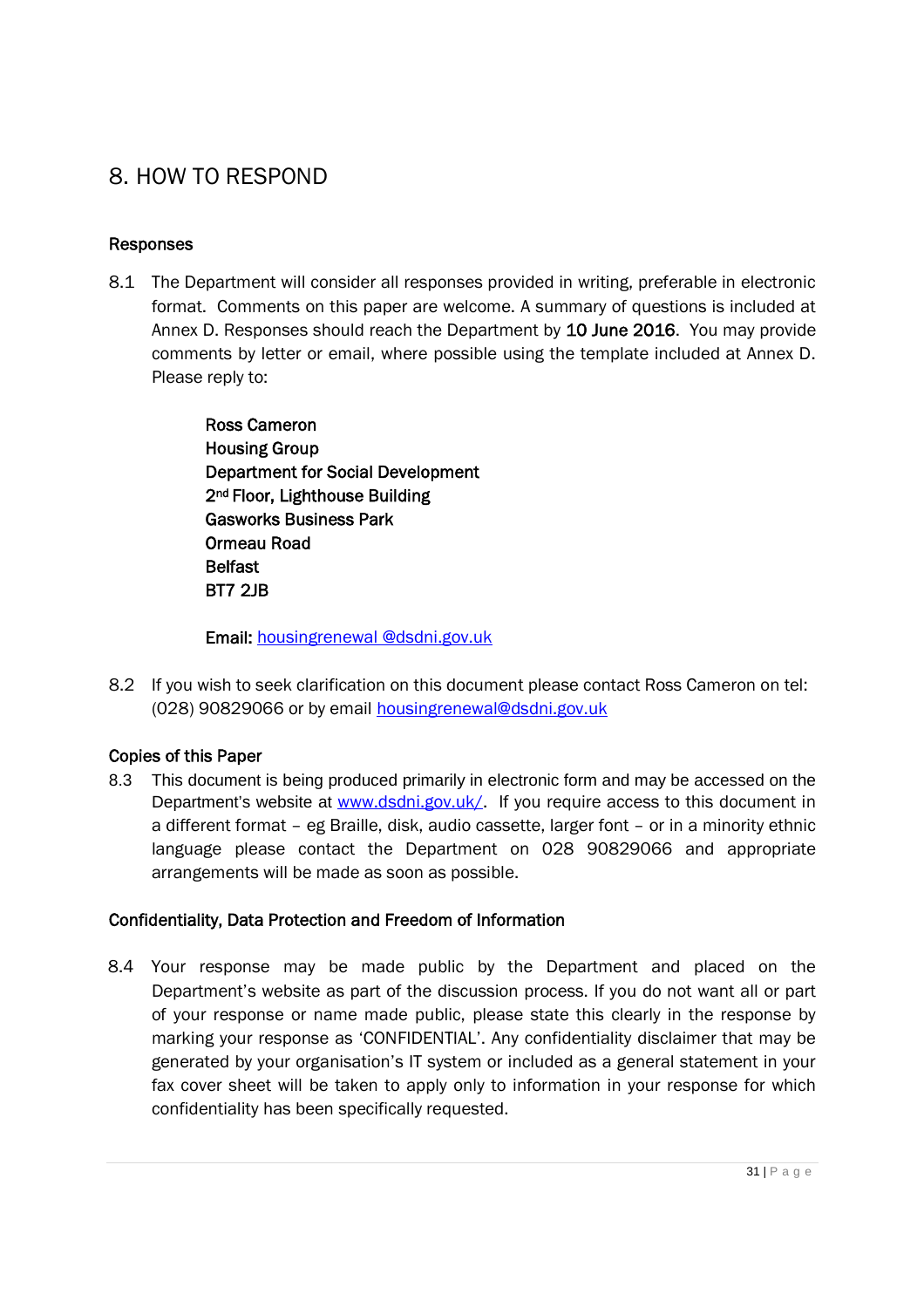- 8.5 Information provided in response to this document, including personal information, may be subject to publication or disclosure in accordance with the access to information regimes (these are primarily the Freedom of Information Act 2000 (FOIA) and the Data Protection Act 1998 (DPA)). If you want other information that you provide to be treated as confidential, please be aware that, under the FOIA, there is a statutory Code of Practice with which public authorities must comply and which deals, amongst other things, with obligations of confidence.
- 8.6 In view of this, it would be helpful if you could explain why you regard the information you have provided as confidential. If we receive a request for disclosure of the information we will take full account of your explanation, but we cannot give an assurance that confidentiality can be maintained in all circumstances. An automatic confidentiality disclaimer generated by your IT system will not, of itself, be regarded as binding on the Department*.*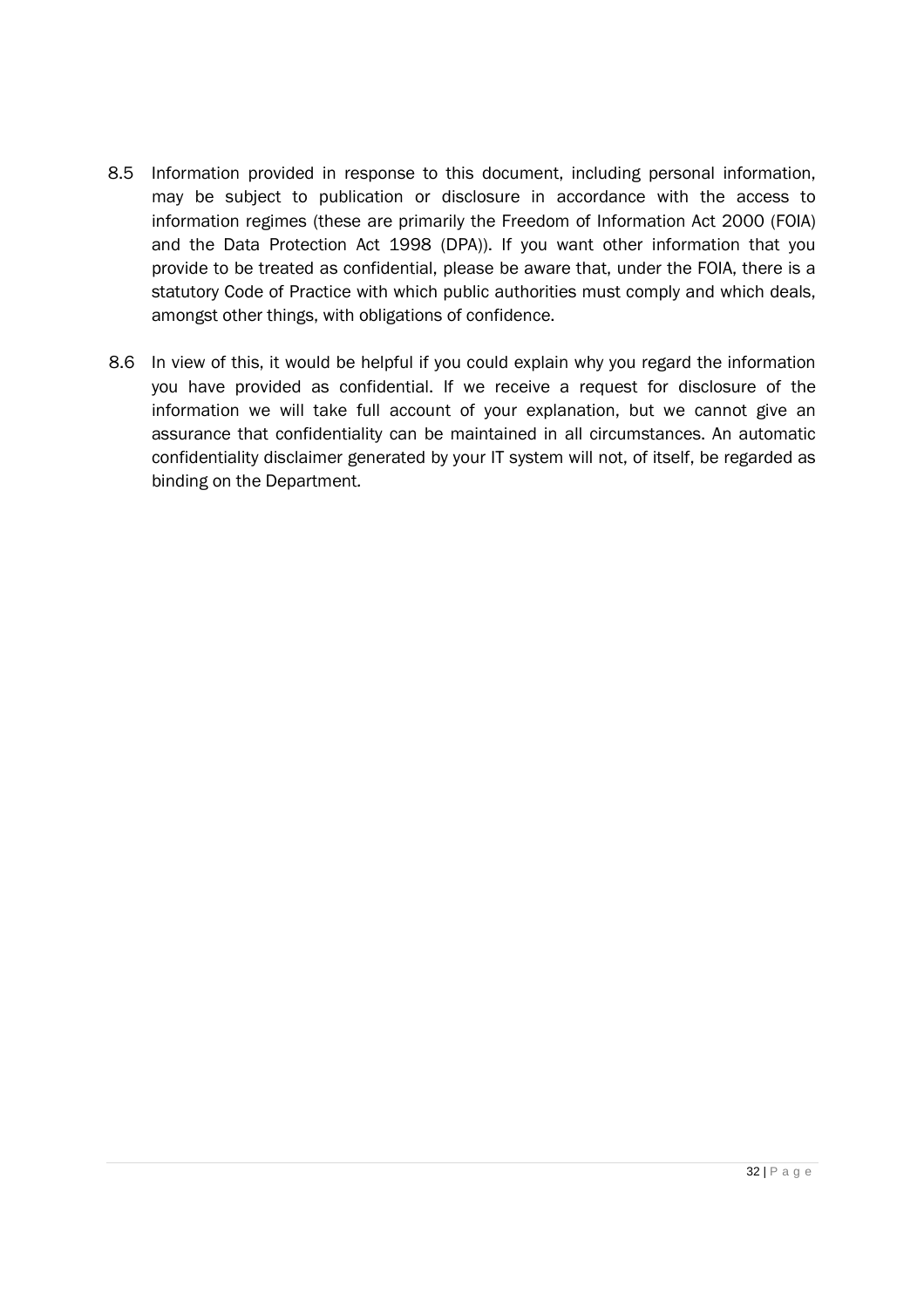## ANNEX A

#### EQUALITY CONSIDERATIONS

Section 75 of the Northern Ireland Act 1998 requires the Department in carrying out its functions to have **due regard** to the need to promote equality of opportunity:

- between persons of different religious belief, political opinion, racial group, age, marital status or sexual orientation;
- between men and women generally;
- between persons with a disability and persons without; and
- between persons with dependants and persons without.

Without prejudice to the obligations set out above, the Department is also required, in carrying out its functions relating to Northern Ireland, to have regard to the desirability of promoting good relations between persons of different religious belief, political opinion or racial group. It is expected that the changes being proposed in this document will not practically affect any Section 75 category adversely. The Department has undertaken an initial Section 75 screening exercise and invites comments on any equality impact that may arise. A copy of this document is available on the DSD website.

#### Your views on the potential equality impacts of the matters raised in this paper are welcome.

#### REGULATORY IMPACT

The Department has prepared a draft partial regulatory impact assessment in association with the information provided in this document. The Department will use evidence gathered prior to and as a result of feedback from this document to further develop the draft partial regulatory impact assessment (RIA). This will assess the likely impact of these proposals in terms of costs, benefits and risks to businesses and, in particular, to small businesses. A copy of the draft partial regulatory impact assessment is available on the Department's website and will be circulated alongside this document.

A further draft Regulatory Impact Assessment will be published as part of the future consultation on proposals, which will form part of the next phase.

#### Your views on the potential regulatory impacts of the matters raised in this paper are welcome.

#### RURAL STATEMENT

The Department has considered specific implications for rural areas. This indicates that, while at present there is generally higher instance of housing unfitness in rural isolated dwellings, to amend the standard will provide those whose rural homes are unfit with additional mechanisms to access works or any available assistance. No specific disadvantages arising from amending the standard have been identified, however views on this issue are welcome.

#### Your views on the potential rural impacts of the matters raised in this paper are welcome.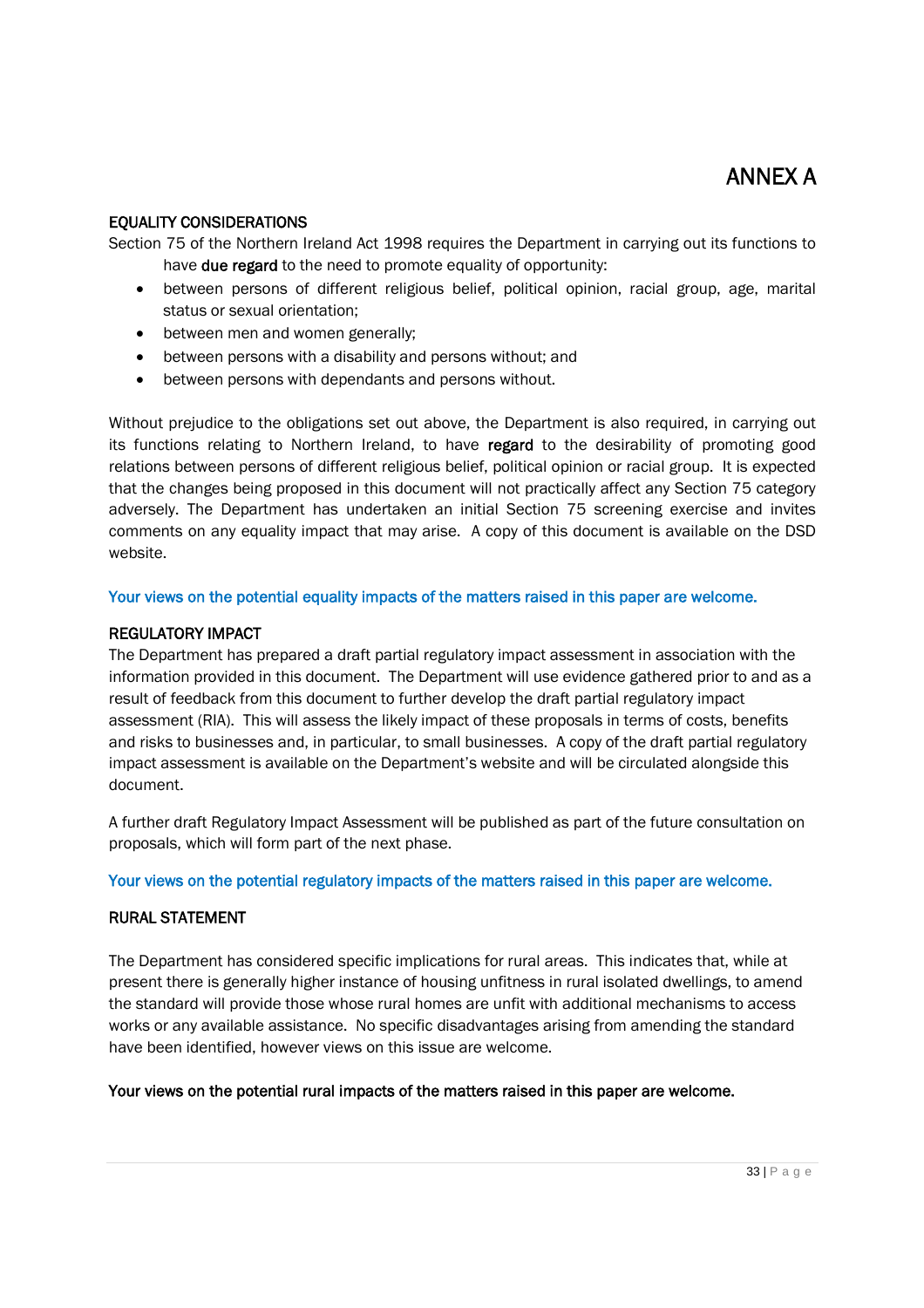| <b>Scotland</b>                                                                                                                                                                                                                                                                                        | <b>England and Wales</b>                                                                                                                                                                                                                                                                                                                               | <b>Northern Ireland</b>                                                                                                                                                                                                                                        | <b>Republic of Ireland</b>                                                                                                                                                                                                                                                                   |
|--------------------------------------------------------------------------------------------------------------------------------------------------------------------------------------------------------------------------------------------------------------------------------------------------------|--------------------------------------------------------------------------------------------------------------------------------------------------------------------------------------------------------------------------------------------------------------------------------------------------------------------------------------------------------|----------------------------------------------------------------------------------------------------------------------------------------------------------------------------------------------------------------------------------------------------------------|----------------------------------------------------------------------------------------------------------------------------------------------------------------------------------------------------------------------------------------------------------------------------------------------|
| <b>Enhanced Tolerable Standard</b>                                                                                                                                                                                                                                                                     | <b>HHSRS</b>                                                                                                                                                                                                                                                                                                                                           | <b>Statutory Fitness Standard</b>                                                                                                                                                                                                                              | <b>Housing Act</b>                                                                                                                                                                                                                                                                           |
| 2006                                                                                                                                                                                                                                                                                                   | 2006                                                                                                                                                                                                                                                                                                                                                   | 1992                                                                                                                                                                                                                                                           | 1966                                                                                                                                                                                                                                                                                         |
| <b>Enhanced Tolerable Standard</b>                                                                                                                                                                                                                                                                     | <b>Physiological Requirements</b>                                                                                                                                                                                                                                                                                                                      | Structurally stable.<br>$\bullet$                                                                                                                                                                                                                              | Stability<br>$\bullet$                                                                                                                                                                                                                                                                       |
| Structurally stable<br>$\bullet$<br>Substantially free from rising or<br>penetrating damp;<br>provision<br>Satisfactory<br>$\bullet$<br>for<br>natural and artificial lighting, for<br>ventilation and for heating;<br>Satisfactory thermal insulation;<br>Adequate<br>piped<br>supply of<br>$\bullet$ | Damp & Mould Growth<br>$\bullet$<br><b>Excess Cold</b><br>$\bullet$<br><b>Excess Heat</b><br>$\bullet$<br><b>Asbestos &amp; Other Fibres</b><br>$\bullet$<br><b>Biocides</b><br>$\bullet$<br>Carbon Monoxide etc<br>$\bullet$<br>$\bullet$<br>Lead<br>Radiation<br>$\bullet$<br>Uncombusted fuel gas<br>$\bullet$<br><b>Psychological Requirements</b> | Free from serious disrepair.<br>$\bullet$<br>Free from dampness prejudicial<br>$\bullet$<br>to the health of the occupants<br>(if any).<br>Adequate provision for heating,<br>lighting and ventilation.<br>Adequate supply of wholesome<br>$\bullet$<br>water. | Resistance to spread of fire<br>$\bullet$<br>$\bullet$<br>Safety of staircases and<br>common passages including<br>the state of paving in any yard<br>or open space appurtenant to<br>the house<br>Resistance to moisture<br>$\bullet$<br>$\bullet$<br>Resistance to transmission of<br>heat |
| wholesome water<br>available<br>within the house;<br>Sink<br>provided<br>with<br>$\bullet$<br>a<br>satisfactory supply of both hot<br>and cold water within<br>the                                                                                                                                     | Crowding and Space<br>$\bullet$<br>Entry by Intruders<br>$\bullet$<br>Lighting<br>$\bullet$<br>Noise<br>$\bullet$<br><b>Protection against infection</b>                                                                                                                                                                                               | Satisfactory facilities in the<br>$\bullet$<br>house for the preparation and<br>cooking of food, including a<br>sink with a satisfactory supply<br>of hot and cold water.                                                                                      | $\bullet$<br>Resistance to infestation<br>Water supply, sanitary<br>$\bullet$<br>arrangements and drainage                                                                                                                                                                                   |
| house;<br>W/C<br>waterless<br>closet<br>or<br>available for the exclusive use<br>of the occupants of the house<br>and suitably located within the<br>house;                                                                                                                                            | Domestic Hygiene, pests and<br>$\bullet$<br>refuge<br><b>Food Safety</b><br>$\bullet$<br>Personal Hygiene, sanitation,<br>$\bullet$<br>drainage<br><b>Water Supply</b><br>$\bullet$                                                                                                                                                                    | suitably located water closet for<br>the exclusive use of the<br>occupants (if any)<br>Suitably located fixed bath or<br>$\bullet$<br>shower and wash-hand basin,<br>each of which is provided with<br>a satisfactory supply of hot and                        | Air space and ventilation<br>$\bullet$<br>$\bullet$<br>Natural and Artificial lighting<br>Facilities for preparing, storing<br>$\bullet$<br>and cooking of food.                                                                                                                             |
| Fixed bath or shower and a<br>wash-hand<br>basin,<br>each<br>provided with a satisfactory<br>supply of both hot and cold<br>water and suitably<br>located<br>within the house;                                                                                                                         | <b>Protection against Accidents</b><br>$\bullet$<br>Falls associated with baths etc<br>$\bullet$<br>Falling on level surfaces<br>$\bullet$<br>Falling on stairs<br>Falling between levels<br>$\bullet$<br><b>Electrical Hazards</b><br>$\bullet$<br>Fire<br>$\bullet$                                                                                  | cold water.<br>$\bullet$<br>Effective<br>system<br>for<br>the<br>draining of foul, waste<br>and<br>surface water.                                                                                                                                              | The local authority may also<br>consider the extent to which the<br>house does not comply with any<br>standard or requirement (other than<br>a standard or requirement relating<br>to any matter hereinbefore<br>mentioned) of building bye-laws in<br>force in the area under the Local     |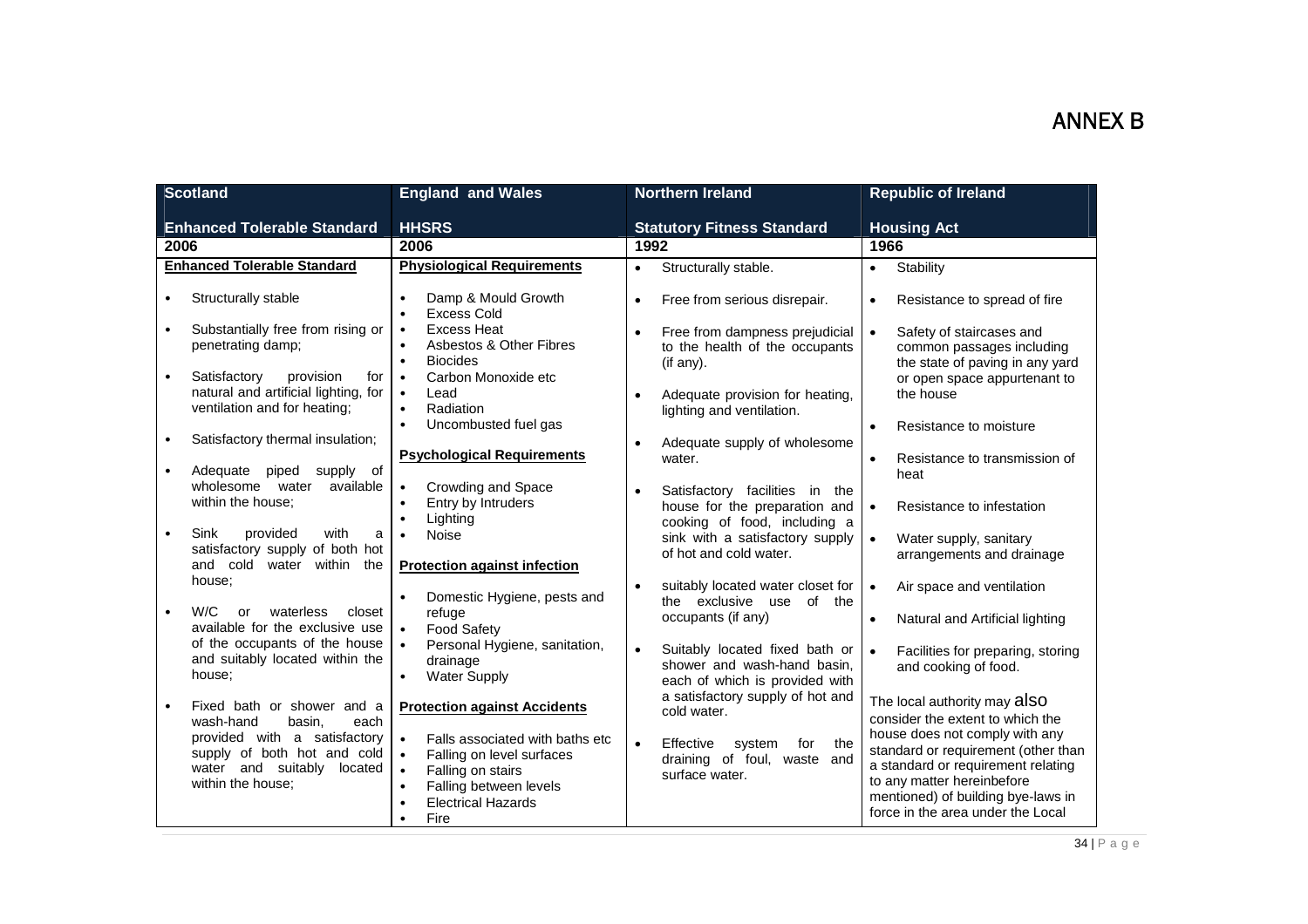| Effective<br>the<br>system<br>for<br>drainage and disposal of foul<br>and surface water;<br>Compliant<br>electrical<br>installations<br>Satisfactory facilities for<br>the<br>$\bullet$<br>food within<br>cooking of<br>the<br>house; and<br>all<br>Satisfactory<br>access<br>to<br>external<br>doors<br>and<br>outbuildings. | Flames, hot surfaces etc<br>$\bullet$<br>Collision and entrapment<br>$\bullet$<br>Explosions<br>$\bullet$<br>Position and operability of<br>$\bullet$<br>amenities etc<br>Structural collapse and falling<br>$\bullet$<br>elements                                                                                                                                                                                                           | In the case of a dwelling which is a<br>flat, the building in which the flat is<br>contained must meet the following:<br>building<br>part<br>is<br>The<br>or<br>$\bullet$<br>structurally unstable.<br>It is free from serious disrepair.<br>$\bullet$<br>It is free from dampness.<br>$\bullet$<br>It has adequate provision for<br>$\bullet$<br>ventilation.<br>It has an effective system for<br>$\bullet$<br>the draining of foul, surface and<br>waste water. | Government (Sanitary Services)<br>Acts, 1878 to 1964, or building<br>regulations in force in the area<br>under the Local Government<br>(Planning and Development) Act,<br>1963.                                                                                                                                                                                                                                                                                       |
|-------------------------------------------------------------------------------------------------------------------------------------------------------------------------------------------------------------------------------------------------------------------------------------------------------------------------------|----------------------------------------------------------------------------------------------------------------------------------------------------------------------------------------------------------------------------------------------------------------------------------------------------------------------------------------------------------------------------------------------------------------------------------------------|--------------------------------------------------------------------------------------------------------------------------------------------------------------------------------------------------------------------------------------------------------------------------------------------------------------------------------------------------------------------------------------------------------------------------------------------------------------------|-----------------------------------------------------------------------------------------------------------------------------------------------------------------------------------------------------------------------------------------------------------------------------------------------------------------------------------------------------------------------------------------------------------------------------------------------------------------------|
| A house must meet all criteria under<br>the enhanced Tolerable Standard in<br>order to be classified as Fit for<br>Human Habitation.                                                                                                                                                                                          | A dwelling is deemed unfit if it<br>possesses a category 1 Hazard.<br>Local Authorities are obliged to take<br>action<br>enforcement<br>ensure<br>to<br>corrective measures are<br>put in<br>place to address the hazard.<br>Local Authorities also have a range<br>of enforcement options to address<br>2<br>hazards<br>where<br>category<br>necessary. Category 2 hazards in<br>themselves will not see a dwelling<br>classified as unfit. | A house must meet all criteria under<br>the Statutory Fitness Standard in<br>order to be classified as Fit for<br>Human Habitation.                                                                                                                                                                                                                                                                                                                                | In addition the Housing (Standards<br>for Rented Houses) Regulations<br>2008 and the Housing (Standards<br>for Rented Houses) (Amendment)<br>Regulations 2009 provide additional<br>conditions which are only applicable<br>to the private rented sector.<br>Landlords are expected to fully<br>adhere to all articles of the<br>legislation and local authorities are<br>empowered to issue improvement<br>and prohibition notices where non<br>compliance is found. |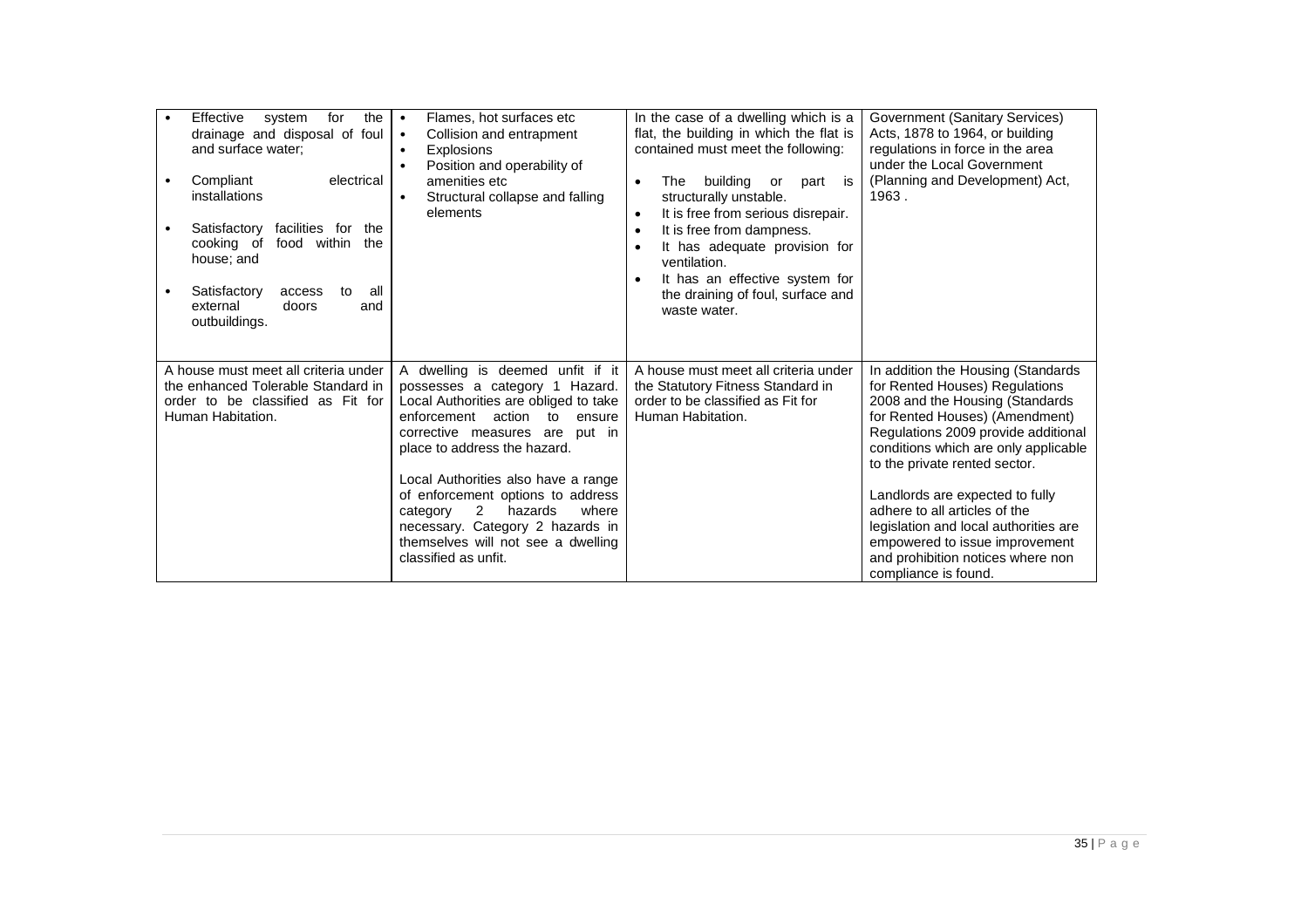### TABLE COMPARING CURRENT HOUSE CONDITION STANDARDS ACROSS THE UK WITH A PROPOSED ENHANCED NI FITNESS STANDARD OR HOUSING HEALTH AND SAFETY RATING SYSTEM

|                | <b>Current Housing Fitness</b><br><b>Standard Criteria (Northern</b><br>Ireland)                                               | <b>Housing Health and Safety</b><br><b>Rating System Hazards</b><br>(England & Wales) | <b>Enhanced Tolerable Standard</b><br>Criteria (Scotland)                                                                                            | <b>Proposed Enhanced Housing</b><br><b>Fitness Standard Criteria</b><br>(Northern Ireland)                                    | <b>Additional elements</b><br>included in HHSRS                                      |
|----------------|--------------------------------------------------------------------------------------------------------------------------------|---------------------------------------------------------------------------------------|------------------------------------------------------------------------------------------------------------------------------------------------------|-------------------------------------------------------------------------------------------------------------------------------|--------------------------------------------------------------------------------------|
| 1              | Be free from dampness<br>prejudicial to the health of<br>the occupants (if any).<br>Has adequate provision for<br>ventilation. | Damp and Mould Growth                                                                 | Is substantially free from<br>rising or penetrating damp                                                                                             | Be free from dampness<br>prejudicial to the health of the<br>occupants (if any)<br>Has adequate provision for<br>ventilation. |                                                                                      |
| 2              | Has adequate provision for<br>heating                                                                                          | Excess cold                                                                           | Has satisfactory provision for<br>natural and artificial lighting,<br>for ventilation and for<br>heating.<br>Has satisfactory thermal<br>insulation. | Has adequate provision for<br>thermal comfort                                                                                 |                                                                                      |
| 3              | Has adequate provision for<br>ventilation                                                                                      | Excess heat                                                                           | Has satisfactory provision for<br>natural and artificial lighting,<br>for ventilation and for<br>heating.                                            | Has adequate provision for<br>ventilation.                                                                                    | Some elements of excess<br>heat provision                                            |
| 4              |                                                                                                                                | Asbestos(and MMF)                                                                     |                                                                                                                                                      |                                                                                                                               | Asbestos(and MMF)                                                                    |
| 5              |                                                                                                                                | <b>Biocides</b>                                                                       |                                                                                                                                                      |                                                                                                                               | <b>Biocides</b>                                                                      |
| 6              |                                                                                                                                | Carbon Monoxide and fuel<br>combustion products                                       |                                                                                                                                                      | Has an effective system for<br>the detection of fire and,<br>where necessary, carbon<br>monoxide.                             |                                                                                      |
|                | Has an adequate piped<br>supply of wholesome water.                                                                            | Lead                                                                                  | Has an adequate supply of<br>wholesome water available<br>within the house.                                                                          | Has an adequate piped<br>supply of wholesome water.                                                                           |                                                                                      |
| 8              |                                                                                                                                | Radiation                                                                             |                                                                                                                                                      |                                                                                                                               | Radiation                                                                            |
| $\overline{9}$ |                                                                                                                                | Uncombusted fuel gas                                                                  |                                                                                                                                                      |                                                                                                                               | Uncombusted fuel gas<br>(although additional CO<br>detection provisions<br>included) |
| 10             |                                                                                                                                | Volatile organic compounds                                                            |                                                                                                                                                      |                                                                                                                               | Volatile organic<br>compounds                                                        |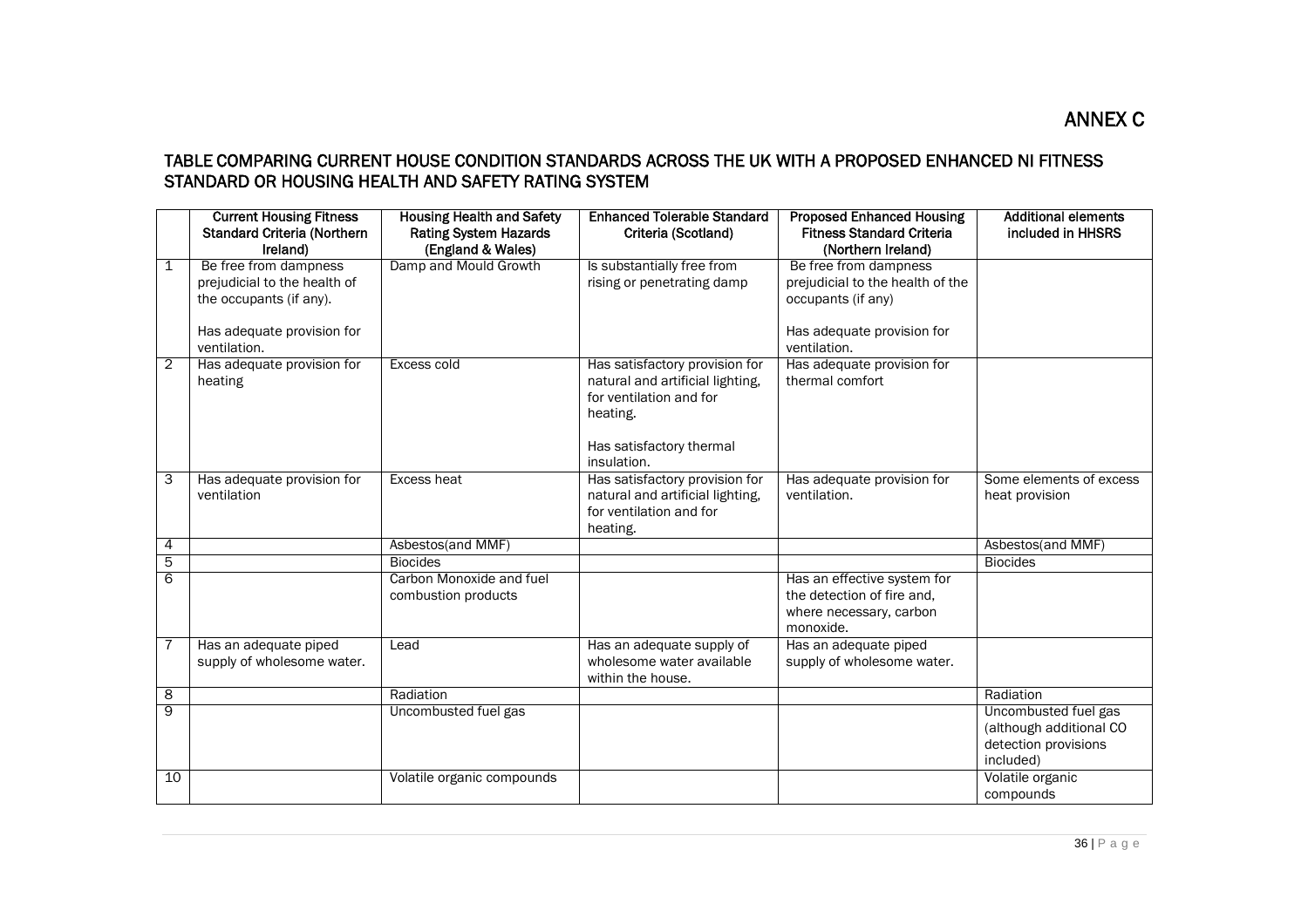| 11 |                                 | Crowding and space           |                                 |                                  | Crowding and space       |
|----|---------------------------------|------------------------------|---------------------------------|----------------------------------|--------------------------|
| 12 |                                 | Entry by intruders           |                                 | It is secure and free from       |                          |
|    |                                 |                              |                                 | disrepair which could be         |                          |
|    |                                 |                              |                                 | injurious to health and to       |                          |
|    |                                 |                              |                                 | emergency egress.                |                          |
| 13 | Has adequate provision for      | Lighting                     |                                 | Has adequate provision for       |                          |
|    | lighting                        |                              |                                 | natural and/or artificial light  |                          |
|    |                                 |                              |                                 | to assist movement into and      |                          |
|    |                                 |                              |                                 | around the dwelling.             |                          |
|    |                                 |                              |                                 |                                  |                          |
| 14 |                                 | Noise                        |                                 | (Separate legislation relates    | Noise (although separate |
|    |                                 |                              |                                 | to excess noise).                | legislation relates to   |
|    |                                 |                              |                                 |                                  | noise)                   |
| 15 |                                 | Domestic hygiene, pests, and |                                 |                                  | Pests and refuse         |
|    |                                 | refuse                       |                                 |                                  |                          |
| 16 | There are satisfactory          | Food safety                  | Has satisfactory facilities for | There are satisfactory           |                          |
|    | facilities in the house for the |                              | the cooking of food within the  | facilities in the house for the  |                          |
|    | preparation and cooking of      |                              | house.                          | preparation and cooking of       |                          |
|    | food, including a sink with a   |                              |                                 | food, including a sink with a    |                          |
|    | satisfactory supply of hot      |                              |                                 | satisfactory supply of hot and   |                          |
|    |                                 |                              |                                 |                                  |                          |
|    | and cold running water.         |                              |                                 | cold running water.              |                          |
| 17 | It has a suitably located       | Personal hygiene, sanitation | Has a water closet or           | It has a suitably located        |                          |
|    | water-closet for the exclusive  | and drainage                 | waterless closet available for  | water-closet for the exclusive   |                          |
|    | use of the occupants.           |                              | the exclusive use of the        | use of the occupants.            |                          |
|    |                                 |                              | occupants of the house and      |                                  |                          |
|    | It has, for the exclusive use   |                              | suitably located within the     | It has, for the exclusive use of |                          |
|    | of the occupants, a suitably    |                              | house.                          | the occupants, a suitably        |                          |
|    | located fixed bath or shower    |                              |                                 | located fixed bath or shower     |                          |
|    | and wash-hand basin each        |                              | Has a fixed bath or shower      | and wash-hand basin each of      |                          |
|    | of which is provided with a     |                              | and a wash-hand basin, each     | which is provided with a         |                          |
|    | satisfactory supply of hot      |                              | provided with a satisfactory    | satisfactory supply of hot and   |                          |
|    | and cold water.                 |                              | supply of both hot and cold     | cold water.                      |                          |
|    |                                 |                              | water and suitably located      |                                  |                          |
|    | It has an effective system for  |                              | within the house.               | It has an effective system for   |                          |
|    | the draining of foul, waste     |                              |                                 | the draining of foul, waste      |                          |
|    | and surface water.              |                              | Has an effective system for     | and surface water.               |                          |
|    |                                 |                              | the drainage and disposal of    |                                  |                          |
|    |                                 |                              | foul and surface water.         |                                  |                          |
| 18 | Have an adequate piped          | Water supply                 | Has a sink provided with a      | Have an adequate piped           |                          |
|    | supply of hot and cold water    |                              | satisfactory supply of both hot | supply of hot and cold water     |                          |
|    |                                 |                              | and cold water within the       |                                  |                          |
|    |                                 |                              | house.                          |                                  |                          |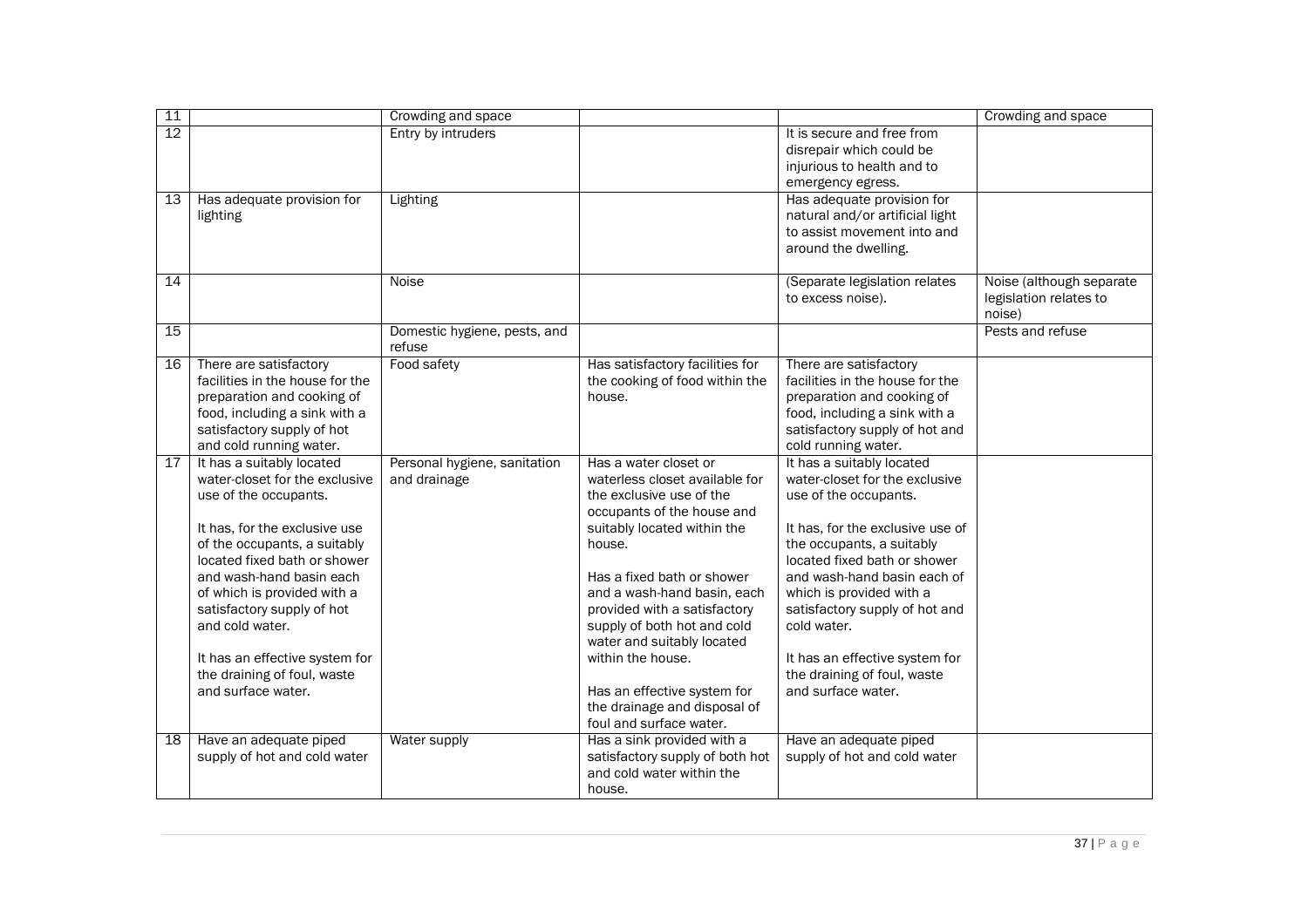| 19              |                        | Falls associated with baths   |                                                                                                                                                                                                                                                                                                                                                                                                                                                                                 |                                                                                                                                                                                                                                                                                                                                                                                                                                                                                              | Falls associated with |
|-----------------|------------------------|-------------------------------|---------------------------------------------------------------------------------------------------------------------------------------------------------------------------------------------------------------------------------------------------------------------------------------------------------------------------------------------------------------------------------------------------------------------------------------------------------------------------------|----------------------------------------------------------------------------------------------------------------------------------------------------------------------------------------------------------------------------------------------------------------------------------------------------------------------------------------------------------------------------------------------------------------------------------------------------------------------------------------------|-----------------------|
|                 |                        | etc                           |                                                                                                                                                                                                                                                                                                                                                                                                                                                                                 |                                                                                                                                                                                                                                                                                                                                                                                                                                                                                              | baths etc             |
| 20              |                        | Falling on level surfaces etc | Has satisfactory access to all<br>external doors and<br>outbuildings.                                                                                                                                                                                                                                                                                                                                                                                                           | It is secure and free from<br>disrepair which could be<br>injurious to health and to<br>emergency egress.                                                                                                                                                                                                                                                                                                                                                                                    |                       |
| $\overline{21}$ |                        | Falling on stairs etc         |                                                                                                                                                                                                                                                                                                                                                                                                                                                                                 | It is secure and free from<br>disrepair which could be<br>injurious to health and to<br>emergency egress.                                                                                                                                                                                                                                                                                                                                                                                    |                       |
| 22              |                        | Falling between levels        |                                                                                                                                                                                                                                                                                                                                                                                                                                                                                 | It is secure and free from<br>disrepair which could be<br>injurious to health and to<br>emergency egress.                                                                                                                                                                                                                                                                                                                                                                                    |                       |
| $\overline{23}$ |                        | Electrical hazards            | In the case of a house having<br>a supply of electricity,<br>complies with the relevant<br>requirements in relation to<br>the electrical installations for<br>the purposes of that supply;<br>"the electrical<br>installation" is the<br>electrical wiring and<br>associated components<br>and fittings, but excludes<br>equipment and<br>appliances;<br>"the relevant<br>$\bullet$<br>requirements" are that<br>the electrical installation<br>is adequate and safe to<br>use. | In the case of a house having<br>a supply of electricity,<br>complies with the relevant<br>requirements in relation to<br>the electrical installations for<br>the purposes of that supply;<br>"the electrical<br>$\bullet$<br>installation" is the<br>electrical wiring and<br>associated components<br>and fittings, but excludes<br>equipment and<br>appliances;<br>"the relevant<br>$\bullet$<br>requirements" are that<br>the electrical installation<br>is adequate and safe to<br>use. |                       |
| $\overline{24}$ |                        | Fire                          |                                                                                                                                                                                                                                                                                                                                                                                                                                                                                 | Has an effective system for<br>the detection of fire and,<br>where necessary, carbon<br>monoxide.<br>It is secure and free from<br>disrepair which could be<br>injurious to health and to<br>emergency egress.                                                                                                                                                                                                                                                                               |                       |
| 25              | There are satisfactory | Flames, hot surfaces etc      |                                                                                                                                                                                                                                                                                                                                                                                                                                                                                 | There are satisfactory                                                                                                                                                                                                                                                                                                                                                                                                                                                                       |                       |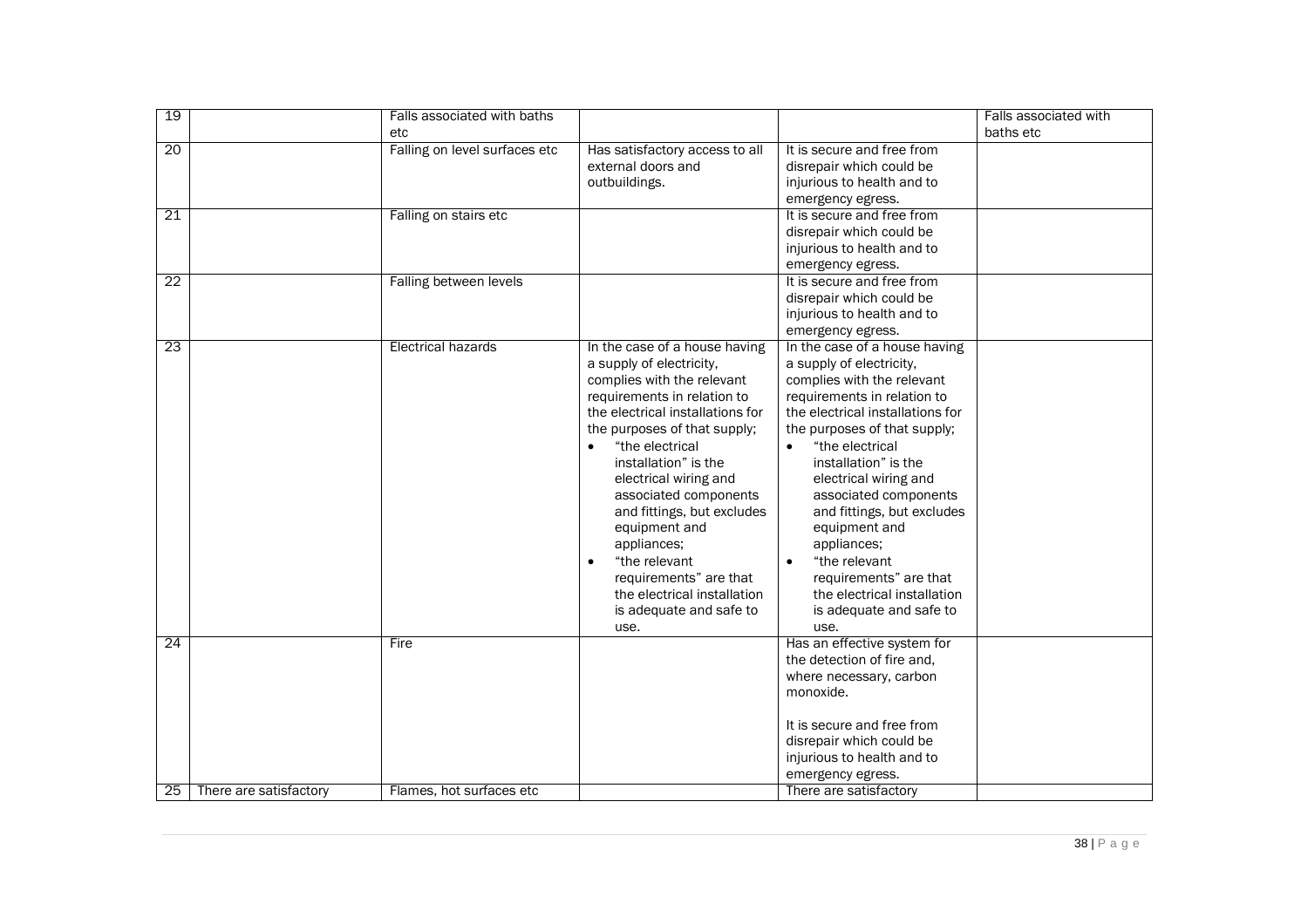|                 | facilities in the house for the<br>preparation and cooking of<br>food, including a sink with a<br>satisfactory supply of hot<br>and cold running water. (is<br>taken in guidance to include                                                                                        |                                                                                                                                                                                                                                                    |                        | facilities in the house for the<br>preparation and cooking of<br>food, including a sink with a<br>satisfactory supply of hot and<br>cold running water. (is taken<br>in guidance to include layout                                                                                 |                          |
|-----------------|------------------------------------------------------------------------------------------------------------------------------------------------------------------------------------------------------------------------------------------------------------------------------------|----------------------------------------------------------------------------------------------------------------------------------------------------------------------------------------------------------------------------------------------------|------------------------|------------------------------------------------------------------------------------------------------------------------------------------------------------------------------------------------------------------------------------------------------------------------------------|--------------------------|
|                 | layout re prevention of burns<br>and scalds).                                                                                                                                                                                                                                      |                                                                                                                                                                                                                                                    |                        | re prevention of burns and<br>scalds).                                                                                                                                                                                                                                             |                          |
| 26              |                                                                                                                                                                                                                                                                                    | Collision and entrapment                                                                                                                                                                                                                           |                        |                                                                                                                                                                                                                                                                                    | Collision and entrapment |
| 27              |                                                                                                                                                                                                                                                                                    | <b>Explosions</b>                                                                                                                                                                                                                                  |                        |                                                                                                                                                                                                                                                                                    | Explosions               |
| 28              | There are satisfactory<br>facilities in the house for the<br>preparation and cooking of<br>food, including a sink with a<br>satisfactory supply of hot<br>and cold running water. (is<br>taken in guidance to include<br>layout including layout of<br>food preparation amenities) | Position and operability of<br>amenities etc.                                                                                                                                                                                                      |                        | There are satisfactory<br>facilities in the house for the<br>preparation and cooking of<br>food, including a sink with a<br>satisfactory supply of hot and<br>cold running water. (is taken<br>in guidance to include layout<br>including layout of food<br>preparation amenities) |                          |
| $\overline{29}$ | Be structurally stable                                                                                                                                                                                                                                                             | Structural collapse and falling<br>elements                                                                                                                                                                                                        | Be Structurally stable | Be structurally stable                                                                                                                                                                                                                                                             |                          |
|                 |                                                                                                                                                                                                                                                                                    | <b>Enforcement provisions</b><br>include the Hazard<br>Awareness Notice- which may<br>be issued where a less<br>serious hazard is present and<br>the enforcing authority<br>wishes to draw attention to<br>the desirability of remedial<br>action. |                        |                                                                                                                                                                                                                                                                                    |                          |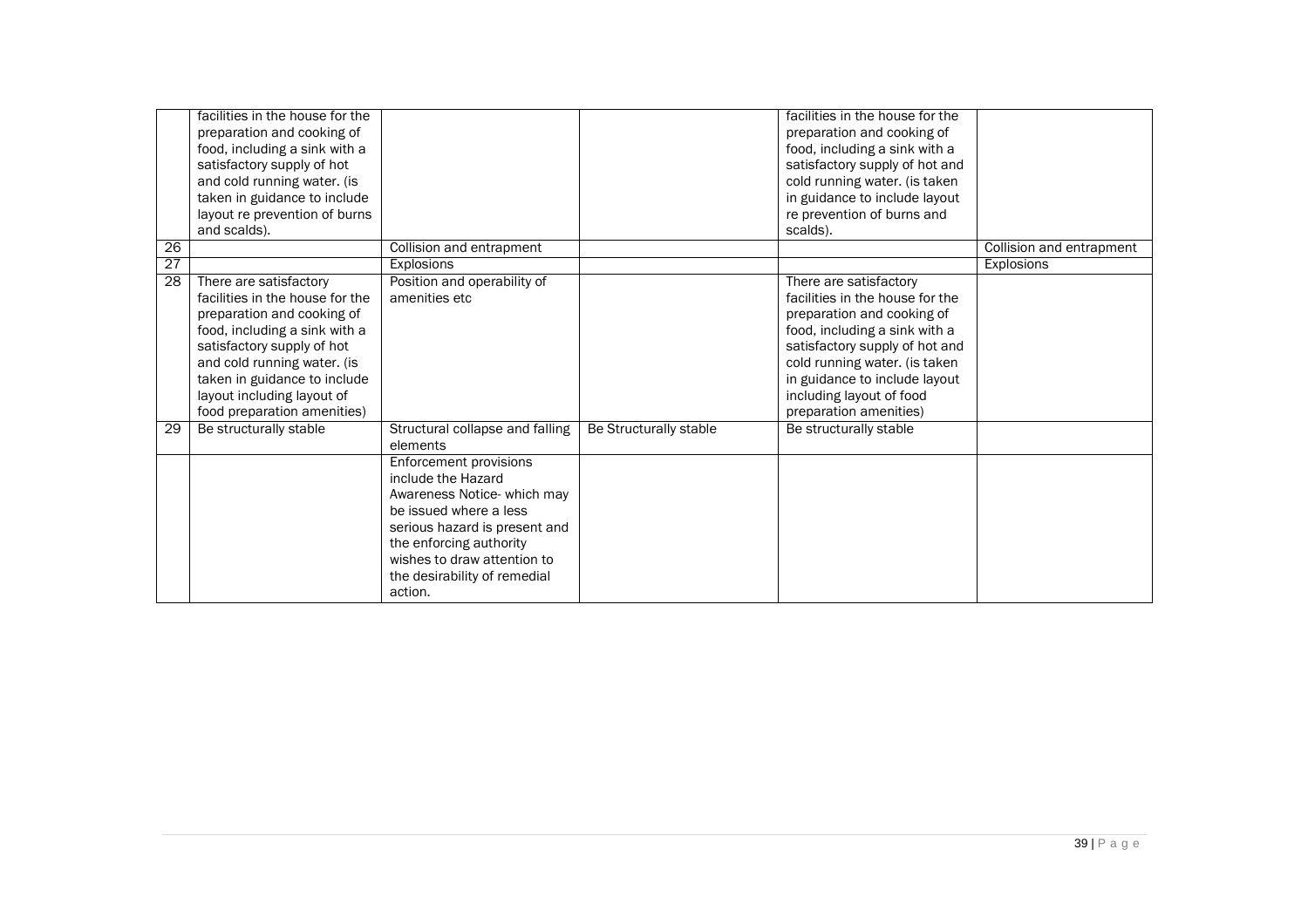#### REPLY TEMPLATE

| Name of Organisation/Individual |  |
|---------------------------------|--|
| responding                      |  |
| <b>Contact Details</b>          |  |
|                                 |  |

If you are responding on behalf of or representing the views of any Section 75 Category please indicate below

| <b>Yes</b> |  |
|------------|--|
|            |  |
| No         |  |

**Section 75 Category Represented** (Please indicate)

Religious belief; Political opinion; Racial/Ethnic group; Age; Marital status; Sexual orientation; Men & women generally: Disability

Question 1: What is your view on the inclusion of separate and specific provision in relation to thermal comfort as part of a revised standard?

Question 2: Do you consider that provision for the detection of fire and carbon monoxide should be a priority for focus within an updated Housing Fitness Standard?

Question 3: Do you consider that electrical safety should be a priority for focus within an updated Housing Fitness Standard?

Question 4: What is your view on the provision of reasonable security measures is an appropriate element within an updated Housing Fitness Standard?

Question 5: What is your view on the prevention of accidental falls as an area for focus within an updated Housing Fitness Standard?

Question 6: Are there any other issues currently not addressed within the Housing Fitness Standard that you believe should be included within a revised Housing Fitness Standard?

Question 7: How, in your view, has grant assistance made a contribution to tackling unfitness and is government intervention still required?

Question 8: What are your views on the provision of loans as an alternative to grant to assist in tackling unfitness?

Your views on the options outlined are welcome, particularly which would most effectively addresses the deficiencies of the Northern Ireland Housing Stock and the resultant impact on tenants affected by unfitness

Views are welcome on the options available to the Department for making available assistance to address fitness in an effective and sustainable way.